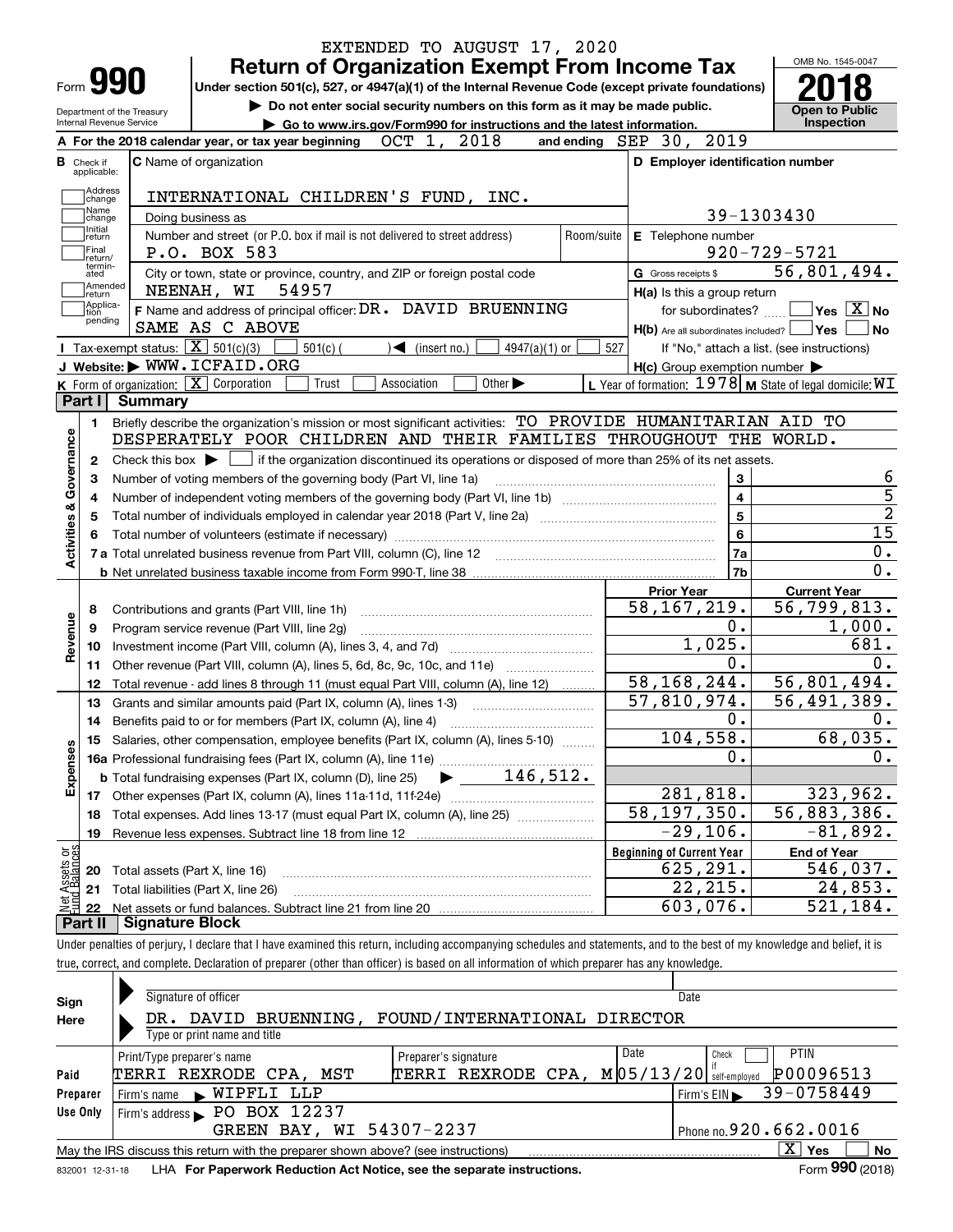|              | 39-1303430<br>INTERNATIONAL CHILDREN'S FUND, INC.<br>Page 2<br>Form 990 (2018)                                                                                  |
|--------------|-----------------------------------------------------------------------------------------------------------------------------------------------------------------|
|              | <b>Statement of Program Service Accomplishments</b><br>Part III                                                                                                 |
|              |                                                                                                                                                                 |
| 1            | Briefly describe the organization's mission:<br>THE INTERNATIONAL CHILDREN'S FUND'S MISSION IS TO MINISTER TO THE                                               |
|              | PHYSICAL AS WELL AS THE SPIRITUAL NEEDS OF DESPERATELY POOR CHILDREN                                                                                            |
|              | AND THEIR FAMILIES, WORLDWIDE - JUST AS JESUS MINISTERED TO THE                                                                                                 |
|              | MULTITUDES.                                                                                                                                                     |
| $\mathbf{2}$ | Did the organization undertake any significant program services during the year which were not listed on the                                                    |
|              | Yes $\boxed{\text{X}}$ No<br>prior Form 990 or 990-EZ?                                                                                                          |
|              | If "Yes," describe these new services on Schedule O.<br>$\overline{\mathsf{Y}}$ es $\overline{\mathsf{X}}$ No                                                   |
| 3            | Did the organization cease conducting, or make significant changes in how it conducts, any program services?<br>If "Yes," describe these changes on Schedule O. |
| 4            | Describe the organization's program service accomplishments for each of its three largest program services, as measured by expenses.                            |
|              | Section 501(c)(3) and 501(c)(4) organizations are required to report the amount of grants and allocations to others, the total expenses, and                    |
|              | revenue, if any, for each program service reported.                                                                                                             |
| 4a           | 56, 675, 671. including grants of \$ 56, 491, 389. ) (Revenue \$<br>$0 \cdot$ )<br>(Expenses \$<br>(Code:                                                       |
|              | CHILDREN'S PROGRAMS:                                                                                                                                            |
|              | PRACTICAL, DIRECT GRASSROOTS ACTION IS THE MAIN FOCUS OF THE                                                                                                    |
|              | INTERNATIONAL CHILDREN'S FUND.<br>THE ORGANIZATION CHANNELS THE CHRISTIAN<br>CONCERN OF AMERICANS INTO STREET LEVEL IMPACT IN AFRICAN VILLAGES,                 |
|              | WHERE LOGISTICS OFTEN FRUSTRATE TRADITIONAL RELIEF EFFORTS.<br>THE                                                                                              |
|              | ORGANIZATION WORKS THROUGH A TRUSTWORTHY NETWORK OF LOCAL, NATIVE                                                                                               |
|              | MISSIONARY PARTNERS, WHO PERSONALLY SHEPHERD GIFTS OF FOOD, CLOTHING,                                                                                           |
|              | MEDICINE, EQUIPMENT AND FUNDS TO THE PLACES CHILDREN NEED THEM MOST                                                                                             |
|              | WHICH INCLUDES GHANA, KENYA, LIBERIA, AND HAITI.                                                                                                                |
|              |                                                                                                                                                                 |
|              |                                                                                                                                                                 |
|              |                                                                                                                                                                 |
| 4b           |                                                                                                                                                                 |
|              |                                                                                                                                                                 |
|              |                                                                                                                                                                 |
|              |                                                                                                                                                                 |
|              |                                                                                                                                                                 |
|              |                                                                                                                                                                 |
|              |                                                                                                                                                                 |
|              |                                                                                                                                                                 |
|              |                                                                                                                                                                 |
|              |                                                                                                                                                                 |
|              |                                                                                                                                                                 |
| 4c           |                                                                                                                                                                 |
|              | (Code: ) (Expenses \$                                                                                                                                           |
|              |                                                                                                                                                                 |
|              |                                                                                                                                                                 |
|              |                                                                                                                                                                 |
|              |                                                                                                                                                                 |
|              |                                                                                                                                                                 |
|              |                                                                                                                                                                 |
|              |                                                                                                                                                                 |
|              |                                                                                                                                                                 |
|              |                                                                                                                                                                 |
|              |                                                                                                                                                                 |
| 4d           | Other program services (Describe in Schedule O.)                                                                                                                |
|              | ) (Revenue \$<br>(Expenses \$<br>including grants of \$                                                                                                         |
| 4е           | 56,675,671.<br>Total program service expenses                                                                                                                   |
|              | Form 990 (2018)                                                                                                                                                 |
|              | 832002 12-31-18                                                                                                                                                 |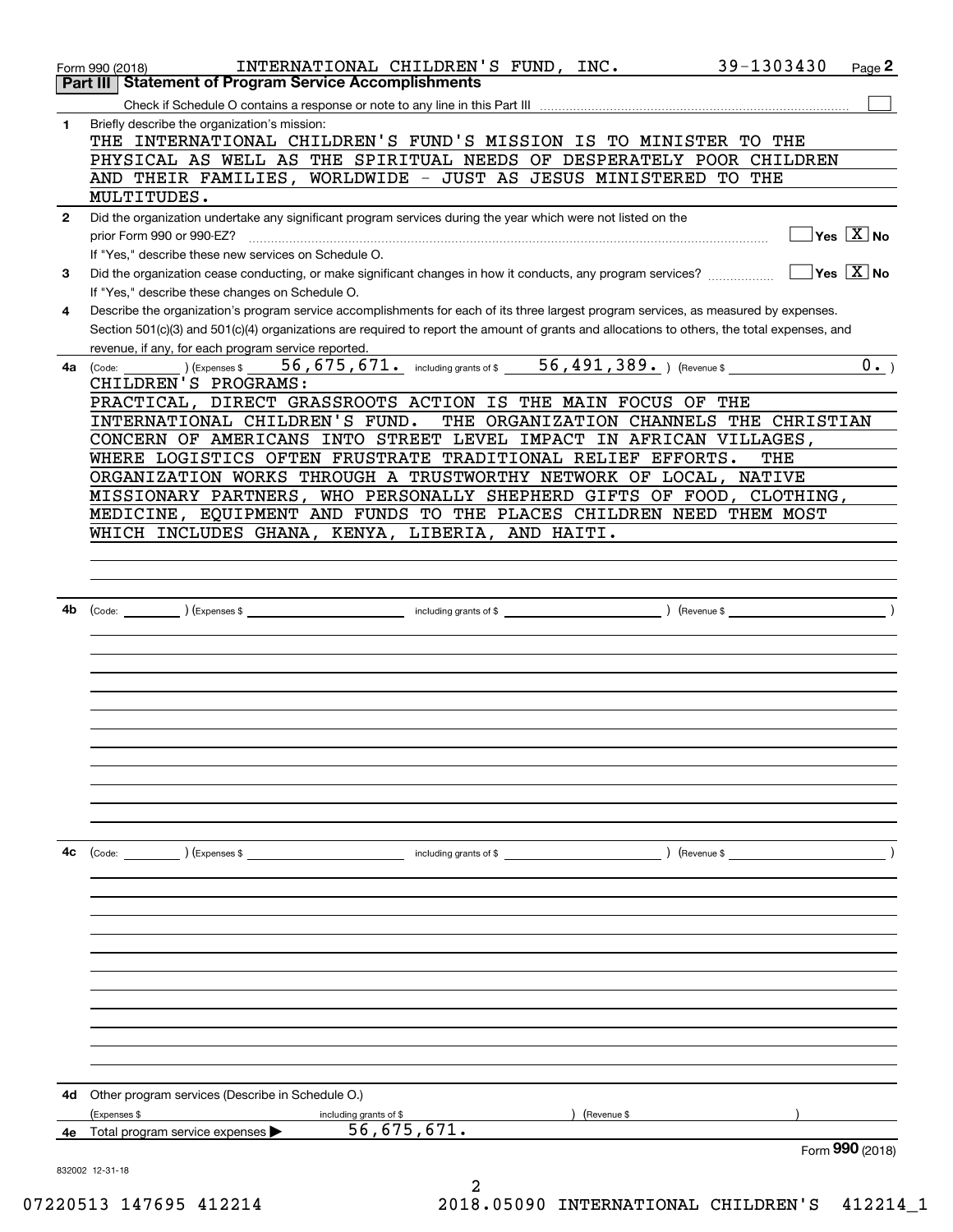|  | Form 990 (2018) |  |
|--|-----------------|--|

Form 990 (2018) INTERNATIONAL CHILDREN'S FUND, INC. 39-1303430 <sub>Page</sub> 3<br>**Part IV | Checklist of Required Schedules** 

|     |                                                                                                                                   |                 | Yes                     | No                           |
|-----|-----------------------------------------------------------------------------------------------------------------------------------|-----------------|-------------------------|------------------------------|
| 1.  | Is the organization described in section 501(c)(3) or 4947(a)(1) (other than a private foundation)?                               |                 |                         |                              |
|     |                                                                                                                                   | 1.              | х                       |                              |
| 2   |                                                                                                                                   | $\mathbf{2}$    | $\overline{\mathtt{x}}$ |                              |
| 3   | Did the organization engage in direct or indirect political campaign activities on behalf of or in opposition to candidates for   |                 |                         |                              |
|     |                                                                                                                                   | 3               |                         | x                            |
| 4   | Section 501(c)(3) organizations. Did the organization engage in lobbying activities, or have a section 501(h) election in effect  |                 |                         |                              |
|     |                                                                                                                                   | 4               |                         | x                            |
| 5   | Is the organization a section 501(c)(4), 501(c)(5), or 501(c)(6) organization that receives membership dues, assessments, or      |                 |                         |                              |
|     |                                                                                                                                   | 5               |                         | x                            |
| 6   | Did the organization maintain any donor advised funds or any similar funds or accounts for which donors have the right to         |                 |                         |                              |
|     | provide advice on the distribution or investment of amounts in such funds or accounts? If "Yes," complete Schedule D, Part I      | 6               |                         | x                            |
| 7   | Did the organization receive or hold a conservation easement, including easements to preserve open space,                         |                 |                         |                              |
|     |                                                                                                                                   | $\overline{7}$  |                         | x                            |
| 8   | Did the organization maintain collections of works of art, historical treasures, or other similar assets? If "Yes," complete      |                 |                         |                              |
|     |                                                                                                                                   | 8               |                         | x                            |
| 9   | Did the organization report an amount in Part X, line 21, for escrow or custodial account liability, serve as a custodian for     |                 |                         |                              |
|     | amounts not listed in Part X; or provide credit counseling, debt management, credit repair, or debt negotiation services?         |                 |                         |                              |
|     | If "Yes." complete Schedule D. Part IV                                                                                            | 9               |                         | x                            |
| 10  | Did the organization, directly or through a related organization, hold assets in temporarily restricted endowments, permanent     |                 |                         |                              |
|     |                                                                                                                                   | 10              |                         | х                            |
| 11  | If the organization's answer to any of the following questions is "Yes," then complete Schedule D, Parts VI, VIII, VIII, IX, or X |                 |                         |                              |
|     | as applicable.                                                                                                                    |                 |                         |                              |
|     | a Did the organization report an amount for land, buildings, and equipment in Part X, line 10? If "Yes," complete Schedule D,     |                 |                         |                              |
|     |                                                                                                                                   | 11a             | X                       |                              |
| b   | Did the organization report an amount for investments - other securities in Part X, line 12 that is 5% or more of its total       |                 |                         |                              |
|     |                                                                                                                                   | 11 <sub>b</sub> |                         | x                            |
|     | c Did the organization report an amount for investments - program related in Part X, line 13 that is 5% or more of its total      |                 |                         |                              |
|     |                                                                                                                                   | 11c             |                         | x                            |
|     | d Did the organization report an amount for other assets in Part X, line 15 that is 5% or more of its total assets reported in    |                 |                         |                              |
|     |                                                                                                                                   | 11d             |                         | x<br>$\overline{\mathbf{X}}$ |
| е   |                                                                                                                                   | 11e             |                         |                              |
| f   | Did the organization's separate or consolidated financial statements for the tax year include a footnote that addresses           |                 | х                       |                              |
|     | the organization's liability for uncertain tax positions under FIN 48 (ASC 740)? If "Yes," complete Schedule D, Part X            | 11f             |                         |                              |
|     | 12a Did the organization obtain separate, independent audited financial statements for the tax year? If "Yes," complete           |                 | X                       |                              |
|     | Schedule D, Parts XI and XII                                                                                                      | 12a             |                         |                              |
|     | <b>b</b> Was the organization included in consolidated, independent audited financial statements for the tax year?                |                 |                         | x                            |
| 13  | If "Yes," and if the organization answered "No" to line 12a, then completing Schedule D, Parts XI and XII is optional manum       | 12b<br>13       |                         | X                            |
| 14a | Did the organization maintain an office, employees, or agents outside of the United States?                                       | 14a             |                         | X                            |
| b   | Did the organization have aggregate revenues or expenses of more than \$10,000 from grantmaking, fundraising, business,           |                 |                         |                              |
|     | investment, and program service activities outside the United States, or aggregate foreign investments valued at \$100,000        |                 |                         |                              |
|     |                                                                                                                                   | 14b             | х                       |                              |
| 15  | Did the organization report on Part IX, column (A), line 3, more than \$5,000 of grants or other assistance to or for any         |                 |                         |                              |
|     |                                                                                                                                   | 15              | х                       |                              |
| 16  | Did the organization report on Part IX, column (A), line 3, more than \$5,000 of aggregate grants or other assistance to          |                 |                         |                              |
|     |                                                                                                                                   | 16              |                         | x                            |
| 17  | Did the organization report a total of more than \$15,000 of expenses for professional fundraising services on Part IX,           |                 |                         |                              |
|     |                                                                                                                                   | 17              |                         | x                            |
| 18  | Did the organization report more than \$15,000 total of fundraising event gross income and contributions on Part VIII, lines      |                 |                         |                              |
|     |                                                                                                                                   | 18              |                         | x                            |
| 19  | Did the organization report more than \$15,000 of gross income from gaming activities on Part VIII, line 9a? If "Yes."            |                 |                         |                              |
|     |                                                                                                                                   | 19              |                         | X                            |
| 20a |                                                                                                                                   | 20a             |                         | X                            |
| b   | If "Yes" to line 20a, did the organization attach a copy of its audited financial statements to this return?                      | 20b             |                         |                              |
| 21  | Did the organization report more than \$5,000 of grants or other assistance to any domestic organization or                       |                 |                         |                              |
|     |                                                                                                                                   | 21              |                         | х                            |
|     | 832003 12-31-18                                                                                                                   |                 | Form 990 (2018)         |                              |

832003 12-31-18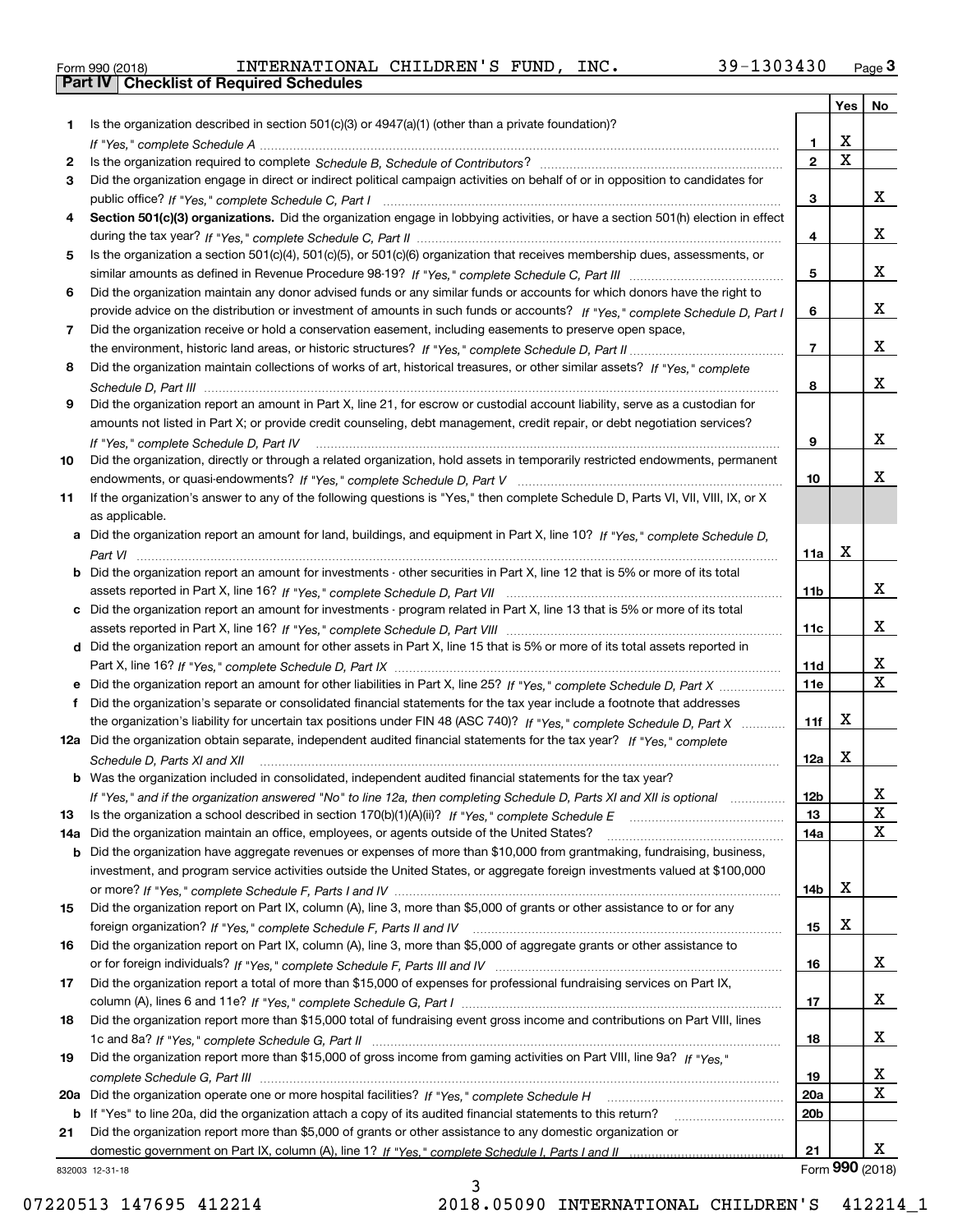|  | Form 990 (2018) |  |
|--|-----------------|--|
|  |                 |  |

*(continued)*

|               |                                                                                                                                   |                 | Yes | No              |
|---------------|-----------------------------------------------------------------------------------------------------------------------------------|-----------------|-----|-----------------|
| 22            | Did the organization report more than \$5,000 of grants or other assistance to or for domestic individuals on                     |                 |     |                 |
|               |                                                                                                                                   | 22              |     | x               |
| 23            | Did the organization answer "Yes" to Part VII, Section A, line 3, 4, or 5 about compensation of the organization's current        |                 |     |                 |
|               | and former officers, directors, trustees, key employees, and highest compensated employees? If "Yes," complete                    |                 |     |                 |
|               |                                                                                                                                   | 23              |     | x               |
|               | 24a Did the organization have a tax-exempt bond issue with an outstanding principal amount of more than \$100,000 as of the       |                 |     |                 |
|               | last day of the year, that was issued after December 31, 2002? If "Yes," answer lines 24b through 24d and complete                |                 |     |                 |
|               |                                                                                                                                   | 24a             |     | x               |
|               | <b>b</b> Did the organization invest any proceeds of tax-exempt bonds beyond a temporary period exception?                        | 24b             |     |                 |
|               | c Did the organization maintain an escrow account other than a refunding escrow at any time during the year to defease            |                 |     |                 |
|               |                                                                                                                                   | 24c             |     |                 |
|               |                                                                                                                                   | 24d             |     |                 |
|               |                                                                                                                                   |                 |     |                 |
|               | 25a Section 501(c)(3), 501(c)(4), and 501(c)(29) organizations. Did the organization engage in an excess benefit                  |                 |     |                 |
|               |                                                                                                                                   | 25a             |     | x               |
|               | b Is the organization aware that it engaged in an excess benefit transaction with a disqualified person in a prior year, and      |                 |     |                 |
|               | that the transaction has not been reported on any of the organization's prior Forms 990 or 990-EZ? If "Yes," complete             |                 |     |                 |
|               | Schedule L, Part I                                                                                                                | 25b             |     | x               |
| 26            | Did the organization report any amount on Part X, line 5, 6, or 22 for receivables from or payables to any current or             |                 |     |                 |
|               | former officers, directors, trustees, key employees, highest compensated employees, or disqualified persons? If "Yes."            |                 |     |                 |
|               |                                                                                                                                   | 26              |     | x               |
| 27            | Did the organization provide a grant or other assistance to an officer, director, trustee, key employee, substantial              |                 |     |                 |
|               | contributor or employee thereof, a grant selection committee member, or to a 35% controlled entity or family member               |                 |     |                 |
|               |                                                                                                                                   | 27              |     | х               |
| 28            | Was the organization a party to a business transaction with one of the following parties (see Schedule L, Part IV                 |                 |     |                 |
|               | instructions for applicable filing thresholds, conditions, and exceptions):                                                       |                 |     |                 |
|               | a A current or former officer, director, trustee, or key employee? If "Yes," complete Schedule L, Part IV                         | 28a             |     | x               |
|               | b A family member of a current or former officer, director, trustee, or key employee? If "Yes," complete Schedule L, Part IV      | 28b             |     | $\mathbf X$     |
|               |                                                                                                                                   |                 |     |                 |
|               | c An entity of which a current or former officer, director, trustee, or key employee (or a family member thereof) was an officer, |                 |     | x               |
|               |                                                                                                                                   | 28c             | X   |                 |
| 29            |                                                                                                                                   | 29              |     |                 |
| 30            | Did the organization receive contributions of art, historical treasures, or other similar assets, or qualified conservation       |                 |     |                 |
|               |                                                                                                                                   | 30              |     | x               |
| 31            | Did the organization liquidate, terminate, or dissolve and cease operations?                                                      |                 |     |                 |
|               |                                                                                                                                   | 31              |     | х               |
| 32            | Did the organization sell, exchange, dispose of, or transfer more than 25% of its net assets? If "Yes," complete                  |                 |     |                 |
|               |                                                                                                                                   | 32              |     | х               |
| 33            | Did the organization own 100% of an entity disregarded as separate from the organization under Regulations                        |                 |     |                 |
|               |                                                                                                                                   | 33              |     | х               |
| 34            | Was the organization related to any tax-exempt or taxable entity? If "Yes," complete Schedule R, Part II, III, or IV, and         |                 |     |                 |
|               |                                                                                                                                   | 34              |     | X               |
|               | 35a Did the organization have a controlled entity within the meaning of section 512(b)(13)?                                       | 35a             |     | X               |
|               | b If "Yes" to line 35a, did the organization receive any payment from or engage in any transaction with a controlled entity       |                 |     |                 |
|               |                                                                                                                                   | 35 <sub>b</sub> |     |                 |
| 36            | Section 501(c)(3) organizations. Did the organization make any transfers to an exempt non-charitable related organization?        |                 |     |                 |
|               |                                                                                                                                   |                 |     | x               |
|               |                                                                                                                                   | 36              |     |                 |
| 37            | Did the organization conduct more than 5% of its activities through an entity that is not a related organization                  |                 |     |                 |
|               |                                                                                                                                   | 37              |     | x               |
| 38            | Did the organization complete Schedule O and provide explanations in Schedule O for Part VI, lines 11b and 19?                    |                 |     |                 |
|               | Note. All Form 990 filers are required to complete Schedule O                                                                     | 38              | X   |                 |
| <b>Part V</b> | <b>Statements Regarding Other IRS Filings and Tax Compliance</b>                                                                  |                 |     |                 |
|               | Check if Schedule O contains a response or note to any line in this Part V                                                        |                 |     |                 |
|               |                                                                                                                                   |                 | Yes | No              |
|               | <b>1a</b> Enter the number reported in Box 3 of Form 1096. Enter -0- if not applicable <i>manumumumum</i><br>1a                   |                 |     |                 |
|               | $\mathbf 0$<br><b>b</b> Enter the number of Forms W-2G included in line 1a. Enter -0- if not applicable<br>1b                     |                 |     |                 |
|               | c Did the organization comply with backup withholding rules for reportable payments to vendors and reportable gaming              |                 |     |                 |
|               | (gambling) winnings to prize winners?                                                                                             | 1c              |     |                 |
|               | 832004 12-31-18                                                                                                                   |                 |     | Form 990 (2018) |
|               |                                                                                                                                   |                 |     |                 |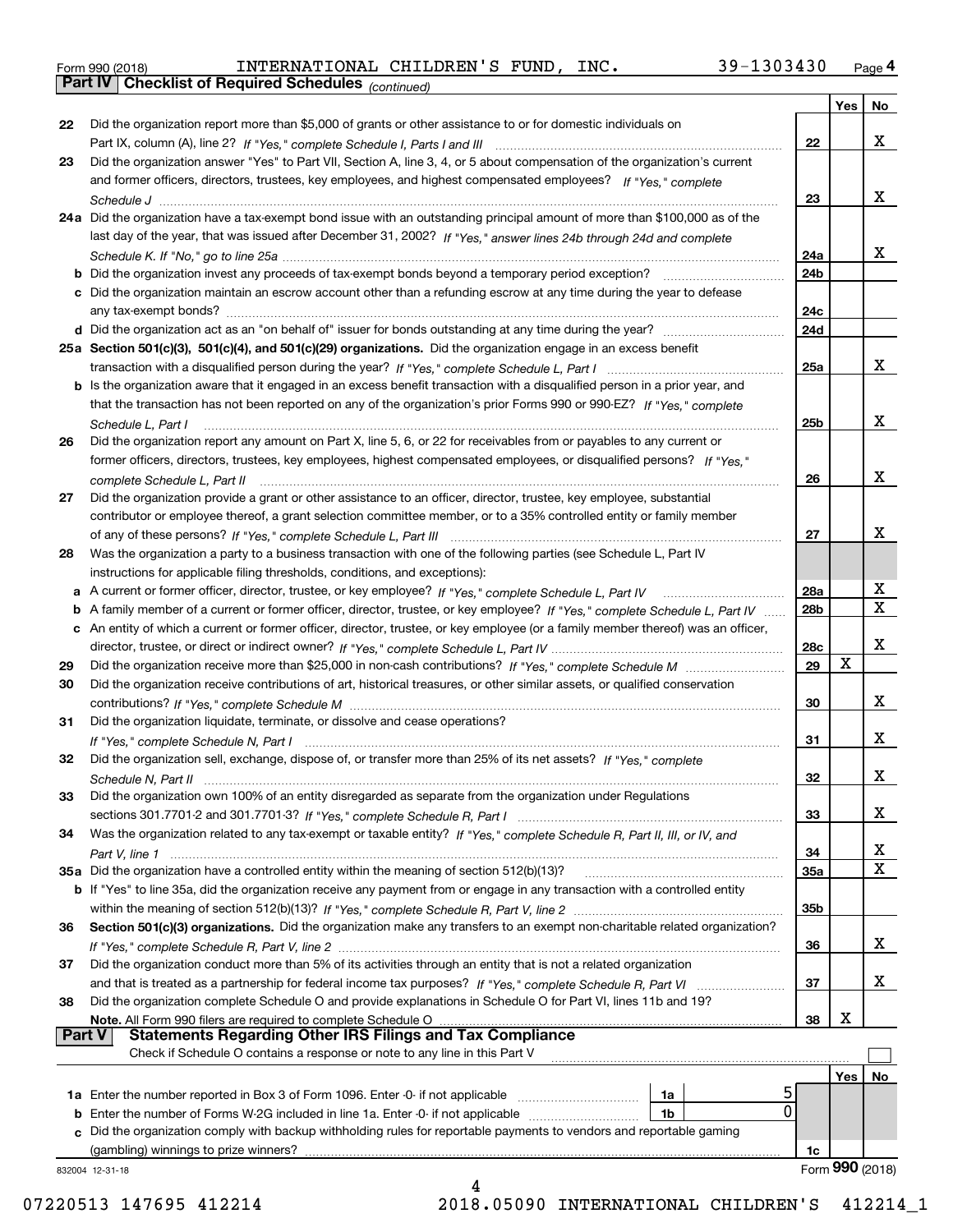|        | 39-1303430<br>INTERNATIONAL CHILDREN'S FUND, INC.<br>Form 990 (2018)                                                                                                                                                                 |                |      | $_{\text{Page}}$ 5 |  |  |  |  |
|--------|--------------------------------------------------------------------------------------------------------------------------------------------------------------------------------------------------------------------------------------|----------------|------|--------------------|--|--|--|--|
| Part V | Statements Regarding Other IRS Filings and Tax Compliance (continued)                                                                                                                                                                |                |      |                    |  |  |  |  |
|        |                                                                                                                                                                                                                                      |                | Yes  | No                 |  |  |  |  |
|        | 2a Enter the number of employees reported on Form W-3, Transmittal of Wage and Tax Statements,                                                                                                                                       |                |      |                    |  |  |  |  |
|        | filed for the calendar year ending with or within the year covered by this return<br>2a                                                                                                                                              | $\overline{a}$ |      |                    |  |  |  |  |
|        |                                                                                                                                                                                                                                      | 2b             | X    |                    |  |  |  |  |
|        |                                                                                                                                                                                                                                      |                |      |                    |  |  |  |  |
| За     | Did the organization have unrelated business gross income of \$1,000 or more during the year?                                                                                                                                        | 3a             |      | x                  |  |  |  |  |
|        |                                                                                                                                                                                                                                      | 3 <sub>b</sub> |      |                    |  |  |  |  |
|        | 4a At any time during the calendar year, did the organization have an interest in, or a signature or other authority over, a                                                                                                         |                |      |                    |  |  |  |  |
|        |                                                                                                                                                                                                                                      | 4a             |      | х                  |  |  |  |  |
|        | <b>b</b> If "Yes," enter the name of the foreign country: $\blacktriangleright$                                                                                                                                                      |                |      |                    |  |  |  |  |
|        | See instructions for filing requirements for FinCEN Form 114, Report of Foreign Bank and Financial Accounts (FBAR).                                                                                                                  |                |      |                    |  |  |  |  |
| 5a     | Was the organization a party to a prohibited tax shelter transaction at any time during the tax year?                                                                                                                                | 5a             |      | х<br>X             |  |  |  |  |
| b      |                                                                                                                                                                                                                                      |                |      |                    |  |  |  |  |
| с      |                                                                                                                                                                                                                                      | 5c             |      |                    |  |  |  |  |
|        | 6a Does the organization have annual gross receipts that are normally greater than \$100,000, and did the organization solicit                                                                                                       |                |      |                    |  |  |  |  |
|        | any contributions that were not tax deductible as charitable contributions?                                                                                                                                                          | 6a             |      | x                  |  |  |  |  |
|        | <b>b</b> If "Yes," did the organization include with every solicitation an express statement that such contributions or gifts                                                                                                        |                |      |                    |  |  |  |  |
|        | were not tax deductible?                                                                                                                                                                                                             | 6b             |      |                    |  |  |  |  |
| 7      | Organizations that may receive deductible contributions under section 170(c).                                                                                                                                                        |                |      |                    |  |  |  |  |
| а      | Did the organization receive a payment in excess of \$75 made partly as a contribution and partly for goods and services provided to the payor?                                                                                      | 7a             |      | x                  |  |  |  |  |
| b      | If "Yes," did the organization notify the donor of the value of the goods or services provided?                                                                                                                                      | 7b             |      |                    |  |  |  |  |
| с      | Did the organization sell, exchange, or otherwise dispose of tangible personal property for which it was required                                                                                                                    |                |      |                    |  |  |  |  |
|        |                                                                                                                                                                                                                                      | 7c             |      | х                  |  |  |  |  |
|        | 7d<br>d If "Yes," indicate the number of Forms 8282 filed during the year manufactured in the second of the second structure of Forms 8282 filed during the year manufactured in the Second Structure of the Second Structure of the |                |      |                    |  |  |  |  |
| е      |                                                                                                                                                                                                                                      | 7e             |      | х                  |  |  |  |  |
| f      | Did the organization, during the year, pay premiums, directly or indirectly, on a personal benefit contract?                                                                                                                         | 7f             |      | х                  |  |  |  |  |
| g      | If the organization received a contribution of qualified intellectual property, did the organization file Form 8899 as required?                                                                                                     | 7g             |      |                    |  |  |  |  |
| h      | If the organization received a contribution of cars, boats, airplanes, or other vehicles, did the organization file a Form 1098-C?                                                                                                   | 7h             |      |                    |  |  |  |  |
| 8      | Sponsoring organizations maintaining donor advised funds. Did a donor advised fund maintained by the                                                                                                                                 |                |      |                    |  |  |  |  |
|        | sponsoring organization have excess business holdings at any time during the year?                                                                                                                                                   | 8              |      |                    |  |  |  |  |
| 9      | Sponsoring organizations maintaining donor advised funds.                                                                                                                                                                            |                |      |                    |  |  |  |  |
| а      | Did the sponsoring organization make any taxable distributions under section 4966?                                                                                                                                                   | 9а             |      |                    |  |  |  |  |
| b      | Did the sponsoring organization make a distribution to a donor, donor advisor, or related person?                                                                                                                                    | 9b             |      |                    |  |  |  |  |
| 10     | Section 501(c)(7) organizations. Enter:                                                                                                                                                                                              |                |      |                    |  |  |  |  |
| а      | 10a<br>Initiation fees and capital contributions included on Part VIII, line 12 [111] [11] [12] [11] [12] [11] [12] [                                                                                                                |                |      |                    |  |  |  |  |
|        | 10b <br>Gross receipts, included on Form 990, Part VIII, line 12, for public use of club facilities                                                                                                                                  |                |      |                    |  |  |  |  |
| 11     | Section 501(c)(12) organizations. Enter:                                                                                                                                                                                             |                |      |                    |  |  |  |  |
| a      | Gross income from members or shareholders<br>11a                                                                                                                                                                                     |                |      |                    |  |  |  |  |
| b      | Gross income from other sources (Do not net amounts due or paid to other sources against                                                                                                                                             |                |      |                    |  |  |  |  |
|        | 11 <sub>b</sub>                                                                                                                                                                                                                      |                |      |                    |  |  |  |  |
|        | 12a Section 4947(a)(1) non-exempt charitable trusts. Is the organization filing Form 990 in lieu of Form 1041?                                                                                                                       | 12a            |      |                    |  |  |  |  |
|        | 12b<br><b>b</b> If "Yes," enter the amount of tax-exempt interest received or accrued during the year <i>manument</i>                                                                                                                |                |      |                    |  |  |  |  |
| 13     | Section 501(c)(29) qualified nonprofit health insurance issuers.                                                                                                                                                                     |                |      |                    |  |  |  |  |
|        | a Is the organization licensed to issue qualified health plans in more than one state?                                                                                                                                               | <b>13a</b>     |      |                    |  |  |  |  |
|        | Note. See the instructions for additional information the organization must report on Schedule O.                                                                                                                                    |                |      |                    |  |  |  |  |
| b      | Enter the amount of reserves the organization is required to maintain by the states in which the                                                                                                                                     |                |      |                    |  |  |  |  |
|        | 13 <sub>b</sub>                                                                                                                                                                                                                      |                |      |                    |  |  |  |  |
| с      | 13c                                                                                                                                                                                                                                  |                |      |                    |  |  |  |  |
| 14a    | Did the organization receive any payments for indoor tanning services during the tax year?                                                                                                                                           | 14a<br>14b     |      | x                  |  |  |  |  |
|        |                                                                                                                                                                                                                                      |                |      |                    |  |  |  |  |
| 15     | Is the organization subject to the section 4960 tax on payment(s) of more than \$1,000,000 in remuneration or                                                                                                                        |                |      |                    |  |  |  |  |
|        |                                                                                                                                                                                                                                      | 15             |      | х                  |  |  |  |  |
|        | If "Yes," see instructions and file Form 4720, Schedule N.                                                                                                                                                                           |                |      |                    |  |  |  |  |
| 16     | Is the organization an educational institution subject to the section 4968 excise tax on net investment income?                                                                                                                      | 16             |      | х                  |  |  |  |  |
|        | If "Yes," complete Form 4720, Schedule O.                                                                                                                                                                                            |                | nnn. |                    |  |  |  |  |

Form (2018) **990**

832005 12-31-18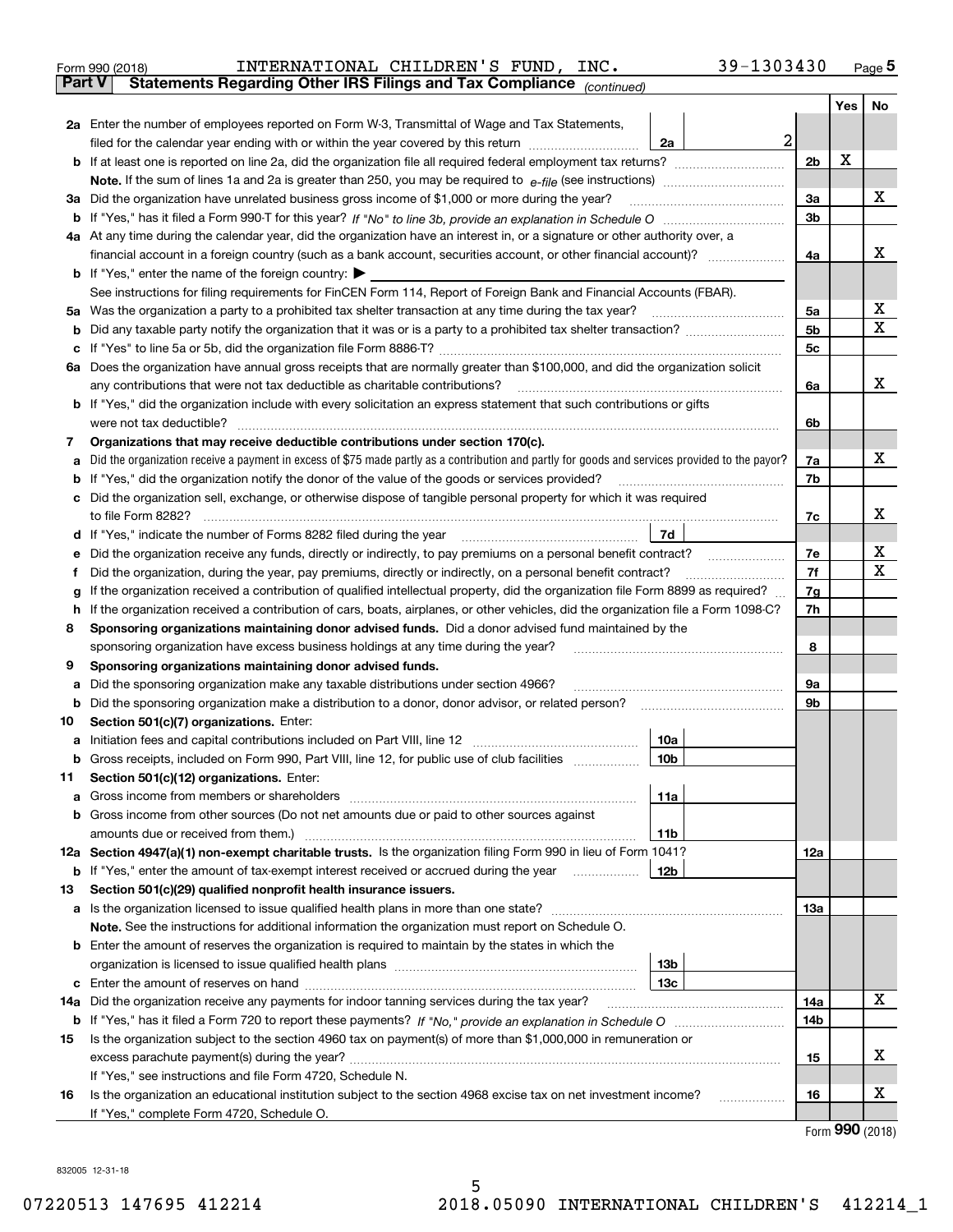|  | Form 990 (2018) |
|--|-----------------|
|  |                 |

### INTERNATIONAL CHILDREN'S FUND, INC. 39-1303430

*For each "Yes" response to lines 2 through 7b below, and for a "No" response to line 8a, 8b, or 10b below, describe the circumstances, processes, or changes in Schedule O. See instructions.* Form 990 (2018) **Conneil CONTERNATIONAL CHILDREN'S FUND, INC.** 39 – 1303430 Page 6<br>**Part VI Governance, Management, and Disclosure** For each "Yes" response to lines 2 through 7b below, and for a "No" response

|     | Check if Schedule O contains a response or note to any line in this Part VI                                                                                           |    |   |                 |     | x               |
|-----|-----------------------------------------------------------------------------------------------------------------------------------------------------------------------|----|---|-----------------|-----|-----------------|
|     | <b>Section A. Governing Body and Management</b>                                                                                                                       |    |   |                 |     |                 |
|     |                                                                                                                                                                       |    |   |                 | Yes | No              |
|     | <b>1a</b> Enter the number of voting members of the governing body at the end of the tax year                                                                         | 1a | 6 |                 |     |                 |
|     | If there are material differences in voting rights among members of the governing body, or if the governing                                                           |    |   |                 |     |                 |
|     | body delegated broad authority to an executive committee or similar committee, explain in Schedule O.                                                                 |    |   |                 |     |                 |
| b   | Enter the number of voting members included in line 1a, above, who are independent                                                                                    | 1b | 5 |                 |     |                 |
| 2   | Did any officer, director, trustee, or key employee have a family relationship or a business relationship with any other                                              |    |   |                 |     |                 |
|     | officer, director, trustee, or key employee?                                                                                                                          |    |   | $\mathbf{2}$    |     | X               |
| 3   | Did the organization delegate control over management duties customarily performed by or under the direct supervision                                                 |    |   |                 |     |                 |
|     |                                                                                                                                                                       |    |   | 3               |     | х               |
| 4   | Did the organization make any significant changes to its governing documents since the prior Form 990 was filed?                                                      |    |   | 4               |     | $\mathbf X$     |
| 5   | Did the organization become aware during the year of a significant diversion of the organization's assets? <i>manageranian</i> entity                                 |    |   | 5               |     | $\mathbf X$     |
| 6   | Did the organization have members or stockholders?                                                                                                                    |    |   | 6               |     | $\mathbf X$     |
| 7a  | Did the organization have members, stockholders, or other persons who had the power to elect or appoint one or                                                        |    |   |                 |     |                 |
|     | more members of the governing body?                                                                                                                                   |    |   | 7a              |     | х               |
|     | Are any governance decisions of the organization reserved to (or subject to approval by) members, stockholders, or                                                    |    |   |                 |     |                 |
| b   |                                                                                                                                                                       |    |   |                 |     | x               |
|     | persons other than the governing body?                                                                                                                                |    |   | 7b              |     |                 |
| 8   | Did the organization contemporaneously document the meetings held or written actions undertaken during the year by the following:                                     |    |   |                 | х   |                 |
| a   |                                                                                                                                                                       |    |   | 8a              | X   |                 |
| b   |                                                                                                                                                                       |    |   | 8b              |     |                 |
| 9   | Is there any officer, director, trustee, or key employee listed in Part VII, Section A, who cannot be reached at the                                                  |    |   |                 |     |                 |
|     |                                                                                                                                                                       |    |   | 9               |     | x               |
|     | <b>Section B. Policies</b> (This Section B requests information about policies not required by the Internal Revenue Code.)                                            |    |   |                 |     |                 |
|     |                                                                                                                                                                       |    |   |                 | Yes | No              |
|     |                                                                                                                                                                       |    |   | 10a             |     | х               |
|     | <b>b</b> If "Yes," did the organization have written policies and procedures governing the activities of such chapters, affiliates,                                   |    |   |                 |     |                 |
|     | and branches to ensure their operations are consistent with the organization's exempt purposes?                                                                       |    |   | 10 <sub>b</sub> |     |                 |
|     | 11a Has the organization provided a complete copy of this Form 990 to all members of its governing body before filing the form?                                       |    |   | 11a             | X   |                 |
| b   | Describe in Schedule O the process, if any, used by the organization to review this Form 990.                                                                         |    |   |                 |     |                 |
| 12a | Did the organization have a written conflict of interest policy? If "No," go to line 13                                                                               |    |   | 12a             | X   |                 |
| b   |                                                                                                                                                                       |    |   | 12 <sub>b</sub> | X   |                 |
| с   | Did the organization regularly and consistently monitor and enforce compliance with the policy? If "Yes." describe                                                    |    |   |                 |     |                 |
|     | in Schedule O how this was done encourance and the control of the control of the control of the control of the                                                        |    |   | 12c             | х   |                 |
| 13  | Did the organization have a written whistleblower policy?                                                                                                             |    |   | 13              | X   |                 |
| 14  | Did the organization have a written document retention and destruction policy?                                                                                        |    |   | 14              | X   |                 |
| 15  | Did the process for determining compensation of the following persons include a review and approval by independent                                                    |    |   |                 |     |                 |
|     | persons, comparability data, and contemporaneous substantiation of the deliberation and decision?                                                                     |    |   |                 |     |                 |
| а   | The organization's CEO, Executive Director, or top management official manufactured content of the organization's CEO, Executive Director, or top management official |    |   | 15a             | X   |                 |
|     | Other officers or key employees of the organization                                                                                                                   |    |   | 15 <sub>b</sub> | X   |                 |
|     | If "Yes" to line 15a or 15b, describe the process in Schedule O (see instructions).                                                                                   |    |   |                 |     |                 |
|     | 16a Did the organization invest in, contribute assets to, or participate in a joint venture or similar arrangement with a                                             |    |   |                 |     |                 |
|     | taxable entity during the year?                                                                                                                                       |    |   | 16a             |     | X               |
|     | b If "Yes," did the organization follow a written policy or procedure requiring the organization to evaluate its participation                                        |    |   |                 |     |                 |
|     | in joint venture arrangements under applicable federal tax law, and take steps to safeguard the organization's                                                        |    |   |                 |     |                 |
|     | exempt status with respect to such arrangements?                                                                                                                      |    |   | 16b             |     |                 |
|     | <b>Section C. Disclosure</b>                                                                                                                                          |    |   |                 |     |                 |
| 17  | List the states with which a copy of this Form 990 is required to be filed FL, MD, MI, MS, NJ, NY, NC, PA, VA, WV, WI                                                 |    |   |                 |     |                 |
| 18  | Section 6104 requires an organization to make its Forms 1023 (1024 or 1024 A if applicable), 990, and 990-T (Section 501(c)(3)s only) available                       |    |   |                 |     |                 |
|     | for public inspection. Indicate how you made these available. Check all that apply.                                                                                   |    |   |                 |     |                 |
|     | $\lfloor X \rfloor$ Own website<br>$X$ Another's website<br>$X$ Upon request<br>Other (explain in Schedule O)                                                         |    |   |                 |     |                 |
| 19  | Describe in Schedule O whether (and if so, how) the organization made its governing documents, conflict of interest policy, and financial                             |    |   |                 |     |                 |
|     | statements available to the public during the tax year.                                                                                                               |    |   |                 |     |                 |
| 20  | State the name, address, and telephone number of the person who possesses the organization's books and records                                                        |    |   |                 |     |                 |
|     | DR. DAVID BRUENNING - 920-729-5721                                                                                                                                    |    |   |                 |     |                 |
|     | P.O. BOX 583, NEENAH,<br>54957<br>WI                                                                                                                                  |    |   |                 |     |                 |
|     | 832006 12-31-18                                                                                                                                                       |    |   |                 |     | Form 990 (2018) |
|     | 6                                                                                                                                                                     |    |   |                 |     |                 |
|     |                                                                                                                                                                       |    |   |                 |     |                 |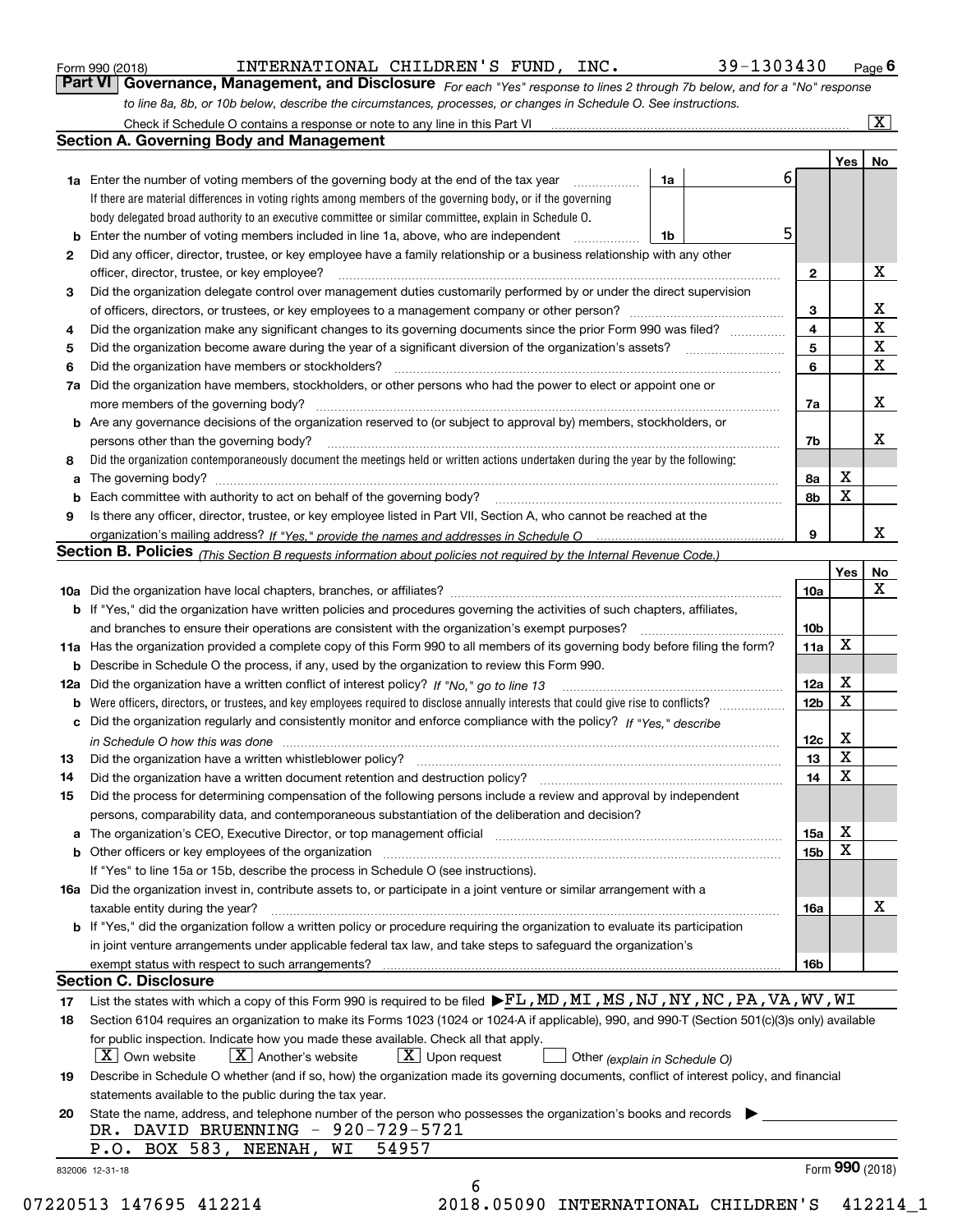<code>Form</code> 990 (2018) INTERNATIONAL CHILDREN'S FUND, INC.  $39-1303430$   $_\mathrm{Page}$ 

 $\mathcal{L}^{\text{max}}$ 

**7Part VII Compensation of Officers, Directors, Trustees, Key Employees, Highest Compensated Employees, and Independent Contractors**

Check if Schedule O contains a response or note to any line in this Part VII

**Section A. Officers, Directors, Trustees, Key Employees, and Highest Compensated Employees**

**1a**  Complete this table for all persons required to be listed. Report compensation for the calendar year ending with or within the organization's tax year.

**•** List all of the organization's current officers, directors, trustees (whether individuals or organizations), regardless of amount of compensation. Enter -0- in columns  $(D)$ ,  $(E)$ , and  $(F)$  if no compensation was paid.

● List all of the organization's **current** key employees, if any. See instructions for definition of "key employee."

**•** List the organization's five current highest compensated employees (other than an officer, director, trustee, or key employee) who received report-

 $\bullet$  List all of the organization's **former** officers, key employees, and highest compensated employees who received more than \$100,000 of able compensation (Box 5 of Form W-2 and/or Box 7 of Form 1099-MISC) of more than \$100,000 from the organization and any related organizations. reportable compensation from the organization and any related organizations.

**•** List all of the organization's former directors or trustees that received, in the capacity as a former director or trustee of the organization, more than \$10,000 of reportable compensation from the organization and any related organizations.

List persons in the following order: individual trustees or directors; institutional trustees; officers; key employees; highest compensated employees; and former such persons.

Check this box if neither the organization nor any related organization compensated any current officer, director, or trustee.  $\mathcal{L}^{\text{max}}$ 

| (A)                        | (B)                                                                          |                                |                       | (C)         |              |                                                                        |        | (D)                                            | (E)                                              | (F)                                                                               |  |  |  |
|----------------------------|------------------------------------------------------------------------------|--------------------------------|-----------------------|-------------|--------------|------------------------------------------------------------------------|--------|------------------------------------------------|--------------------------------------------------|-----------------------------------------------------------------------------------|--|--|--|
| Name and Title             | Average<br>hours per                                                         |                                |                       | Position    |              | (do not check more than one<br>box, unless person is both an           |        | Reportable<br>compensation                     | Reportable<br>compensation                       | Estimated<br>amount of                                                            |  |  |  |
|                            | week<br>(list any<br>hours for<br>related<br>organizations<br>below<br>line) | Individual trustee or director | Institutional trustee | Officer     | Key employee | officer and a director/trustee)<br>  Highest compensated<br>  employee | Former | from<br>the<br>organization<br>(W-2/1099-MISC) | from related<br>organizations<br>(W-2/1099-MISC) | other<br>compensation<br>from the<br>organization<br>and related<br>organizations |  |  |  |
| (1) JEAN HOPPE             | 1.00                                                                         |                                |                       |             |              |                                                                        |        |                                                |                                                  |                                                                                   |  |  |  |
| <b>SECRETARY</b>           |                                                                              | $\rm X$                        |                       | X           |              |                                                                        |        | 0.                                             | 0.                                               | $0_{\bullet}$                                                                     |  |  |  |
| (2) DR. SCOTT SCHINSCHKE   | 1.00                                                                         |                                |                       |             |              |                                                                        |        |                                                |                                                  |                                                                                   |  |  |  |
| BOARD CHAIRMAN             |                                                                              | $\mathbf X$                    |                       | X           |              |                                                                        |        | 0.                                             | $0$ .                                            | $0_{.}$                                                                           |  |  |  |
| (3) LARRY OETTEL           | 1.00                                                                         |                                |                       |             |              |                                                                        |        |                                                |                                                  |                                                                                   |  |  |  |
| BOARD VICE PRESIDENT       |                                                                              | $\mathbf X$                    |                       | $\mathbf X$ |              |                                                                        |        | $0$ .                                          | $0$ .                                            | $0_{\cdot}$                                                                       |  |  |  |
| (4) DR. DAVID BRUENNING    | 35.00                                                                        |                                |                       |             |              |                                                                        |        |                                                |                                                  |                                                                                   |  |  |  |
| FOUNDER/INTERNATIONAL DIRE |                                                                              | $\mathbf X$                    |                       | $\mathbf X$ |              |                                                                        |        | 63,200.                                        | $0$ .                                            | 0.                                                                                |  |  |  |
| (5) CAROL GRADY            | 1.00                                                                         |                                |                       |             |              |                                                                        |        |                                                |                                                  |                                                                                   |  |  |  |
| <b>TREASURER</b>           |                                                                              | $\mathbf x$                    |                       | $\mathbf X$ |              |                                                                        |        | 0.                                             | $0$ .                                            | $\mathbf 0$ .                                                                     |  |  |  |
| (6) ROGER SMITH            | 1.00                                                                         |                                |                       |             |              |                                                                        |        |                                                |                                                  |                                                                                   |  |  |  |
| <b>BOARD MEMBER</b>        |                                                                              | $\mathbf X$                    |                       |             |              |                                                                        |        | $\mathbf 0$ .                                  | $0$ .                                            | $0_{.}$                                                                           |  |  |  |
|                            |                                                                              |                                |                       |             |              |                                                                        |        |                                                |                                                  |                                                                                   |  |  |  |
|                            |                                                                              |                                |                       |             |              |                                                                        |        |                                                |                                                  |                                                                                   |  |  |  |
|                            |                                                                              |                                |                       |             |              |                                                                        |        |                                                |                                                  |                                                                                   |  |  |  |
|                            |                                                                              |                                |                       |             |              |                                                                        |        |                                                |                                                  |                                                                                   |  |  |  |
|                            |                                                                              |                                |                       |             |              |                                                                        |        |                                                |                                                  |                                                                                   |  |  |  |
|                            |                                                                              |                                |                       |             |              |                                                                        |        |                                                |                                                  |                                                                                   |  |  |  |
|                            |                                                                              |                                |                       |             |              |                                                                        |        |                                                |                                                  |                                                                                   |  |  |  |
|                            |                                                                              |                                |                       |             |              |                                                                        |        |                                                |                                                  |                                                                                   |  |  |  |
|                            |                                                                              |                                |                       |             |              |                                                                        |        |                                                |                                                  |                                                                                   |  |  |  |
|                            |                                                                              |                                |                       |             |              |                                                                        |        |                                                |                                                  |                                                                                   |  |  |  |

7

832007 12-31-18

Form (2018) **990**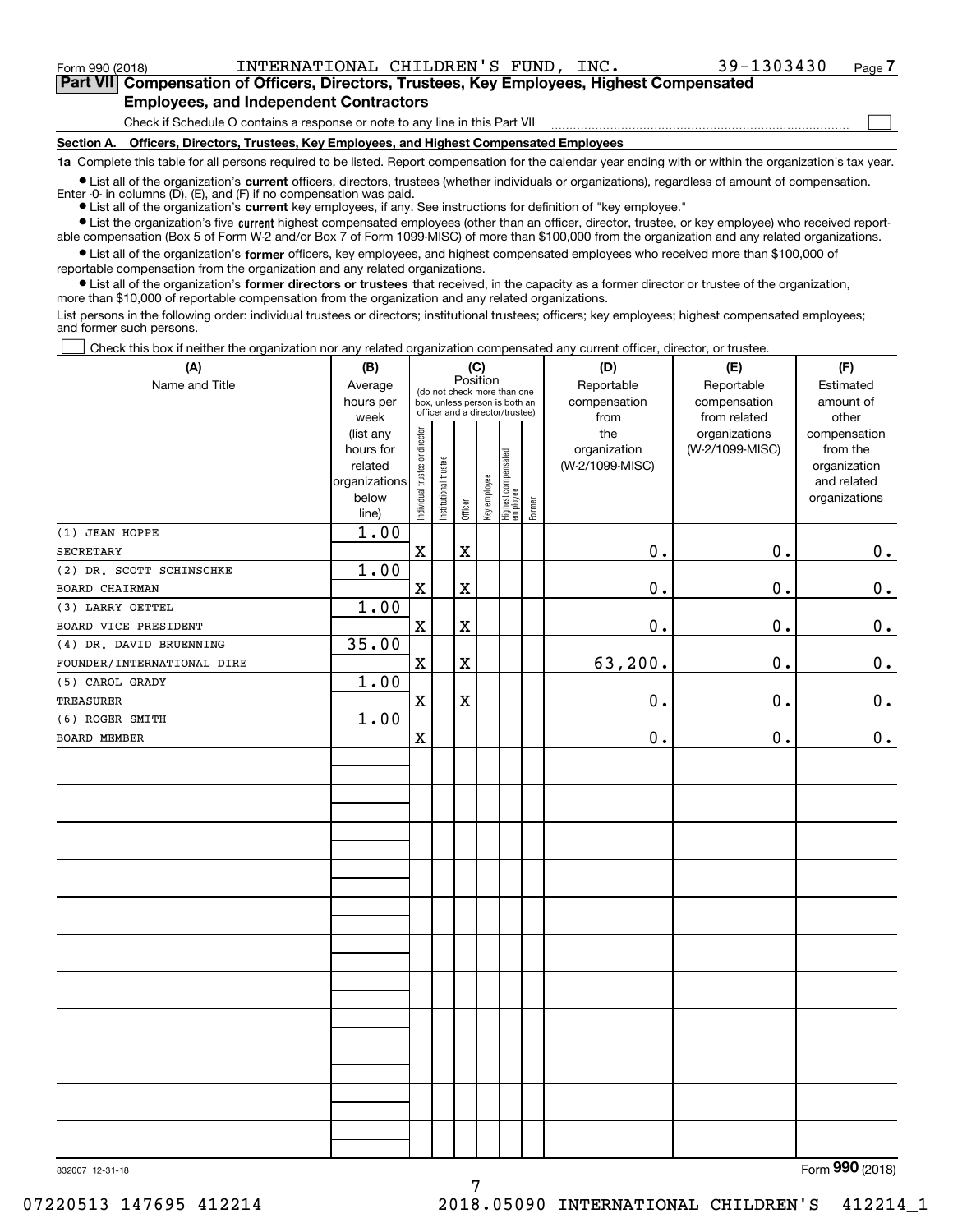|                 | INTERNATIONAL CHILDREN'S FUND, INC.<br>Form 990 (2018)                                                                                          |                          |                                |                       |          |              |                                         |        |                         | 39-1303430      |                  |                 |                              | Page 8           |
|-----------------|-------------------------------------------------------------------------------------------------------------------------------------------------|--------------------------|--------------------------------|-----------------------|----------|--------------|-----------------------------------------|--------|-------------------------|-----------------|------------------|-----------------|------------------------------|------------------|
| <b>Part VII</b> | Section A. Officers, Directors, Trustees, Key Employees, and Highest Compensated Employees (continued)                                          |                          |                                |                       |          |              |                                         |        |                         |                 |                  |                 |                              |                  |
|                 | (A)                                                                                                                                             | (B)                      | (C)                            |                       |          |              |                                         |        | (D)                     | (E)             |                  |                 | (F)                          |                  |
|                 | Name and title                                                                                                                                  | Average                  |                                |                       | Position |              | (do not check more than one             |        | Reportable              | Reportable      |                  |                 | Estimated                    |                  |
|                 |                                                                                                                                                 | hours per                |                                |                       |          |              | box, unless person is both an           |        | compensation            | compensation    |                  |                 | amount of                    |                  |
|                 |                                                                                                                                                 | week                     |                                |                       |          |              | officer and a director/trustee)         |        | from                    | from related    |                  |                 | other                        |                  |
|                 |                                                                                                                                                 | (list any                |                                |                       |          |              |                                         |        | the                     | organizations   |                  |                 | compensation                 |                  |
|                 |                                                                                                                                                 | hours for                |                                |                       |          |              |                                         |        | organization            | (W-2/1099-MISC) |                  |                 | from the                     |                  |
|                 |                                                                                                                                                 | related<br>organizations |                                |                       |          |              |                                         |        | (W-2/1099-MISC)         |                 |                  |                 | organization                 |                  |
|                 |                                                                                                                                                 | below                    |                                |                       |          |              |                                         |        |                         |                 |                  |                 | and related<br>organizations |                  |
|                 |                                                                                                                                                 | line)                    | Individual trustee or director | Institutional trustee | Officer  | Key employee | <br>  Highest compensated<br>  employee | Former |                         |                 |                  |                 |                              |                  |
|                 |                                                                                                                                                 |                          |                                |                       |          |              |                                         |        |                         |                 |                  |                 |                              |                  |
|                 |                                                                                                                                                 |                          |                                |                       |          |              |                                         |        |                         |                 |                  |                 |                              |                  |
|                 |                                                                                                                                                 |                          |                                |                       |          |              |                                         |        |                         |                 |                  |                 |                              |                  |
|                 |                                                                                                                                                 |                          |                                |                       |          |              |                                         |        |                         |                 |                  |                 |                              |                  |
|                 |                                                                                                                                                 |                          |                                |                       |          |              |                                         |        |                         |                 |                  |                 |                              |                  |
|                 |                                                                                                                                                 |                          |                                |                       |          |              |                                         |        |                         |                 |                  |                 |                              |                  |
|                 |                                                                                                                                                 |                          |                                |                       |          |              |                                         |        |                         |                 |                  |                 |                              |                  |
|                 |                                                                                                                                                 |                          |                                |                       |          |              |                                         |        |                         |                 |                  |                 |                              |                  |
|                 |                                                                                                                                                 |                          |                                |                       |          |              |                                         |        |                         |                 |                  |                 |                              |                  |
|                 |                                                                                                                                                 |                          |                                |                       |          |              |                                         |        |                         |                 |                  |                 |                              |                  |
|                 |                                                                                                                                                 |                          |                                |                       |          |              |                                         |        |                         |                 |                  |                 |                              |                  |
|                 |                                                                                                                                                 |                          |                                |                       |          |              |                                         |        |                         |                 |                  |                 |                              |                  |
|                 |                                                                                                                                                 |                          |                                |                       |          |              |                                         |        |                         |                 |                  |                 |                              |                  |
|                 |                                                                                                                                                 |                          |                                |                       |          |              |                                         |        |                         |                 |                  |                 |                              |                  |
|                 |                                                                                                                                                 |                          |                                |                       |          |              |                                         |        |                         |                 |                  |                 |                              |                  |
|                 |                                                                                                                                                 |                          |                                |                       |          |              |                                         |        |                         |                 |                  |                 |                              |                  |
|                 |                                                                                                                                                 |                          |                                |                       |          |              |                                         |        | 63, 200.                |                 | 0.               |                 |                              | 0.               |
|                 |                                                                                                                                                 |                          |                                |                       |          |              |                                         |        | 0.                      |                 | $\overline{0}$ . |                 |                              | $\overline{0}$ . |
|                 | c Total from continuation sheets to Part VII, Section A <b>manual</b> Testion Structure 1                                                       |                          |                                |                       |          |              |                                         |        | 63, 200.                |                 | 0.               |                 |                              | $\overline{0}$ . |
| $\mathbf{2}$    | Total number of individuals (including but not limited to those listed above) who received more than \$100,000 of reportable                    |                          |                                |                       |          |              |                                         |        |                         |                 |                  |                 |                              |                  |
|                 | compensation from the organization $\blacktriangleright$                                                                                        |                          |                                |                       |          |              |                                         |        |                         |                 |                  |                 |                              | 0                |
|                 |                                                                                                                                                 |                          |                                |                       |          |              |                                         |        |                         |                 |                  |                 | Yes                          | No               |
| 3               | Did the organization list any former officer, director, or trustee, key employee, or highest compensated employee on                            |                          |                                |                       |          |              |                                         |        |                         |                 |                  |                 |                              |                  |
|                 | line 1a? If "Yes," complete Schedule J for such individual manufactured contained and the 1a? If "Yes," complete Schedule J for such individual |                          |                                |                       |          |              |                                         |        |                         |                 |                  | З               |                              | х                |
|                 | For any individual listed on line 1a, is the sum of reportable compensation and other compensation from the organization                        |                          |                                |                       |          |              |                                         |        |                         |                 |                  |                 |                              |                  |
|                 |                                                                                                                                                 |                          |                                |                       |          |              |                                         |        |                         |                 |                  | 4               |                              | х                |
| 5               | Did any person listed on line 1a receive or accrue compensation from any unrelated organization or individual for services                      |                          |                                |                       |          |              |                                         |        |                         |                 |                  |                 |                              |                  |
|                 |                                                                                                                                                 |                          |                                |                       |          |              |                                         |        |                         |                 |                  | 5               |                              | х                |
|                 | <b>Section B. Independent Contractors</b>                                                                                                       |                          |                                |                       |          |              |                                         |        |                         |                 |                  |                 |                              |                  |
| 1               | Complete this table for your five highest compensated independent contractors that received more than \$100,000 of compensation from            |                          |                                |                       |          |              |                                         |        |                         |                 |                  |                 |                              |                  |
|                 | the organization. Report compensation for the calendar year ending with or within the organization's tax year.                                  |                          |                                |                       |          |              |                                         |        |                         |                 |                  |                 |                              |                  |
|                 | (A)                                                                                                                                             |                          |                                |                       |          |              |                                         |        | (B)                     |                 |                  | (C)             |                              |                  |
|                 | Name and business address                                                                                                                       |                          |                                | <b>NONE</b>           |          |              |                                         |        | Description of services |                 |                  | Compensation    |                              |                  |
|                 |                                                                                                                                                 |                          |                                |                       |          |              |                                         |        |                         |                 |                  |                 |                              |                  |
|                 |                                                                                                                                                 |                          |                                |                       |          |              |                                         |        |                         |                 |                  |                 |                              |                  |
|                 |                                                                                                                                                 |                          |                                |                       |          |              |                                         |        |                         |                 |                  |                 |                              |                  |
|                 |                                                                                                                                                 |                          |                                |                       |          |              |                                         |        |                         |                 |                  |                 |                              |                  |
|                 |                                                                                                                                                 |                          |                                |                       |          |              |                                         |        |                         |                 |                  |                 |                              |                  |
|                 |                                                                                                                                                 |                          |                                |                       |          |              |                                         |        |                         |                 |                  |                 |                              |                  |
|                 |                                                                                                                                                 |                          |                                |                       |          |              |                                         |        |                         |                 |                  |                 |                              |                  |
|                 |                                                                                                                                                 |                          |                                |                       |          |              |                                         |        |                         |                 |                  |                 |                              |                  |
| 2               | Total number of independent contractors (including but not limited to those listed above) who received more than                                |                          |                                |                       |          |              |                                         |        |                         |                 |                  |                 |                              |                  |
|                 | \$100,000 of compensation from the organization                                                                                                 |                          |                                |                       |          | 0            |                                         |        |                         |                 |                  |                 |                              |                  |
|                 |                                                                                                                                                 |                          |                                |                       |          |              |                                         |        |                         |                 |                  | Form 990 (2018) |                              |                  |

832008 12-31-18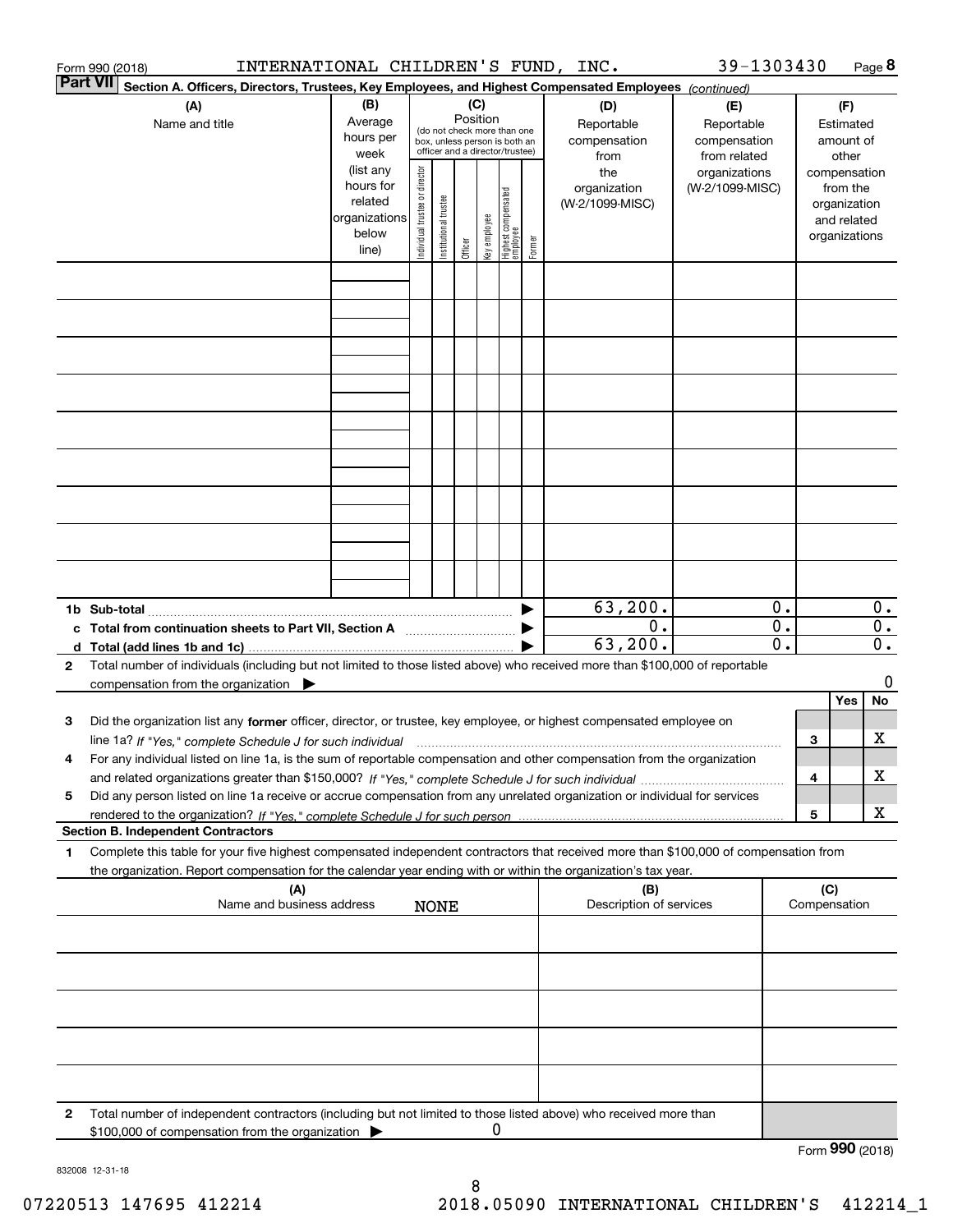|                                                           |                       | Form 990 (2018)                                                                                                                                                                                                                     |                |                                | INTERNATIONAL CHILDREN'S FUND, INC. |                                                 | 39-1303430                              | Page 9                                                             |
|-----------------------------------------------------------|-----------------------|-------------------------------------------------------------------------------------------------------------------------------------------------------------------------------------------------------------------------------------|----------------|--------------------------------|-------------------------------------|-------------------------------------------------|-----------------------------------------|--------------------------------------------------------------------|
| <b>Part VIII</b>                                          |                       | <b>Statement of Revenue</b>                                                                                                                                                                                                         |                |                                |                                     |                                                 |                                         |                                                                    |
|                                                           |                       | Check if Schedule O contains a response or note to any line in this Part VIII                                                                                                                                                       |                |                                |                                     | . <u>.</u>                                      |                                         |                                                                    |
|                                                           |                       |                                                                                                                                                                                                                                     |                |                                | (A)<br>Total revenue                | (B)<br>Related or<br>exempt function<br>revenue | (C)<br>Unrelated<br>business<br>revenue | (D)<br>Revenuè excluded<br>from tax under<br>sections<br>512 - 514 |
|                                                           |                       | 1 a Federated campaigns                                                                                                                                                                                                             | 1a             | 7,528.                         |                                     |                                                 |                                         |                                                                    |
|                                                           |                       |                                                                                                                                                                                                                                     | 1b             |                                |                                     |                                                 |                                         |                                                                    |
|                                                           |                       | c Fundraising events                                                                                                                                                                                                                | 1 <sub>c</sub> |                                |                                     |                                                 |                                         |                                                                    |
|                                                           |                       | d Related organizations                                                                                                                                                                                                             | 1d             |                                |                                     |                                                 |                                         |                                                                    |
| Contributions, Gifts, Grants<br>and Other Similar Amounts |                       | e Government grants (contributions)                                                                                                                                                                                                 | 1e             |                                |                                     |                                                 |                                         |                                                                    |
|                                                           |                       | f All other contributions, gifts, grants, and                                                                                                                                                                                       |                |                                |                                     |                                                 |                                         |                                                                    |
|                                                           |                       | similar amounts not included above                                                                                                                                                                                                  | 1f             | 56,792,285.                    |                                     |                                                 |                                         |                                                                    |
|                                                           |                       | g Noncash contributions included in lines 1a-1f: \$                                                                                                                                                                                 |                | 55, 972, 229.                  |                                     |                                                 |                                         |                                                                    |
|                                                           |                       |                                                                                                                                                                                                                                     |                | ▶                              | 56,799,813.                         |                                                 |                                         |                                                                    |
|                                                           |                       | 2 a MISCELLANEOUS REVENUE                                                                                                                                                                                                           |                | <b>Business Code</b><br>900099 | 1,000.                              |                                                 |                                         | 1,000.                                                             |
|                                                           |                       |                                                                                                                                                                                                                                     |                |                                |                                     |                                                 |                                         |                                                                    |
|                                                           | b<br>с                |                                                                                                                                                                                                                                     |                |                                |                                     |                                                 |                                         |                                                                    |
|                                                           | d                     | <u> 1980 - Jan Stein, amerikansk politik (</u><br><u> 1989 - Johann Barbara, martxa alemaniar arg</u>                                                                                                                               |                |                                |                                     |                                                 |                                         |                                                                    |
| Program Service<br>Revenue                                | е                     |                                                                                                                                                                                                                                     |                |                                |                                     |                                                 |                                         |                                                                    |
|                                                           | f                     | All other program service revenue                                                                                                                                                                                                   |                |                                |                                     |                                                 |                                         |                                                                    |
|                                                           |                       |                                                                                                                                                                                                                                     |                | $\blacktriangleright$          | 1,000.                              |                                                 |                                         |                                                                    |
|                                                           | з                     | Investment income (including dividends, interest, and                                                                                                                                                                               |                |                                |                                     |                                                 |                                         |                                                                    |
|                                                           |                       |                                                                                                                                                                                                                                     |                | ▶                              | 681.                                |                                                 |                                         | 681.                                                               |
|                                                           | 4                     | Income from investment of tax-exempt bond proceeds                                                                                                                                                                                  |                | ▶                              |                                     |                                                 |                                         |                                                                    |
|                                                           | 5                     |                                                                                                                                                                                                                                     |                |                                |                                     |                                                 |                                         |                                                                    |
|                                                           |                       |                                                                                                                                                                                                                                     | (i) Real       | (ii) Personal                  |                                     |                                                 |                                         |                                                                    |
|                                                           |                       | 6 a Gross rents                                                                                                                                                                                                                     |                |                                |                                     |                                                 |                                         |                                                                    |
|                                                           |                       | <b>b</b> Less: rental expenses<br>c Rental income or (loss)                                                                                                                                                                         |                |                                |                                     |                                                 |                                         |                                                                    |
|                                                           |                       | <b>d</b> Net rental income or (loss)                                                                                                                                                                                                |                |                                |                                     |                                                 |                                         |                                                                    |
|                                                           |                       | 7 a Gross amount from sales of                                                                                                                                                                                                      | (i) Securities | (ii) Other                     |                                     |                                                 |                                         |                                                                    |
|                                                           |                       | assets other than inventory                                                                                                                                                                                                         |                |                                |                                     |                                                 |                                         |                                                                    |
|                                                           |                       | <b>b</b> Less: cost or other basis                                                                                                                                                                                                  |                |                                |                                     |                                                 |                                         |                                                                    |
|                                                           |                       | and sales expenses                                                                                                                                                                                                                  |                |                                |                                     |                                                 |                                         |                                                                    |
|                                                           |                       | c Gain or (loss)                                                                                                                                                                                                                    |                |                                |                                     |                                                 |                                         |                                                                    |
|                                                           |                       |                                                                                                                                                                                                                                     |                |                                |                                     |                                                 |                                         |                                                                    |
| <b>Other Revenue</b>                                      |                       | 8 a Gross income from fundraising events (not                                                                                                                                                                                       |                |                                |                                     |                                                 |                                         |                                                                    |
|                                                           |                       | contributions reported on line 1c). See                                                                                                                                                                                             |                |                                |                                     |                                                 |                                         |                                                                    |
|                                                           |                       |                                                                                                                                                                                                                                     |                |                                |                                     |                                                 |                                         |                                                                    |
|                                                           |                       |                                                                                                                                                                                                                                     | $\mathbf b$    |                                |                                     |                                                 |                                         |                                                                    |
|                                                           |                       | c Net income or (loss) from fundraising events                                                                                                                                                                                      |                | ▶<br>.                         |                                     |                                                 |                                         |                                                                    |
|                                                           |                       | 9 a Gross income from gaming activities. See                                                                                                                                                                                        |                |                                |                                     |                                                 |                                         |                                                                    |
|                                                           |                       |                                                                                                                                                                                                                                     |                |                                |                                     |                                                 |                                         |                                                                    |
|                                                           |                       |                                                                                                                                                                                                                                     | b              | ▶                              |                                     |                                                 |                                         |                                                                    |
|                                                           |                       | c Net income or (loss) from gaming activities<br>10 a Gross sales of inventory, less returns                                                                                                                                        |                |                                |                                     |                                                 |                                         |                                                                    |
|                                                           |                       |                                                                                                                                                                                                                                     |                |                                |                                     |                                                 |                                         |                                                                    |
|                                                           |                       | <b>b</b> Less: cost of goods sold $\ldots$ <b>b</b>                                                                                                                                                                                 |                |                                |                                     |                                                 |                                         |                                                                    |
|                                                           |                       | c Net income or (loss) from sales of inventory                                                                                                                                                                                      |                |                                |                                     |                                                 |                                         |                                                                    |
|                                                           |                       | Miscellaneous Revenue                                                                                                                                                                                                               |                | <b>Business Code</b>           |                                     |                                                 |                                         |                                                                    |
|                                                           | 11 a                  | <u>experience</u> and the control of the control of the control of the control of the control of the control of the control of the control of the control of the control of the control of the control of the control of the contro |                |                                |                                     |                                                 |                                         |                                                                    |
|                                                           | b                     | the control of the control of the control of the control of the control of the control of                                                                                                                                           |                |                                |                                     |                                                 |                                         |                                                                    |
|                                                           | с                     |                                                                                                                                                                                                                                     |                |                                |                                     |                                                 |                                         |                                                                    |
|                                                           | d                     |                                                                                                                                                                                                                                     |                |                                |                                     |                                                 |                                         |                                                                    |
|                                                           |                       |                                                                                                                                                                                                                                     |                | ▶                              |                                     |                                                 |                                         |                                                                    |
|                                                           | 12<br>832009 12-31-18 |                                                                                                                                                                                                                                     |                |                                | 56,801,494.                         | $\mathbf{0}$ .                                  | 0.                                      | 1,681.<br>Form 990 (2018)                                          |

832009 12-31-18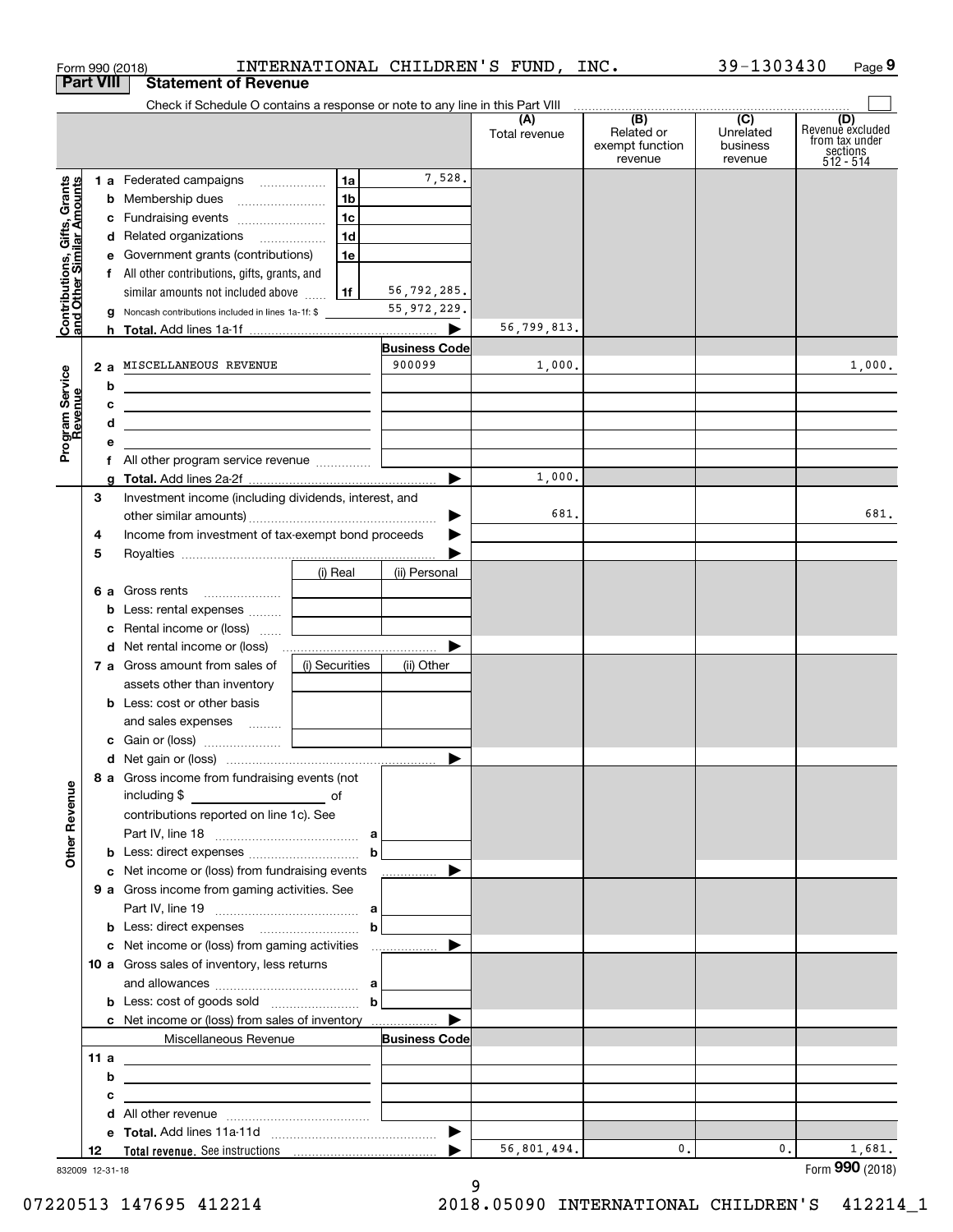Form 990 (2018) Page **Part IX Statement of Functional Expenses** INTERNATIONAL CHILDREN'S FUND, INC. 39-1303430

*Section 501(c)(3) and 501(c)(4) organizations must complete all columns. All other organizations must complete column (A).*

|              | Do not include amounts reported on lines 6b.<br>7b, 8b, 9b, and 10b of Part VIII.               | (A)<br>Total expenses | (B)<br>Program service<br>expenses | (C)<br>Management and<br>general expenses | (D)<br>Fundraising<br>expenses |  |  |  |
|--------------|-------------------------------------------------------------------------------------------------|-----------------------|------------------------------------|-------------------------------------------|--------------------------------|--|--|--|
| 1.           | Grants and other assistance to domestic organizations                                           |                       |                                    |                                           |                                |  |  |  |
|              | and domestic governments. See Part IV, line 21                                                  |                       |                                    |                                           |                                |  |  |  |
| 2            | Grants and other assistance to domestic                                                         |                       |                                    |                                           |                                |  |  |  |
|              | individuals. See Part IV, line 22                                                               |                       |                                    |                                           |                                |  |  |  |
| 3            | Grants and other assistance to foreign                                                          |                       |                                    |                                           |                                |  |  |  |
|              | organizations, foreign governments, and foreign                                                 |                       |                                    |                                           |                                |  |  |  |
|              | individuals. See Part IV, lines 15 and 16                                                       |                       | $56, 491, 389.$ 56, 491, 389.      |                                           |                                |  |  |  |
| 4            | Benefits paid to or for members                                                                 |                       |                                    |                                           |                                |  |  |  |
| 5            | Compensation of current officers, directors,                                                    |                       |                                    |                                           |                                |  |  |  |
|              | trustees, and key employees                                                                     | 63,200.               | 57,329.                            | 5,871.                                    |                                |  |  |  |
| 6            | Compensation not included above, to disqualified                                                |                       |                                    |                                           |                                |  |  |  |
|              | persons (as defined under section 4958(f)(1)) and                                               |                       |                                    |                                           |                                |  |  |  |
|              | persons described in section 4958(c)(3)(B)                                                      |                       |                                    |                                           |                                |  |  |  |
| 7            |                                                                                                 |                       |                                    |                                           |                                |  |  |  |
| 8            | Pension plan accruals and contributions (include                                                |                       |                                    |                                           |                                |  |  |  |
|              | section 401(k) and 403(b) employer contributions)                                               |                       |                                    |                                           |                                |  |  |  |
| 9            |                                                                                                 |                       |                                    |                                           |                                |  |  |  |
| 10           |                                                                                                 | 4,835.                | 4,386.                             | 449.                                      |                                |  |  |  |
| 11           | Fees for services (non-employees):                                                              |                       |                                    |                                           |                                |  |  |  |
| a            |                                                                                                 |                       |                                    |                                           |                                |  |  |  |
| b            |                                                                                                 | 5,752.                | 535.                               | 5,217.                                    |                                |  |  |  |
| c            |                                                                                                 | 19,820.               |                                    | 19,820.                                   |                                |  |  |  |
| d            |                                                                                                 |                       |                                    |                                           |                                |  |  |  |
| е            | Professional fundraising services. See Part IV, line 17                                         |                       |                                    |                                           |                                |  |  |  |
| f            | Investment management fees                                                                      |                       |                                    |                                           |                                |  |  |  |
| $\mathbf{q}$ | Other. (If line 11g amount exceeds 10% of line 25,                                              |                       |                                    |                                           |                                |  |  |  |
|              | column (A) amount, list line 11g expenses on Sch O.)                                            | 42,127.               |                                    | 28,204.                                   | $\frac{13,923}{30,064}$        |  |  |  |
| 12           |                                                                                                 | 30,064.               |                                    |                                           |                                |  |  |  |
| 13           |                                                                                                 | 136, 199.             | 33,674.                            |                                           | 102,525.                       |  |  |  |
| 14           |                                                                                                 | 18,223.               | 18, 223.                           |                                           |                                |  |  |  |
| 15           |                                                                                                 |                       | 13, 129.                           |                                           |                                |  |  |  |
| 16           |                                                                                                 | 13,129.<br>18,046.    | 18,046.                            |                                           |                                |  |  |  |
| 17           |                                                                                                 |                       |                                    |                                           |                                |  |  |  |
| 18           | Payments of travel or entertainment expenses                                                    |                       |                                    |                                           |                                |  |  |  |
|              | for any federal, state, or local public officials                                               |                       |                                    |                                           |                                |  |  |  |
| 19           | Conferences, conventions, and meetings                                                          |                       |                                    |                                           |                                |  |  |  |
| 20           | Interest                                                                                        |                       |                                    |                                           |                                |  |  |  |
| 21           | Depreciation, depletion, and amortization                                                       |                       |                                    |                                           |                                |  |  |  |
| 22<br>23     | Insurance                                                                                       | 1,642.                |                                    | 1,642.                                    |                                |  |  |  |
|              | Other expenses. Itemize expenses not covered                                                    |                       |                                    |                                           |                                |  |  |  |
| 24           | above. (List miscellaneous expenses in line 24e. If line                                        |                       |                                    |                                           |                                |  |  |  |
|              | 24e amount exceeds 10% of line 25, column (A)<br>amount, list line 24e expenses on Schedule O.) |                       |                                    |                                           |                                |  |  |  |
| a            | SHIPPING & PROCUREMENT                                                                          | 35,148.               | 35,148.                            |                                           |                                |  |  |  |
| b            | STATE REGISTRATION FEES                                                                         | 3,812.                | 3,812.                             |                                           |                                |  |  |  |
| с            |                                                                                                 |                       |                                    |                                           |                                |  |  |  |
| d            | <u> 1989 - Johann Stein, mars an de Brasilia (b. 1989)</u>                                      |                       |                                    |                                           |                                |  |  |  |
|              | e All other expenses                                                                            |                       |                                    |                                           |                                |  |  |  |
| 25           | Total functional expenses. Add lines 1 through 24e                                              | 56,883,386.           | 56,675,671.                        | 61, 203.                                  | 146, 512.                      |  |  |  |
| 26           | Joint costs. Complete this line only if the organization                                        |                       |                                    |                                           |                                |  |  |  |
|              | reported in column (B) joint costs from a combined                                              |                       |                                    |                                           |                                |  |  |  |
|              | educational campaign and fundraising solicitation.                                              |                       |                                    |                                           |                                |  |  |  |
|              | Check here         if following SOP 98-2 (ASC 958-720)                                          |                       |                                    |                                           |                                |  |  |  |

832010 12-31-18

10 07220513 147695 412214 2018.05090 INTERNATIONAL CHILDREN'S 412214\_1

Form (2018) **990**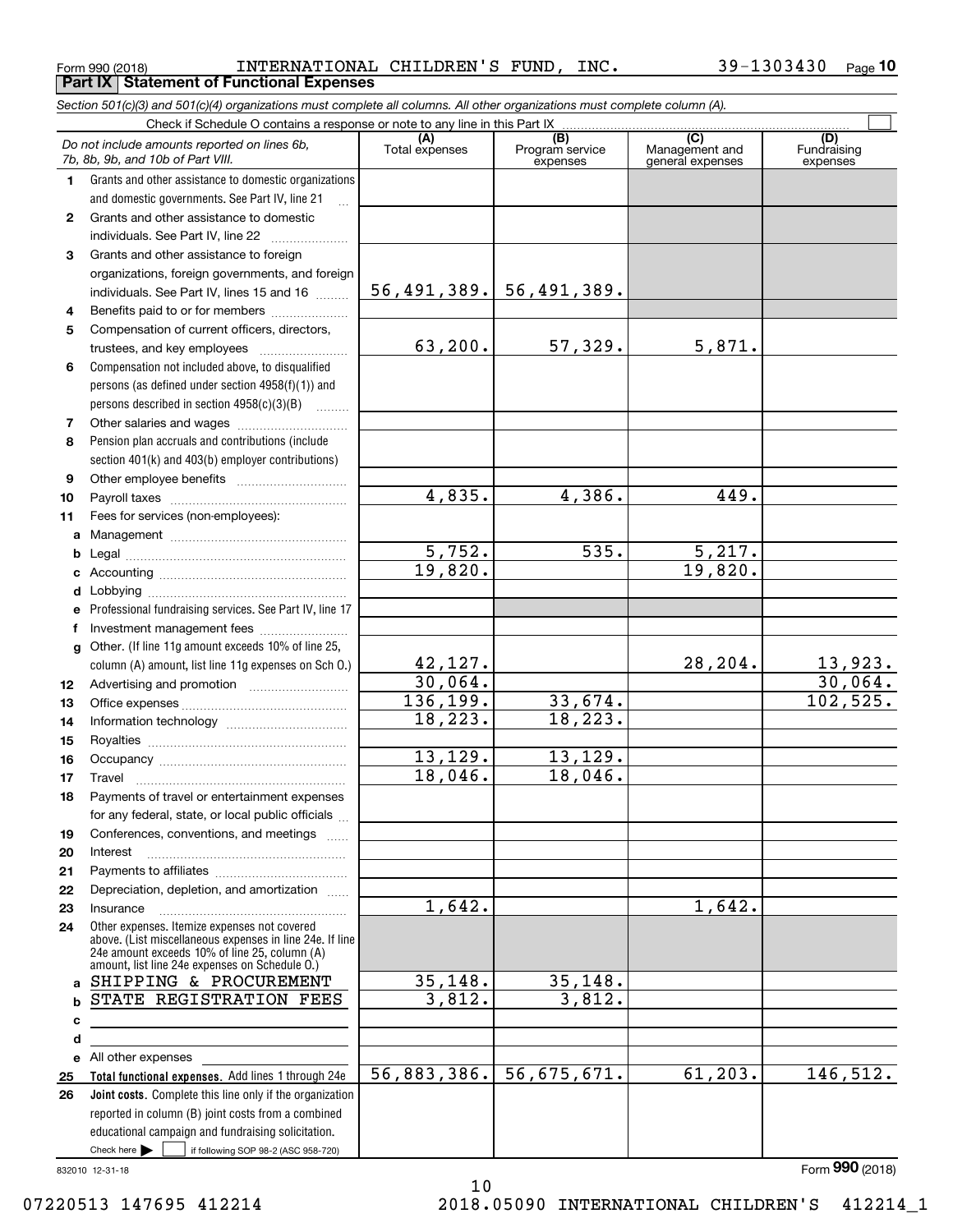<code>Form</code> 990 (2018) INTERNATIONAL CHILDREN'S FUND, INC.  $39-1303430$  <code>Page</code>

**11**

|                             |    |                                                                                                                                                                                                                                |          |         | (A)<br>Beginning of year |                 | (B)<br>End of year |
|-----------------------------|----|--------------------------------------------------------------------------------------------------------------------------------------------------------------------------------------------------------------------------------|----------|---------|--------------------------|-----------------|--------------------|
|                             | 1  |                                                                                                                                                                                                                                |          |         | 492,925.                 | $\mathbf{1}$    | 433,505.           |
|                             | 2  |                                                                                                                                                                                                                                |          |         | 131, 339.                | $\mathbf{2}$    | 111,503.           |
|                             | 3  |                                                                                                                                                                                                                                |          | 3       |                          |                 |                    |
|                             | 4  |                                                                                                                                                                                                                                |          | 4       |                          |                 |                    |
|                             | 5  | Loans and other receivables from current and former officers, directors,                                                                                                                                                       |          |         |                          |                 |                    |
|                             |    | trustees, key employees, and highest compensated employees. Complete                                                                                                                                                           |          |         |                          |                 |                    |
|                             |    |                                                                                                                                                                                                                                |          |         |                          | 5               |                    |
|                             | 6  | Loans and other receivables from other disqualified persons (as defined under                                                                                                                                                  |          |         |                          |                 |                    |
|                             |    | section 4958(f)(1)), persons described in section 4958(c)(3)(B), and contributing                                                                                                                                              |          |         |                          |                 |                    |
|                             |    | employers and sponsoring organizations of section 501(c)(9) voluntary                                                                                                                                                          |          |         |                          |                 |                    |
|                             |    | employees' beneficiary organizations (see instr). Complete Part II of Sch L                                                                                                                                                    |          |         |                          | 6               |                    |
| Assets                      | 7  |                                                                                                                                                                                                                                |          |         |                          | $\overline{7}$  |                    |
|                             | 8  |                                                                                                                                                                                                                                |          |         |                          | 8               |                    |
|                             | 9  |                                                                                                                                                                                                                                |          |         | 9                        |                 |                    |
|                             |    | <b>10a</b> Land, buildings, and equipment: cost or other                                                                                                                                                                       |          |         |                          |                 |                    |
|                             |    | basis. Complete Part VI of Schedule D  10a                                                                                                                                                                                     |          | 84,083. |                          |                 |                    |
|                             |    | □ <u>10b</u><br><b>b</b> Less: accumulated depreciation                                                                                                                                                                        |          | 84,083. | $0$ .                    | 10 <sub>c</sub> | $0$ .              |
|                             | 11 |                                                                                                                                                                                                                                |          |         |                          | 11              |                    |
|                             | 12 |                                                                                                                                                                                                                                |          |         | $\overline{26}$ .        | 12              | 26.                |
|                             | 13 |                                                                                                                                                                                                                                |          |         |                          | 13              |                    |
|                             | 14 |                                                                                                                                                                                                                                |          |         |                          | 14              |                    |
|                             | 15 |                                                                                                                                                                                                                                | 1,001.   | 15      | 1,003.                   |                 |                    |
|                             | 16 |                                                                                                                                                                                                                                |          |         | 625, 291.                | 16              | 546,037.           |
|                             | 17 |                                                                                                                                                                                                                                | 22, 215. | 17      | 24,853.                  |                 |                    |
|                             | 18 |                                                                                                                                                                                                                                |          |         | 18                       |                 |                    |
|                             | 19 | Deferred revenue manual contracts and contracts are all the manual contracts and contracts are contracted and contracts are contracted and contract are contracted and contract are contracted and contract are contracted and |          |         |                          | 19              |                    |
|                             | 20 |                                                                                                                                                                                                                                |          |         |                          | 20              |                    |
|                             | 21 | Escrow or custodial account liability. Complete Part IV of Schedule D                                                                                                                                                          |          |         |                          | 21              |                    |
|                             | 22 | Loans and other payables to current and former officers, directors, trustees,                                                                                                                                                  |          |         |                          |                 |                    |
| Liabilities                 |    | key employees, highest compensated employees, and disqualified persons.                                                                                                                                                        |          |         |                          |                 |                    |
|                             |    |                                                                                                                                                                                                                                |          |         |                          | 22              |                    |
|                             | 23 | Secured mortgages and notes payable to unrelated third parties                                                                                                                                                                 |          |         |                          | 23              |                    |
|                             | 24 |                                                                                                                                                                                                                                |          |         |                          | 24              |                    |
|                             | 25 | Other liabilities (including federal income tax, payables to related third                                                                                                                                                     |          |         |                          |                 |                    |
|                             |    | parties, and other liabilities not included on lines 17-24). Complete Part X of                                                                                                                                                |          |         |                          |                 |                    |
|                             |    | Schedule D                                                                                                                                                                                                                     |          |         |                          | 25              |                    |
|                             | 26 |                                                                                                                                                                                                                                |          |         | 22, 215.                 | 26              | 24,853.            |
|                             |    | Organizations that follow SFAS 117 (ASC 958), check here $\blacktriangleright \begin{array}{c} \boxed{X} \end{array}$ and                                                                                                      |          |         |                          |                 |                    |
|                             |    | complete lines 27 through 29, and lines 33 and 34.                                                                                                                                                                             |          |         |                          |                 |                    |
|                             | 27 |                                                                                                                                                                                                                                |          |         | 603,076.                 | 27              | 521, 184.          |
|                             | 28 |                                                                                                                                                                                                                                |          |         |                          | 28              |                    |
|                             | 29 | Permanently restricted net assets                                                                                                                                                                                              |          |         |                          | 29              |                    |
|                             |    | Organizations that do not follow SFAS 117 (ASC 958), check here ▶ │                                                                                                                                                            |          |         |                          |                 |                    |
| Net Assets or Fund Balances |    | and complete lines 30 through 34.                                                                                                                                                                                              |          |         |                          |                 |                    |
|                             | 30 |                                                                                                                                                                                                                                |          |         |                          | 30              |                    |
|                             | 31 | Paid-in or capital surplus, or land, building, or equipment fund                                                                                                                                                               |          |         |                          | 31              |                    |
|                             | 32 | Retained earnings, endowment, accumulated income, or other funds                                                                                                                                                               |          |         | 603,076.                 | 32              | 521,184.           |
|                             | 33 |                                                                                                                                                                                                                                |          |         | 625,291.                 | 33<br>34        | 546,037.           |
|                             | 34 |                                                                                                                                                                                                                                |          |         |                          |                 | Form 990 (2018)    |

**Part X Balance Sheet**<br>**Part X Balance Sheet**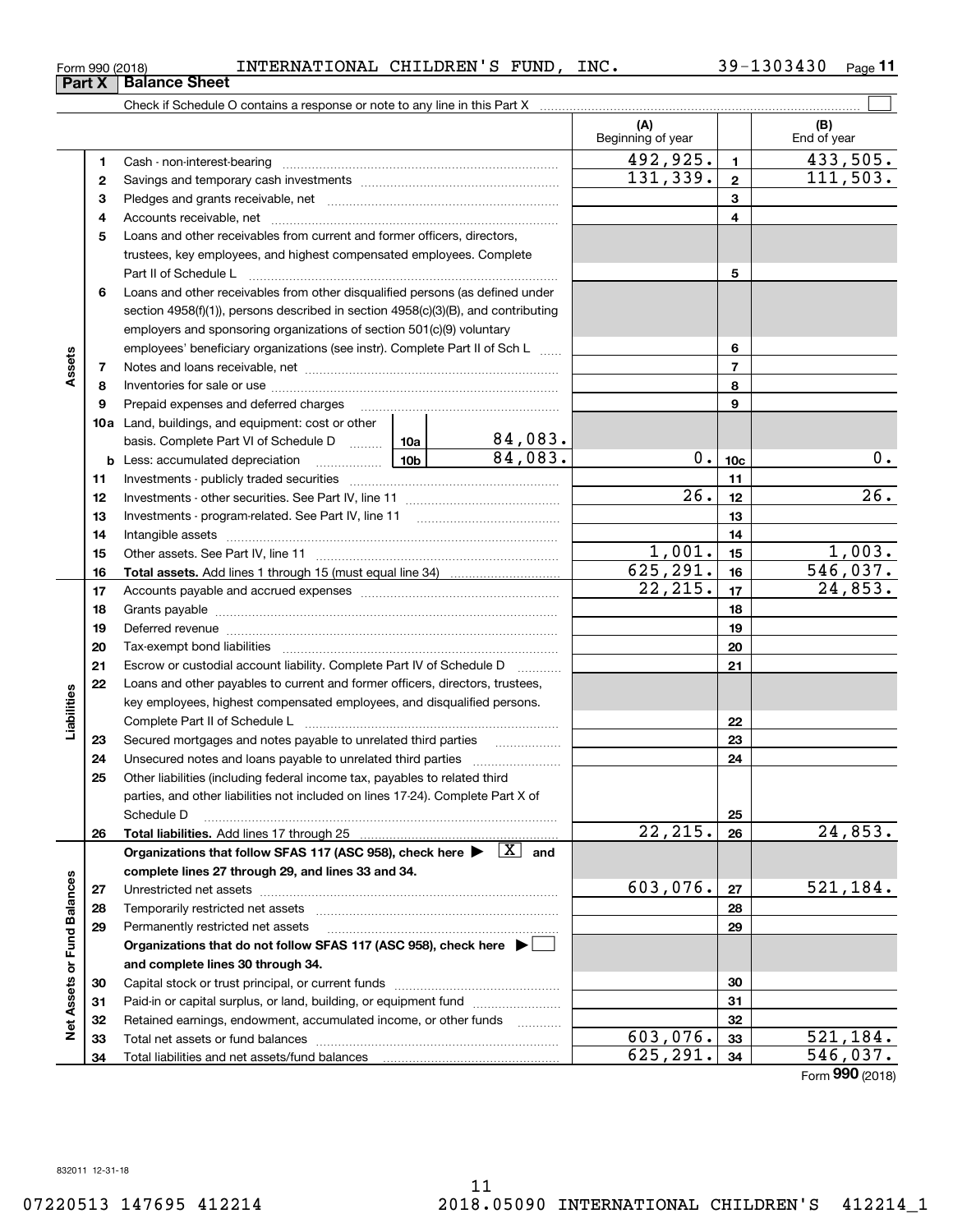|    | INTERNATIONAL CHILDREN'S FUND, INC.<br>Form 990 (2018)                                                                                                                       |                         | 39-1303430     |             | Page 12                 |
|----|------------------------------------------------------------------------------------------------------------------------------------------------------------------------------|-------------------------|----------------|-------------|-------------------------|
|    | <b>Reconciliation of Net Assets</b><br>Part XI                                                                                                                               |                         |                |             |                         |
|    | Check if Schedule O contains a response or note to any line in this Part XI                                                                                                  |                         |                |             |                         |
|    |                                                                                                                                                                              |                         |                |             |                         |
| 1  | Total revenue (must equal Part VIII, column (A), line 12)                                                                                                                    | 1                       | 56,801,494.    |             |                         |
| 2  |                                                                                                                                                                              | $\mathbf{2}$            | 56,883,386.    |             |                         |
| з  | Revenue less expenses. Subtract line 2 from line 1                                                                                                                           | 3                       |                |             | $-81,892.$              |
| 4  |                                                                                                                                                                              | $\overline{\mathbf{4}}$ |                |             | 603,076.                |
| 5  | Net unrealized gains (losses) on investments                                                                                                                                 | 5                       |                |             |                         |
| 6  | Donated services and use of facilities                                                                                                                                       | 6                       |                |             |                         |
| 7  | Investment expenses                                                                                                                                                          | $\overline{7}$          |                |             |                         |
| 8  | Prior period adjustments                                                                                                                                                     | 8                       |                |             |                         |
| 9  | Other changes in net assets or fund balances (explain in Schedule O) [11] [12] contraction contraction of the changes in net assets or fund balances (explain in Schedule O) | 9                       |                |             | 0.                      |
| 10 | Net assets or fund balances at end of year. Combine lines 3 through 9 (must equal Part X, line 33,                                                                           |                         |                |             |                         |
|    | column (B))                                                                                                                                                                  | 10                      |                |             | 521,184.                |
|    | Part XII Financial Statements and Reporting                                                                                                                                  |                         |                |             |                         |
|    | Check if Schedule O contains a response or note to any line in this Part XII munder contains an example of the                                                               |                         |                |             | $\overline{\mathbf{x}}$ |
|    |                                                                                                                                                                              |                         |                | Yes         | No                      |
| 1  | $\boxed{\mathbf{X}}$ Accrual<br>Accounting method used to prepare the Form 990: <u>June</u> Cash<br>Other                                                                    |                         |                |             |                         |
|    | If the organization changed its method of accounting from a prior year or checked "Other," explain in Schedule O.                                                            |                         |                |             |                         |
|    | 2a Were the organization's financial statements compiled or reviewed by an independent accountant?                                                                           |                         | 2a             |             | X                       |
|    | If "Yes," check a box below to indicate whether the financial statements for the year were compiled or reviewed on a                                                         |                         |                |             |                         |
|    | separate basis, consolidated basis, or both:                                                                                                                                 |                         |                |             |                         |
|    | Separate basis<br><b>Consolidated basis</b><br>Both consolidated and separate basis                                                                                          |                         |                |             |                         |
|    | <b>b</b> Were the organization's financial statements audited by an independent accountant?                                                                                  |                         | 2 <sub>b</sub> | Χ           |                         |
|    | If "Yes," check a box below to indicate whether the financial statements for the year were audited on a separate basis,                                                      |                         |                |             |                         |
|    | consolidated basis, or both:                                                                                                                                                 |                         |                |             |                         |
|    | $X$ Separate basis<br><b>Consolidated basis</b><br>Both consolidated and separate basis                                                                                      |                         |                |             |                         |
|    | c If "Yes" to line 2a or 2b, does the organization have a committee that assumes responsibility for oversight of the audit,                                                  |                         |                |             |                         |
|    |                                                                                                                                                                              |                         | 2c             | $\mathbf X$ |                         |
|    | If the organization changed either its oversight process or selection process during the tax year, explain in Schedule O.                                                    |                         |                |             |                         |
|    | 3a As a result of a federal award, was the organization required to undergo an audit or audits as set forth in the Single Audit                                              |                         |                |             |                         |
|    |                                                                                                                                                                              |                         | 3a             |             | x                       |
|    | b If "Yes," did the organization undergo the required audit or audits? If the organization did not undergo the required audit                                                |                         |                |             |                         |
|    | or audits, explain why in Schedule O and describe any steps taken to undergo such audits                                                                                     |                         | 3b             | nnn.        |                         |

Form (2018) **990**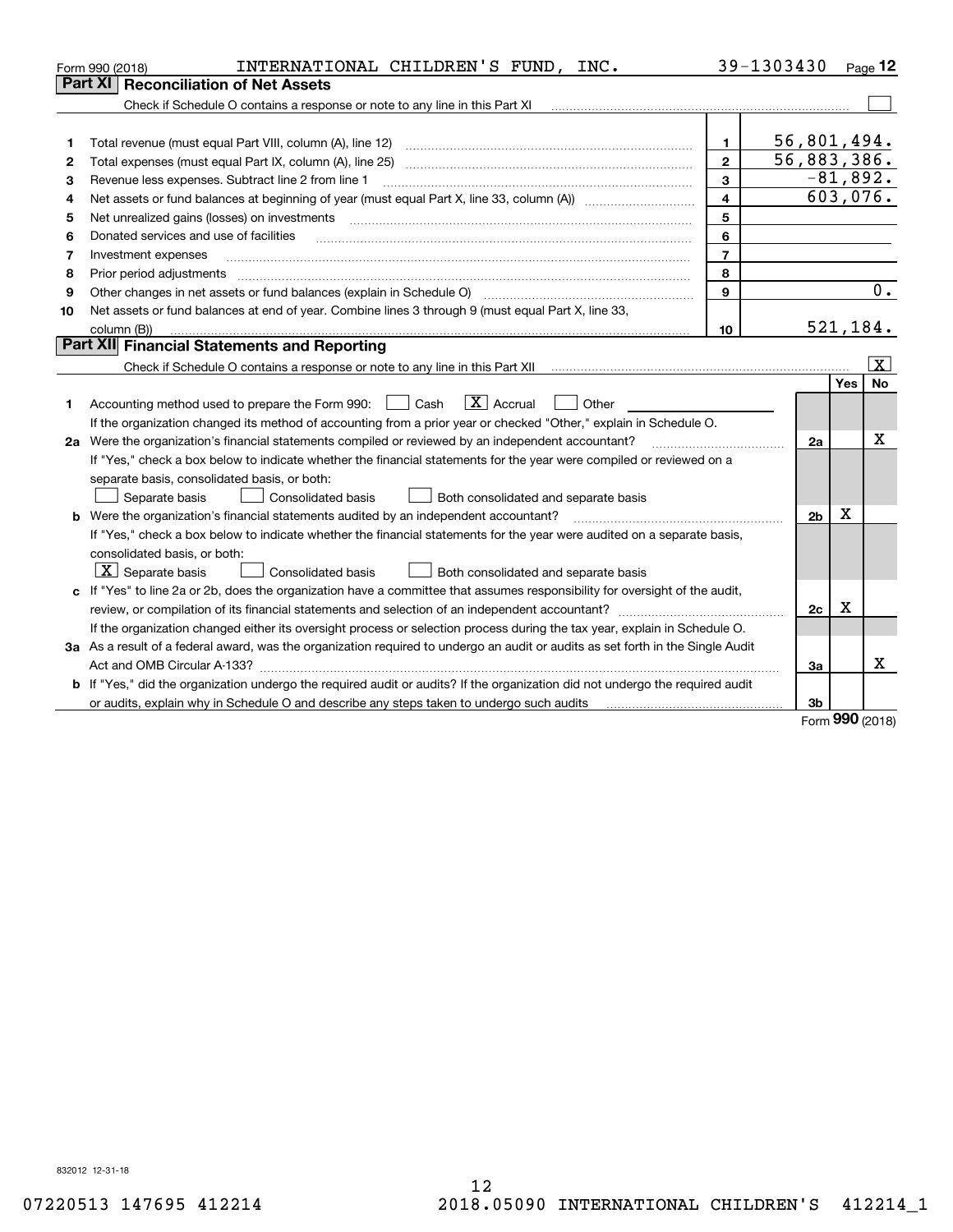| <b>SCHEDULE A</b> |
|-------------------|
|-------------------|

Department of the Treasury

**(Form 990 or 990-EZ)**

### **Public Charity Status and Public Support**

**Complete if the organization is a section 501(c)(3) organization or a section 4947(a)(1) nonexempt charitable trust. | Attach to Form 990 or Form 990-EZ.** 

| OMB No. 1545-0047                   |
|-------------------------------------|
| 2018                                |
| <b>Open to Public</b><br>Inenaction |

|                | Internal Revenue Service<br>Inspection<br>Go to www.irs.gov/Form990 for instructions and the latest information. |                                       |                                               |                                                                        |                                                                                                                                               |                                 |    |                                                      |  |                                       |                                                    |  |
|----------------|------------------------------------------------------------------------------------------------------------------|---------------------------------------|-----------------------------------------------|------------------------------------------------------------------------|-----------------------------------------------------------------------------------------------------------------------------------------------|---------------------------------|----|------------------------------------------------------|--|---------------------------------------|----------------------------------------------------|--|
|                |                                                                                                                  | Name of the organization              |                                               |                                                                        |                                                                                                                                               |                                 |    |                                                      |  | <b>Employer identification number</b> |                                                    |  |
|                |                                                                                                                  |                                       |                                               |                                                                        | INTERNATIONAL CHILDREN'S FUND, INC.                                                                                                           |                                 |    |                                                      |  |                                       | 39-1303430                                         |  |
|                | Reason for Public Charity Status (All organizations must complete this part.) See instructions.<br>Part I        |                                       |                                               |                                                                        |                                                                                                                                               |                                 |    |                                                      |  |                                       |                                                    |  |
|                |                                                                                                                  |                                       |                                               |                                                                        | The organization is not a private foundation because it is: (For lines 1 through 12, check only one box.)                                     |                                 |    |                                                      |  |                                       |                                                    |  |
| 1.             |                                                                                                                  |                                       |                                               |                                                                        | A church, convention of churches, or association of churches described in section $170(b)(1)(A)(i)$ .                                         |                                 |    |                                                      |  |                                       |                                                    |  |
| $\mathbf{2}$   |                                                                                                                  |                                       |                                               |                                                                        | A school described in section 170(b)(1)(A)(ii). (Attach Schedule E (Form 990 or 990-EZ).)                                                     |                                 |    |                                                      |  |                                       |                                                    |  |
| 3              |                                                                                                                  |                                       |                                               |                                                                        | A hospital or a cooperative hospital service organization described in section 170(b)(1)(A)(iii).                                             |                                 |    |                                                      |  |                                       |                                                    |  |
| 4              |                                                                                                                  |                                       |                                               |                                                                        | A medical research organization operated in conjunction with a hospital described in section 170(b)(1)(A)(iii). Enter the hospital's name,    |                                 |    |                                                      |  |                                       |                                                    |  |
|                |                                                                                                                  | city, and state:                      |                                               |                                                                        |                                                                                                                                               |                                 |    |                                                      |  |                                       |                                                    |  |
| 5.             |                                                                                                                  |                                       |                                               |                                                                        | An organization operated for the benefit of a college or university owned or operated by a governmental unit described in                     |                                 |    |                                                      |  |                                       |                                                    |  |
|                |                                                                                                                  |                                       |                                               | section 170(b)(1)(A)(iv). (Complete Part II.)                          |                                                                                                                                               |                                 |    |                                                      |  |                                       |                                                    |  |
| 6              |                                                                                                                  |                                       |                                               |                                                                        | A federal, state, or local government or governmental unit described in section 170(b)(1)(A)(v).                                              |                                 |    |                                                      |  |                                       |                                                    |  |
| $\overline{7}$ | $\lfloor x \rfloor$                                                                                              |                                       |                                               |                                                                        | An organization that normally receives a substantial part of its support from a governmental unit or from the general public described in     |                                 |    |                                                      |  |                                       |                                                    |  |
|                |                                                                                                                  |                                       |                                               | section 170(b)(1)(A)(vi). (Complete Part II.)                          |                                                                                                                                               |                                 |    |                                                      |  |                                       |                                                    |  |
| 8              |                                                                                                                  |                                       |                                               |                                                                        | A community trust described in section 170(b)(1)(A)(vi). (Complete Part II.)                                                                  |                                 |    |                                                      |  |                                       |                                                    |  |
| 9              |                                                                                                                  |                                       |                                               |                                                                        | An agricultural research organization described in section 170(b)(1)(A)(ix) operated in conjunction with a land-grant college                 |                                 |    |                                                      |  |                                       |                                                    |  |
|                |                                                                                                                  |                                       |                                               |                                                                        | or university or a non-land-grant college of agriculture (see instructions). Enter the name, city, and state of the college or                |                                 |    |                                                      |  |                                       |                                                    |  |
|                |                                                                                                                  | university:                           |                                               |                                                                        |                                                                                                                                               |                                 |    |                                                      |  |                                       |                                                    |  |
| 10             |                                                                                                                  |                                       |                                               |                                                                        | An organization that normally receives: (1) more than 33 1/3% of its support from contributions, membership fees, and gross receipts from     |                                 |    |                                                      |  |                                       |                                                    |  |
|                |                                                                                                                  |                                       |                                               |                                                                        | activities related to its exempt functions - subject to certain exceptions, and (2) no more than 33 1/3% of its support from gross investment |                                 |    |                                                      |  |                                       |                                                    |  |
|                |                                                                                                                  |                                       |                                               |                                                                        | income and unrelated business taxable income (less section 511 tax) from businesses acquired by the organization after June 30, 1975.         |                                 |    |                                                      |  |                                       |                                                    |  |
|                |                                                                                                                  |                                       |                                               | See section 509(a)(2). (Complete Part III.)                            |                                                                                                                                               |                                 |    |                                                      |  |                                       |                                                    |  |
| 11             |                                                                                                                  |                                       |                                               |                                                                        | An organization organized and operated exclusively to test for public safety. See section 509(a)(4).                                          |                                 |    |                                                      |  |                                       |                                                    |  |
| 12             |                                                                                                                  |                                       |                                               |                                                                        | An organization organized and operated exclusively for the benefit of, to perform the functions of, or to carry out the purposes of one or    |                                 |    |                                                      |  |                                       |                                                    |  |
|                |                                                                                                                  |                                       |                                               |                                                                        | more publicly supported organizations described in section 509(a)(1) or section 509(a)(2). See section 509(a)(3). Check the box in            |                                 |    |                                                      |  |                                       |                                                    |  |
|                |                                                                                                                  |                                       |                                               |                                                                        | lines 12a through 12d that describes the type of supporting organization and complete lines 12e, 12f, and 12g.                                |                                 |    |                                                      |  |                                       |                                                    |  |
| а              |                                                                                                                  |                                       |                                               |                                                                        | Type I. A supporting organization operated, supervised, or controlled by its supported organization(s), typically by giving                   |                                 |    |                                                      |  |                                       |                                                    |  |
|                |                                                                                                                  |                                       |                                               |                                                                        | the supported organization(s) the power to regularly appoint or elect a majority of the directors or trustees of the supporting               |                                 |    |                                                      |  |                                       |                                                    |  |
|                |                                                                                                                  |                                       |                                               | organization. You must complete Part IV, Sections A and B.             |                                                                                                                                               |                                 |    |                                                      |  |                                       |                                                    |  |
| b              |                                                                                                                  |                                       |                                               |                                                                        | Type II. A supporting organization supervised or controlled in connection with its supported organization(s), by having                       |                                 |    |                                                      |  |                                       |                                                    |  |
|                |                                                                                                                  |                                       |                                               |                                                                        | control or management of the supporting organization vested in the same persons that control or manage the supported                          |                                 |    |                                                      |  |                                       |                                                    |  |
|                |                                                                                                                  |                                       |                                               | organization(s). You must complete Part IV, Sections A and C.          |                                                                                                                                               |                                 |    |                                                      |  |                                       |                                                    |  |
| с              |                                                                                                                  |                                       |                                               |                                                                        | Type III functionally integrated. A supporting organization operated in connection with, and functionally integrated with,                    |                                 |    |                                                      |  |                                       |                                                    |  |
|                |                                                                                                                  |                                       |                                               |                                                                        | its supported organization(s) (see instructions). You must complete Part IV, Sections A, D, and E.                                            |                                 |    |                                                      |  |                                       |                                                    |  |
| d              |                                                                                                                  |                                       |                                               |                                                                        | Type III non-functionally integrated. A supporting organization operated in connection with its supported organization(s)                     |                                 |    |                                                      |  |                                       |                                                    |  |
|                |                                                                                                                  |                                       |                                               |                                                                        | that is not functionally integrated. The organization generally must satisfy a distribution requirement and an attentiveness                  |                                 |    |                                                      |  |                                       |                                                    |  |
|                |                                                                                                                  |                                       |                                               |                                                                        | requirement (see instructions). You must complete Part IV, Sections A and D, and Part V.                                                      |                                 |    |                                                      |  |                                       |                                                    |  |
| е              |                                                                                                                  |                                       |                                               |                                                                        | Check this box if the organization received a written determination from the IRS that it is a Type I, Type II, Type III                       |                                 |    |                                                      |  |                                       |                                                    |  |
|                |                                                                                                                  |                                       |                                               |                                                                        | functionally integrated, or Type III non-functionally integrated supporting organization.                                                     |                                 |    |                                                      |  |                                       |                                                    |  |
|                |                                                                                                                  |                                       | f Enter the number of supported organizations |                                                                        |                                                                                                                                               |                                 |    |                                                      |  |                                       |                                                    |  |
|                |                                                                                                                  |                                       |                                               | Provide the following information about the supported organization(s). |                                                                                                                                               | (iv) Is the organization listed |    |                                                      |  |                                       |                                                    |  |
|                |                                                                                                                  | (i) Name of supported<br>organization |                                               | (ii) EIN                                                               | (iii) Type of organization<br>(described on lines 1-10                                                                                        | in your governing document?     |    | (v) Amount of monetary<br>support (see instructions) |  |                                       | (vi) Amount of other<br>support (see instructions) |  |
|                |                                                                                                                  |                                       |                                               |                                                                        | above (see instructions))                                                                                                                     | Yes                             | No |                                                      |  |                                       |                                                    |  |
|                |                                                                                                                  |                                       |                                               |                                                                        |                                                                                                                                               |                                 |    |                                                      |  |                                       |                                                    |  |
|                |                                                                                                                  |                                       |                                               |                                                                        |                                                                                                                                               |                                 |    |                                                      |  |                                       |                                                    |  |
|                |                                                                                                                  |                                       |                                               |                                                                        |                                                                                                                                               |                                 |    |                                                      |  |                                       |                                                    |  |
|                |                                                                                                                  |                                       |                                               |                                                                        |                                                                                                                                               |                                 |    |                                                      |  |                                       |                                                    |  |
|                |                                                                                                                  |                                       |                                               |                                                                        |                                                                                                                                               |                                 |    |                                                      |  |                                       |                                                    |  |
|                |                                                                                                                  |                                       |                                               |                                                                        |                                                                                                                                               |                                 |    |                                                      |  |                                       |                                                    |  |
|                |                                                                                                                  |                                       |                                               |                                                                        |                                                                                                                                               |                                 |    |                                                      |  |                                       |                                                    |  |
|                |                                                                                                                  |                                       |                                               |                                                                        |                                                                                                                                               |                                 |    |                                                      |  |                                       |                                                    |  |
|                |                                                                                                                  |                                       |                                               |                                                                        |                                                                                                                                               |                                 |    |                                                      |  |                                       |                                                    |  |
|                |                                                                                                                  |                                       |                                               |                                                                        |                                                                                                                                               |                                 |    |                                                      |  |                                       |                                                    |  |
| Total          |                                                                                                                  |                                       |                                               |                                                                        |                                                                                                                                               |                                 |    |                                                      |  |                                       |                                                    |  |

LHA For Paperwork Reduction Act Notice, see the Instructions for Form 990 or 990-EZ. 832021 10-11-18 Schedule A (Form 990 or 990-EZ) 2018 13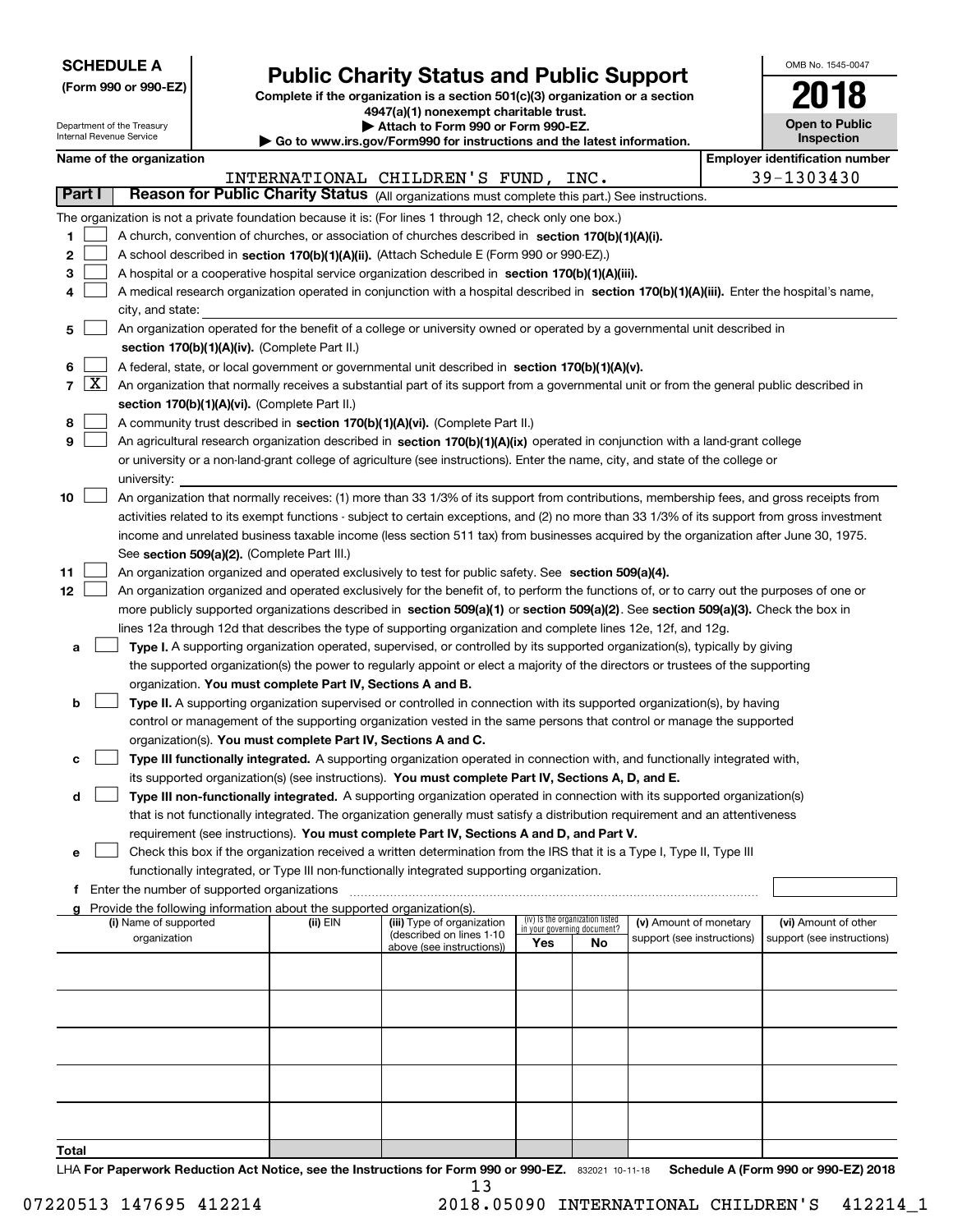#### Schedule A (Form 990 or 990-EZ) 2018 Page INTERNATIONAL CHILDREN'S FUND, INC. 39-1303430 **Part II Support Schedule for Organizations Described in Sections 170(b)(1)(A)(iv) and 170(b)(1)(A)(vi)**

(Complete only if you checked the box on line 5, 7, or 8 of Part I or if the organization failed to qualify under Part III. If the organization fails to qualify under the tests listed below, please complete Part III.)

| <b>Section A. Public Support</b>                                                                                                               |                                                        |            |            |            |                                         |                                                        |
|------------------------------------------------------------------------------------------------------------------------------------------------|--------------------------------------------------------|------------|------------|------------|-----------------------------------------|--------------------------------------------------------|
| Calendar year (or fiscal year beginning in) $\blacktriangleright$                                                                              | (a) 2014                                               | (b) 2015   | $(c)$ 2016 | $(d)$ 2017 | (e) 2018                                | (f) Total                                              |
| 1 Gifts, grants, contributions, and                                                                                                            |                                                        |            |            |            |                                         |                                                        |
| membership fees received. (Do not                                                                                                              |                                                        |            |            |            |                                         |                                                        |
| include any "unusual grants.")                                                                                                                 | 48378251.51847364.51574841.58167219.56799813.266767488 |            |            |            |                                         |                                                        |
| 2 Tax revenues levied for the organ-                                                                                                           |                                                        |            |            |            |                                         |                                                        |
| ization's benefit and either paid to                                                                                                           |                                                        |            |            |            |                                         |                                                        |
| or expended on its behalf                                                                                                                      |                                                        |            |            |            |                                         |                                                        |
| 3 The value of services or facilities                                                                                                          |                                                        |            |            |            |                                         |                                                        |
| furnished by a governmental unit to                                                                                                            |                                                        |            |            |            |                                         |                                                        |
| the organization without charge                                                                                                                |                                                        |            |            |            |                                         |                                                        |
| 4 Total. Add lines 1 through 3                                                                                                                 |                                                        |            |            |            |                                         | 48378251.51847364.51574841.58167219.56799813.266767488 |
| 5 The portion of total contributions                                                                                                           |                                                        |            |            |            |                                         |                                                        |
| by each person (other than a                                                                                                                   |                                                        |            |            |            |                                         |                                                        |
| governmental unit or publicly                                                                                                                  |                                                        |            |            |            |                                         |                                                        |
| supported organization) included                                                                                                               |                                                        |            |            |            |                                         |                                                        |
| on line 1 that exceeds 2% of the                                                                                                               |                                                        |            |            |            |                                         |                                                        |
| amount shown on line 11,                                                                                                                       |                                                        |            |            |            |                                         |                                                        |
| column (f)                                                                                                                                     |                                                        |            |            |            |                                         |                                                        |
|                                                                                                                                                |                                                        |            |            |            |                                         | 266767488                                              |
| 6 Public support. Subtract line 5 from line 4.<br><b>Section B. Total Support</b>                                                              |                                                        |            |            |            |                                         |                                                        |
|                                                                                                                                                |                                                        |            |            |            |                                         |                                                        |
| Calendar year (or fiscal year beginning in)                                                                                                    | (a) 2014<br>48378251.51847364.51574841.                | $(b)$ 2015 | $(c)$ 2016 | $(d)$ 2017 | (e) 2018<br>58167219.56799813.266767488 | (f) Total                                              |
| <b>7</b> Amounts from line 4                                                                                                                   |                                                        |            |            |            |                                         |                                                        |
| 8 Gross income from interest.                                                                                                                  |                                                        |            |            |            |                                         |                                                        |
| dividends, payments received on                                                                                                                |                                                        |            |            |            |                                         |                                                        |
| securities loans, rents, royalties,                                                                                                            |                                                        |            |            |            |                                         |                                                        |
| and income from similar sources                                                                                                                | 489.                                                   | 468.       | 1,076.     | 1,025.     | 681.                                    | 3,739.                                                 |
| <b>9</b> Net income from unrelated business                                                                                                    |                                                        |            |            |            |                                         |                                                        |
| activities, whether or not the                                                                                                                 |                                                        |            |            |            |                                         |                                                        |
| business is regularly carried on                                                                                                               |                                                        |            |            |            |                                         |                                                        |
| 10 Other income. Do not include gain                                                                                                           |                                                        |            |            |            |                                         |                                                        |
| or loss from the sale of capital                                                                                                               |                                                        |            |            |            |                                         |                                                        |
| assets (Explain in Part VI.)                                                                                                                   |                                                        |            |            |            |                                         |                                                        |
| 11 Total support. Add lines 7 through 10                                                                                                       |                                                        |            |            |            |                                         | 266771227                                              |
| 12 Gross receipts from related activities, etc. (see instructions)                                                                             |                                                        |            |            |            | 12                                      | 1,000.                                                 |
| 13 First five years. If the Form 990 is for the organization's first, second, third, fourth, or fifth tax year as a section 501(c)(3)          |                                                        |            |            |            |                                         |                                                        |
| organization, check this box and stop here                                                                                                     |                                                        |            |            |            |                                         |                                                        |
| <b>Section C. Computation of Public Support Percentage</b>                                                                                     |                                                        |            |            |            |                                         |                                                        |
| 14 Public support percentage for 2018 (line 6, column (f) divided by line 11, column (f) <i>manumanomeron</i>                                  |                                                        |            |            |            | 14                                      | 100.00<br>%                                            |
| 15 Public support percentage from 2017 Schedule A, Part II, line 14                                                                            |                                                        |            |            |            | 15                                      | 100.00<br>%                                            |
| 16a 33 1/3% support test - 2018. If the organization did not check the box on line 13, and line 14 is 33 1/3% or more, check this box and      |                                                        |            |            |            |                                         |                                                        |
| stop here. The organization qualifies as a publicly supported organization                                                                     |                                                        |            |            |            |                                         | $\blacktriangleright$ $\vert$ X $\vert$                |
| b 33 1/3% support test - 2017. If the organization did not check a box on line 13 or 16a, and line 15 is 33 1/3% or more, check this box       |                                                        |            |            |            |                                         |                                                        |
| and stop here. The organization qualifies as a publicly supported organization                                                                 |                                                        |            |            |            |                                         |                                                        |
| 17a 10% -facts-and-circumstances test - 2018. If the organization did not check a box on line 13, 16a, or 16b, and line 14 is 10% or more,     |                                                        |            |            |            |                                         |                                                        |
| and if the organization meets the "facts-and-circumstances" test, check this box and stop here. Explain in Part VI how the organization        |                                                        |            |            |            |                                         |                                                        |
| meets the "facts-and-circumstances" test. The organization qualifies as a publicly supported organization                                      |                                                        |            |            |            |                                         |                                                        |
| <b>b 10% -facts-and-circumstances test - 2017.</b> If the organization did not check a box on line 13, 16a, 16b, or 17a, and line 15 is 10% or |                                                        |            |            |            |                                         |                                                        |
| more, and if the organization meets the "facts-and-circumstances" test, check this box and stop here. Explain in Part VI how the               |                                                        |            |            |            |                                         |                                                        |
| organization meets the "facts-and-circumstances" test. The organization qualifies as a publicly supported organization                         |                                                        |            |            |            |                                         |                                                        |
| 18 Private foundation. If the organization did not check a box on line 13, 16a, 16b, 17a, or 17b, check this box and see instructions          |                                                        |            |            |            |                                         |                                                        |
|                                                                                                                                                |                                                        |            |            |            |                                         |                                                        |

**Schedule A (Form 990 or 990-EZ) 2018**

832022 10-11-18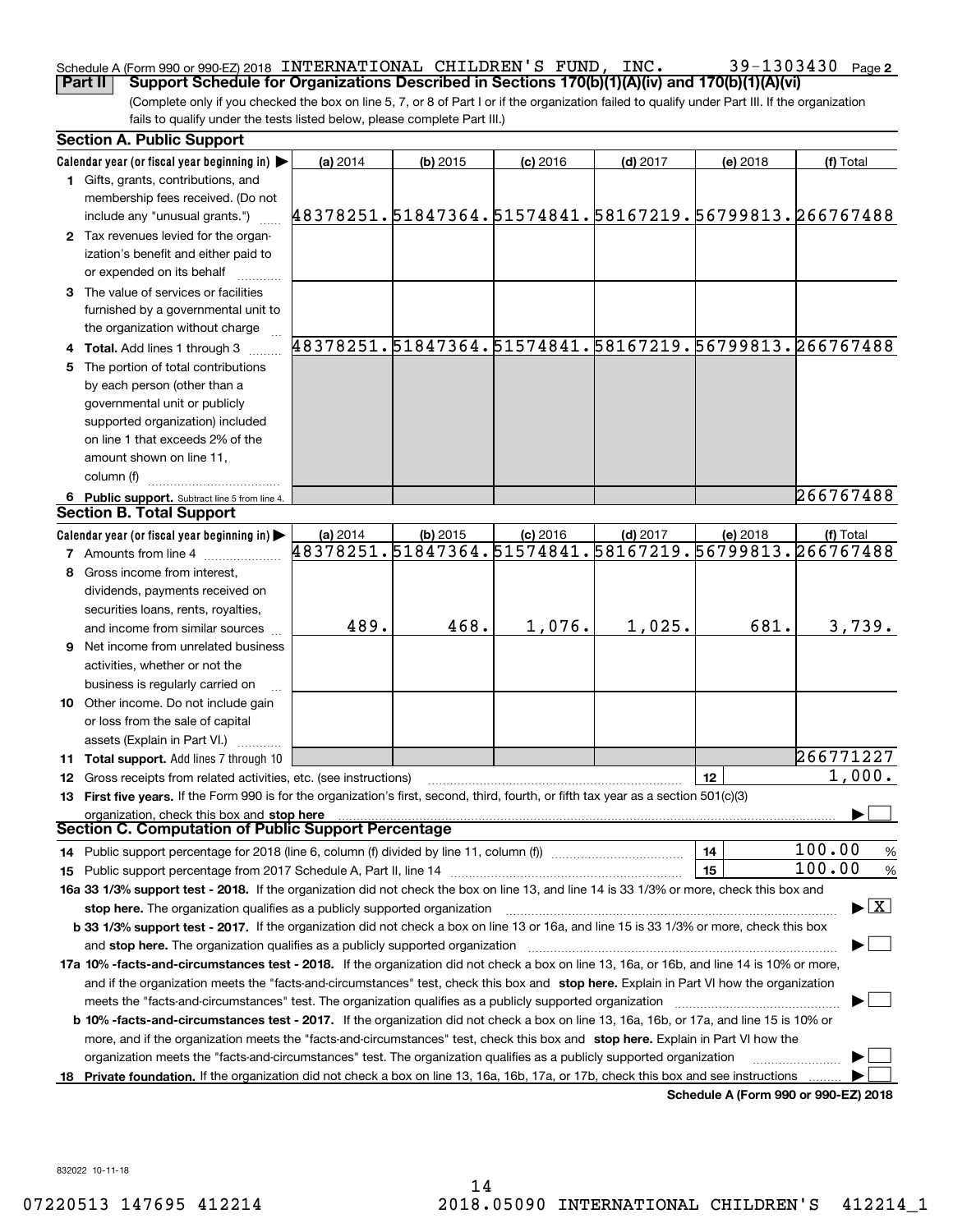#### Schedule A (Form 990 or 990-EZ) 2018 Page INTERNATIONAL CHILDREN'S FUND, INC. 39-1303430 **Part III | Support Schedule for Organizations Described in Section 509(a)(2)**

(Complete only if you checked the box on line 10 of Part I or if the organization failed to qualify under Part II. If the organization fails to qualify under the tests listed below, please complete Part II.)

|     | <b>Section A. Public Support</b>                                                                                                                                                                                                                                   |          |          |            |            |          |                                           |
|-----|--------------------------------------------------------------------------------------------------------------------------------------------------------------------------------------------------------------------------------------------------------------------|----------|----------|------------|------------|----------|-------------------------------------------|
|     | Calendar year (or fiscal year beginning in) $\blacktriangleright$                                                                                                                                                                                                  | (a) 2014 | (b) 2015 | $(c)$ 2016 | $(d)$ 2017 | (e) 2018 | (f) Total                                 |
|     | 1 Gifts, grants, contributions, and                                                                                                                                                                                                                                |          |          |            |            |          |                                           |
|     | membership fees received. (Do not                                                                                                                                                                                                                                  |          |          |            |            |          |                                           |
|     | include any "unusual grants.")                                                                                                                                                                                                                                     |          |          |            |            |          |                                           |
|     | <b>2</b> Gross receipts from admissions,<br>merchandise sold or services per-<br>formed, or facilities furnished in<br>any activity that is related to the<br>organization's tax-exempt purpose                                                                    |          |          |            |            |          |                                           |
|     | 3 Gross receipts from activities that<br>are not an unrelated trade or bus-                                                                                                                                                                                        |          |          |            |            |          |                                           |
|     | iness under section 513                                                                                                                                                                                                                                            |          |          |            |            |          |                                           |
|     | 4 Tax revenues levied for the organ-<br>ization's benefit and either paid to                                                                                                                                                                                       |          |          |            |            |          |                                           |
|     | or expended on its behalf                                                                                                                                                                                                                                          |          |          |            |            |          |                                           |
|     | 5 The value of services or facilities<br>furnished by a governmental unit to                                                                                                                                                                                       |          |          |            |            |          |                                           |
|     | the organization without charge                                                                                                                                                                                                                                    |          |          |            |            |          |                                           |
|     | <b>6 Total.</b> Add lines 1 through 5                                                                                                                                                                                                                              |          |          |            |            |          |                                           |
|     | 7a Amounts included on lines 1, 2, and<br>3 received from disqualified persons                                                                                                                                                                                     |          |          |            |            |          |                                           |
|     | <b>b</b> Amounts included on lines 2 and 3 received<br>from other than disqualified persons that<br>exceed the greater of \$5,000 or 1% of the<br>amount on line 13 for the year                                                                                   |          |          |            |            |          |                                           |
|     | c Add lines 7a and 7b                                                                                                                                                                                                                                              |          |          |            |            |          |                                           |
|     | 8 Public support. (Subtract line 7c from line 6.)<br><b>Section B. Total Support</b>                                                                                                                                                                               |          |          |            |            |          |                                           |
|     | Calendar year (or fiscal year beginning in)                                                                                                                                                                                                                        | (a) 2014 | (b) 2015 | $(c)$ 2016 | $(d)$ 2017 | (e) 2018 | (f) Total                                 |
|     | 9 Amounts from line 6                                                                                                                                                                                                                                              |          |          |            |            |          |                                           |
|     | <b>10a</b> Gross income from interest,<br>dividends, payments received on<br>securities loans, rents, royalties,<br>and income from similar sources                                                                                                                |          |          |            |            |          |                                           |
|     | <b>b</b> Unrelated business taxable income<br>(less section 511 taxes) from businesses                                                                                                                                                                             |          |          |            |            |          |                                           |
|     | acquired after June 30, 1975                                                                                                                                                                                                                                       |          |          |            |            |          |                                           |
|     | c Add lines 10a and 10b                                                                                                                                                                                                                                            |          |          |            |            |          |                                           |
|     | 11 Net income from unrelated business<br>activities not included in line 10b,<br>whether or not the business is<br>regularly carried on                                                                                                                            |          |          |            |            |          |                                           |
|     | <b>12</b> Other income. Do not include gain<br>or loss from the sale of capital<br>assets (Explain in Part VI.)                                                                                                                                                    |          |          |            |            |          |                                           |
|     | 13 Total support. (Add lines 9, 10c, 11, and 12.)                                                                                                                                                                                                                  |          |          |            |            |          |                                           |
|     | 14 First five years. If the Form 990 is for the organization's first, second, third, fourth, or fifth tax year as a section 501(c)(3) organization,                                                                                                                |          |          |            |            |          |                                           |
|     | check this box and stop here measurements and contact the contract of the contract of the contract of the contract of the contract of the contract of the contract of the contract of the contract of the contract of the cont                                     |          |          |            |            |          |                                           |
|     | <b>Section C. Computation of Public Support Percentage</b>                                                                                                                                                                                                         |          |          |            |            |          |                                           |
|     |                                                                                                                                                                                                                                                                    |          |          |            |            | 15       | %                                         |
| 16. | Public support percentage from 2017 Schedule A, Part III, line 15                                                                                                                                                                                                  |          |          |            |            | 16       | %                                         |
|     | <b>Section D. Computation of Investment Income Percentage</b>                                                                                                                                                                                                      |          |          |            |            |          |                                           |
|     | 17 Investment income percentage for 2018 (line 10c, column (f), divided by line 13, column (f))                                                                                                                                                                    |          |          |            |            | 17<br>18 | %                                         |
|     | 18 Investment income percentage from 2017 Schedule A, Part III, line 17<br>19a 33 1/3% support tests - 2018. If the organization did not check the box on line 14, and line 15 is more than 33 1/3%, and line 17 is not                                            |          |          |            |            |          | %                                         |
|     |                                                                                                                                                                                                                                                                    |          |          |            |            |          |                                           |
|     | more than 33 1/3%, check this box and stop here. The organization qualifies as a publicly supported organization                                                                                                                                                   |          |          |            |            |          |                                           |
|     | <b>b 33 1/3% support tests - 2017.</b> If the organization did not check a box on line 14 or line 19a, and line 16 is more than 33 1/3%, and                                                                                                                       |          |          |            |            |          |                                           |
|     | line 18 is not more than 33 1/3%, check this box and stop here. The organization qualifies as a publicly supported organization<br><b>Private foundation.</b> If the organization did not check a box on line 14, 19a, or 19b, check this box and see instructions |          |          |            |            |          |                                           |
| 20  | 832023 10-11-18                                                                                                                                                                                                                                                    |          |          |            |            |          | .<br>Schedule A (Form 990 or 990-EZ) 2018 |
|     |                                                                                                                                                                                                                                                                    |          | 15       |            |            |          |                                           |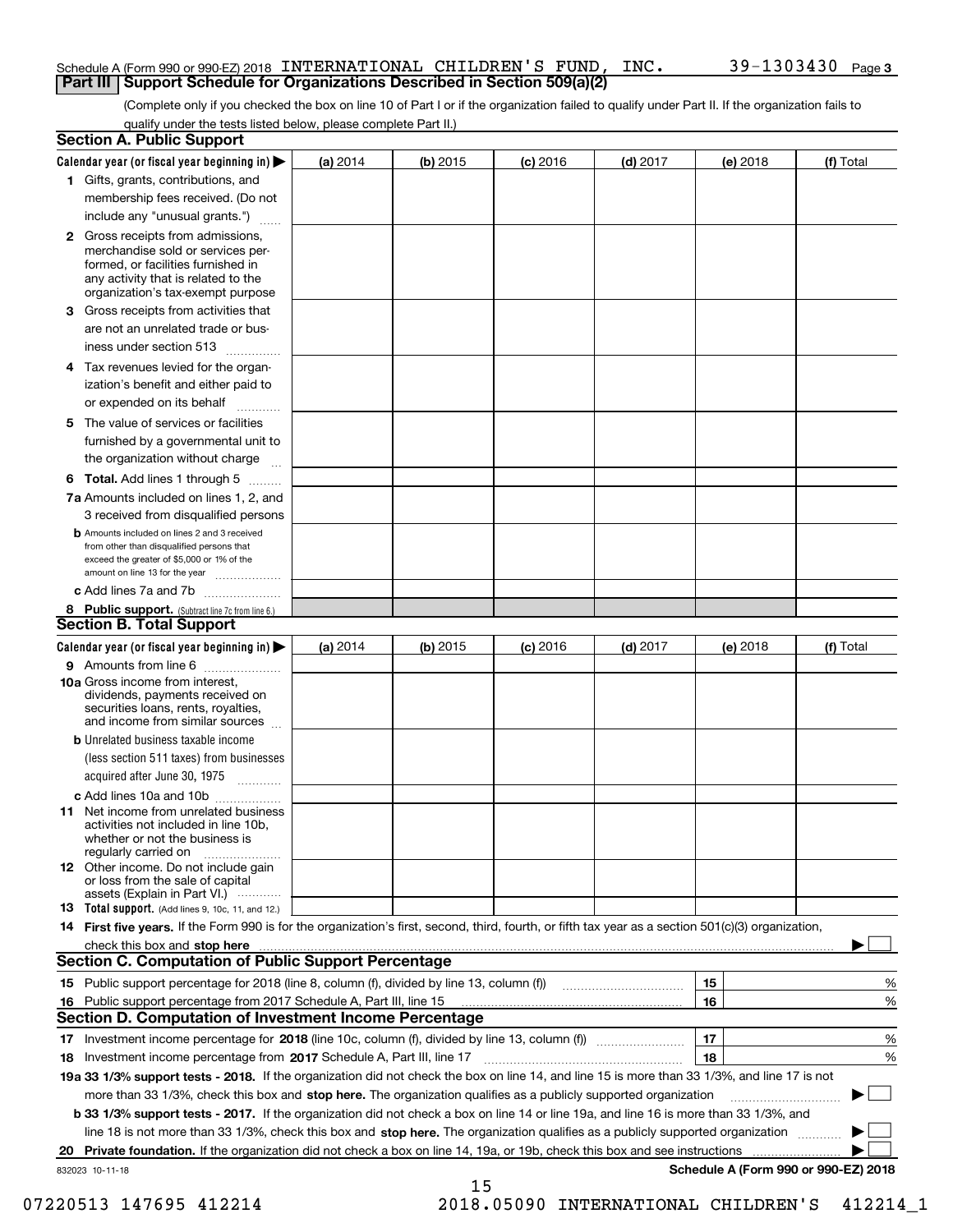**1**

**2**

**3a**

**3b**

**3c**

**4a**

**4b**

**4c**

**5a**

**5b5c** **YesNo**

### **Part IV Supporting Organizations**

(Complete only if you checked a box in line 12 on Part I. If you checked 12a of Part I, complete Sections A and B. If you checked 12b of Part I, complete Sections A and C. If you checked 12c of Part I, complete Sections A, D, and E. If you checked 12d of Part I, complete Sections A and D, and complete Part V.)

#### **Section A. All Supporting Organizations**

- **1** Are all of the organization's supported organizations listed by name in the organization's governing documents? If "No," describe in **Part VI** how the supported organizations are designated. If designated by *class or purpose, describe the designation. If historic and continuing relationship, explain.*
- **2** Did the organization have any supported organization that does not have an IRS determination of status under section 509(a)(1) or (2)? If "Yes," explain in Part VI how the organization determined that the supported *organization was described in section 509(a)(1) or (2).*
- **3a** Did the organization have a supported organization described in section 501(c)(4), (5), or (6)? If "Yes," answer *(b) and (c) below.*
- **b** Did the organization confirm that each supported organization qualified under section 501(c)(4), (5), or (6) and satisfied the public support tests under section 509(a)(2)? If "Yes," describe in **Part VI** when and how the *organization made the determination.*
- **c**Did the organization ensure that all support to such organizations was used exclusively for section 170(c)(2)(B) purposes? If "Yes," explain in **Part VI** what controls the organization put in place to ensure such use.
- **4a***If* Was any supported organization not organized in the United States ("foreign supported organization")? *"Yes," and if you checked 12a or 12b in Part I, answer (b) and (c) below.*
- **b** Did the organization have ultimate control and discretion in deciding whether to make grants to the foreign supported organization? If "Yes," describe in **Part VI** how the organization had such control and discretion *despite being controlled or supervised by or in connection with its supported organizations.*
- **c** Did the organization support any foreign supported organization that does not have an IRS determination under sections 501(c)(3) and 509(a)(1) or (2)? If "Yes," explain in **Part VI** what controls the organization used *to ensure that all support to the foreign supported organization was used exclusively for section 170(c)(2)(B) purposes.*
- **5a** Did the organization add, substitute, or remove any supported organizations during the tax year? If "Yes," answer (b) and (c) below (if applicable). Also, provide detail in **Part VI,** including (i) the names and EIN *numbers of the supported organizations added, substituted, or removed; (ii) the reasons for each such action; (iii) the authority under the organization's organizing document authorizing such action; and (iv) how the action was accomplished (such as by amendment to the organizing document).*
- **b** Type I or Type II only. Was any added or substituted supported organization part of a class already designated in the organization's organizing document?
- **cSubstitutions only.**  Was the substitution the result of an event beyond the organization's control?
- **6** Did the organization provide support (whether in the form of grants or the provision of services or facilities) to **Part VI.** *If "Yes," provide detail in* support or benefit one or more of the filing organization's supported organizations? anyone other than (i) its supported organizations, (ii) individuals that are part of the charitable class benefited by one or more of its supported organizations, or (iii) other supporting organizations that also
- **7**Did the organization provide a grant, loan, compensation, or other similar payment to a substantial contributor *If "Yes," complete Part I of Schedule L (Form 990 or 990-EZ).* regard to a substantial contributor? (as defined in section 4958(c)(3)(C)), a family member of a substantial contributor, or a 35% controlled entity with
- **8** Did the organization make a loan to a disqualified person (as defined in section 4958) not described in line 7? *If "Yes," complete Part I of Schedule L (Form 990 or 990-EZ).*
- **9a** Was the organization controlled directly or indirectly at any time during the tax year by one or more in section 509(a)(1) or (2))? If "Yes," *provide detail in* <code>Part VI.</code> disqualified persons as defined in section 4946 (other than foundation managers and organizations described
- **b** Did one or more disqualified persons (as defined in line 9a) hold a controlling interest in any entity in which the supporting organization had an interest? If "Yes," provide detail in P**art VI**.
- **c**Did a disqualified person (as defined in line 9a) have an ownership interest in, or derive any personal benefit from, assets in which the supporting organization also had an interest? If "Yes," provide detail in P**art VI.**
- **10a** Was the organization subject to the excess business holdings rules of section 4943 because of section supporting organizations)? If "Yes," answer 10b below. 4943(f) (regarding certain Type II supporting organizations, and all Type III non-functionally integrated
- **b** Did the organization have any excess business holdings in the tax year? (Use Schedule C, Form 4720, to *determine whether the organization had excess business holdings.)*

832024 10-11-18



**Schedule A (Form 990 or 990-EZ) 2018**

16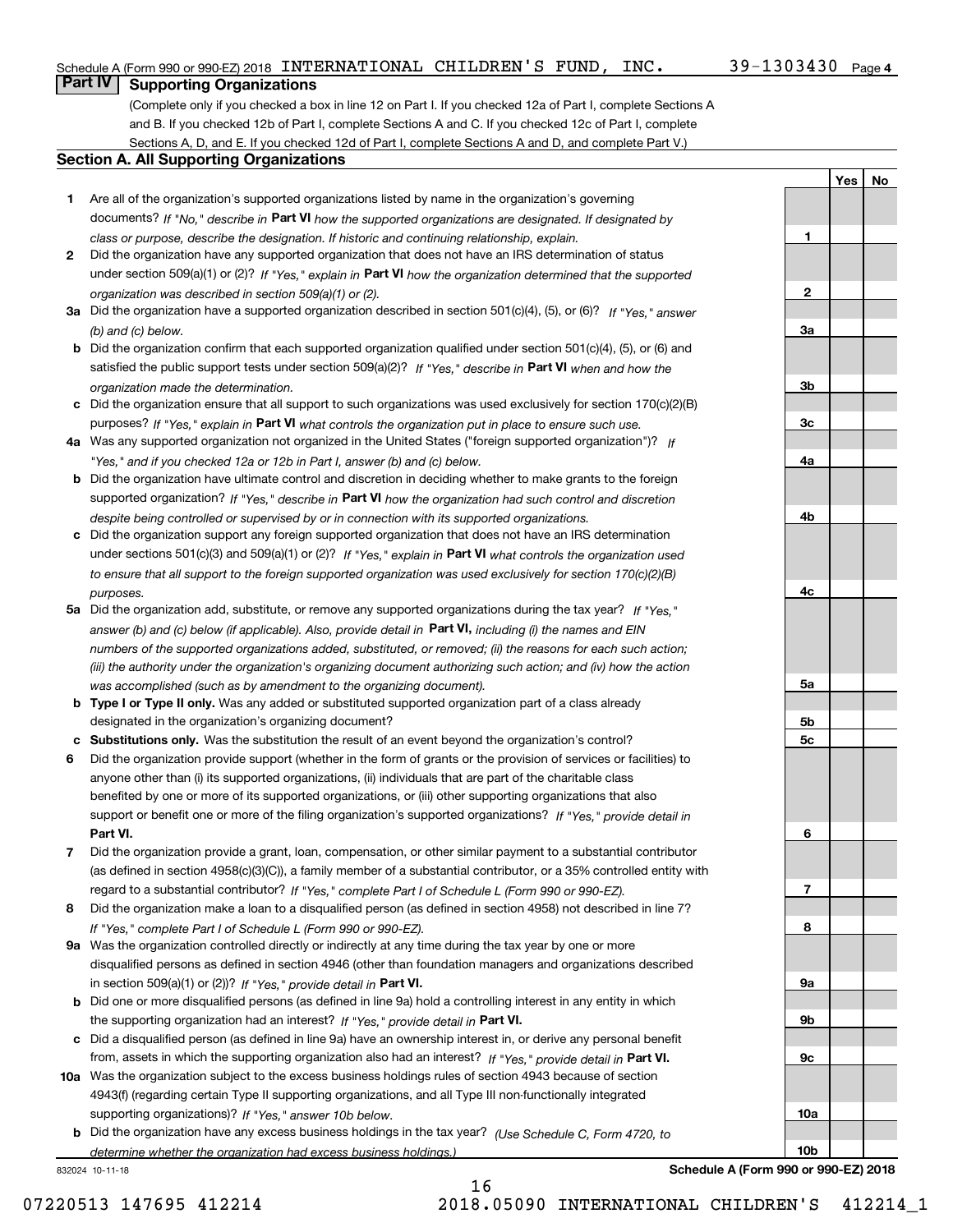#### Schedule A (Form 990 or 990-EZ) 2018 INTERNATIONAL CHILDREN S FUND,INC。 39-I303430 Page 5 INTERNATIONAL CHILDREN'S FUND, INC. 39-1303430

|    | <b>Part IV</b><br><b>Supporting Organizations (continued)</b>                                                                     |                 |     |    |
|----|-----------------------------------------------------------------------------------------------------------------------------------|-----------------|-----|----|
|    |                                                                                                                                   |                 | Yes | No |
| 11 | Has the organization accepted a gift or contribution from any of the following persons?                                           |                 |     |    |
| а  | A person who directly or indirectly controls, either alone or together with persons described in (b) and (c)                      |                 |     |    |
|    | below, the governing body of a supported organization?                                                                            | 11a             |     |    |
|    | <b>b</b> A family member of a person described in (a) above?                                                                      | 11 <sub>b</sub> |     |    |
|    | c A 35% controlled entity of a person described in (a) or (b) above? If "Yes" to a, b, or c, provide detail in Part VI.           | 11c             |     |    |
|    | <b>Section B. Type I Supporting Organizations</b>                                                                                 |                 |     |    |
|    |                                                                                                                                   |                 | Yes | No |
| 1  | Did the directors, trustees, or membership of one or more supported organizations have the power to                               |                 |     |    |
|    | regularly appoint or elect at least a majority of the organization's directors or trustees at all times during the                |                 |     |    |
|    | tax year? If "No," describe in Part VI how the supported organization(s) effectively operated, supervised, or                     |                 |     |    |
|    | controlled the organization's activities. If the organization had more than one supported organization,                           |                 |     |    |
|    | describe how the powers to appoint and/or remove directors or trustees were allocated among the supported                         |                 |     |    |
|    | organizations and what conditions or restrictions, if any, applied to such powers during the tax year.                            | 1               |     |    |
| 2  | Did the organization operate for the benefit of any supported organization other than the supported                               |                 |     |    |
|    | organization(s) that operated, supervised, or controlled the supporting organization? If "Yes," explain in                        |                 |     |    |
|    | Part VI how providing such benefit carried out the purposes of the supported organization(s) that operated,                       |                 |     |    |
|    | supervised, or controlled the supporting organization.<br><b>Section C. Type II Supporting Organizations</b>                      | 2               |     |    |
|    |                                                                                                                                   |                 |     |    |
|    |                                                                                                                                   |                 | Yes | No |
| 1  | Were a majority of the organization's directors or trustees during the tax year also a majority of the directors                  |                 |     |    |
|    | or trustees of each of the organization's supported organization(s)? If "No," describe in Part VI how control                     |                 |     |    |
|    | or management of the supporting organization was vested in the same persons that controlled or managed                            | 1               |     |    |
|    | the supported organization(s).<br><b>Section D. All Type III Supporting Organizations</b>                                         |                 |     |    |
|    |                                                                                                                                   |                 | Yes | No |
| 1  | Did the organization provide to each of its supported organizations, by the last day of the fifth month of the                    |                 |     |    |
|    | organization's tax year, (i) a written notice describing the type and amount of support provided during the prior tax             |                 |     |    |
|    | year, (ii) a copy of the Form 990 that was most recently filed as of the date of notification, and (iii) copies of the            |                 |     |    |
|    | organization's governing documents in effect on the date of notification, to the extent not previously provided?                  | 1               |     |    |
| 2  | Were any of the organization's officers, directors, or trustees either (i) appointed or elected by the supported                  |                 |     |    |
|    | organization(s) or (ii) serving on the governing body of a supported organization? If "No," explain in Part VI how                |                 |     |    |
|    | the organization maintained a close and continuous working relationship with the supported organization(s).                       | $\mathbf{2}$    |     |    |
| з  | By reason of the relationship described in (2), did the organization's supported organizations have a                             |                 |     |    |
|    | significant voice in the organization's investment policies and in directing the use of the organization's                        |                 |     |    |
|    | income or assets at all times during the tax year? If "Yes," describe in Part VI the role the organization's                      |                 |     |    |
|    | supported organizations played in this regard.                                                                                    | 3               |     |    |
|    | Section E. Type III Functionally Integrated Supporting Organizations                                                              |                 |     |    |
| 1  | Check the box next to the method that the organization used to satisfy the Integral Part Test during the year (see instructions). |                 |     |    |
| a  | The organization satisfied the Activities Test. Complete line 2 below.                                                            |                 |     |    |
| b  | The organization is the parent of each of its supported organizations. Complete line 3 below.                                     |                 |     |    |
| c  | The organization supported a governmental entity. Describe in Part VI how you supported a government entity (see instructions),   |                 |     |    |
| 2  | Activities Test. Answer (a) and (b) below.                                                                                        |                 | Yes | No |
| а  | Did substantially all of the organization's activities during the tax year directly further the exempt purposes of                |                 |     |    |
|    | the supported organization(s) to which the organization was responsive? If "Yes," then in Part VI identify                        |                 |     |    |
|    | those supported organizations and explain how these activities directly furthered their exempt purposes,                          |                 |     |    |
|    | how the organization was responsive to those supported organizations, and how the organization determined                         |                 |     |    |
|    | that these activities constituted substantially all of its activities.                                                            | 2a              |     |    |
| b  | Did the activities described in (a) constitute activities that, but for the organization's involvement, one or more               |                 |     |    |
|    | of the organization's supported organization(s) would have been engaged in? If "Yes," explain in Part VI the                      |                 |     |    |
|    | reasons for the organization's position that its supported organization(s) would have engaged in these                            |                 |     |    |
|    | activities but for the organization's involvement.                                                                                | 2b              |     |    |
| з  | Parent of Supported Organizations. Answer (a) and (b) below.                                                                      |                 |     |    |
| а  | Did the organization have the power to regularly appoint or elect a majority of the officers, directors, or                       |                 |     |    |
|    | trustees of each of the supported organizations? Provide details in Part VI.                                                      | За              |     |    |
| b  | Did the organization exercise a substantial degree of direction over the policies, programs, and activities of each               |                 |     |    |
|    | of its supported organizations? If "Yes," describe in Part VI the role played by the organization in this regard.                 | Зb              |     |    |

17

832025 10-11-18

**Schedule A (Form 990 or 990-EZ) 2018**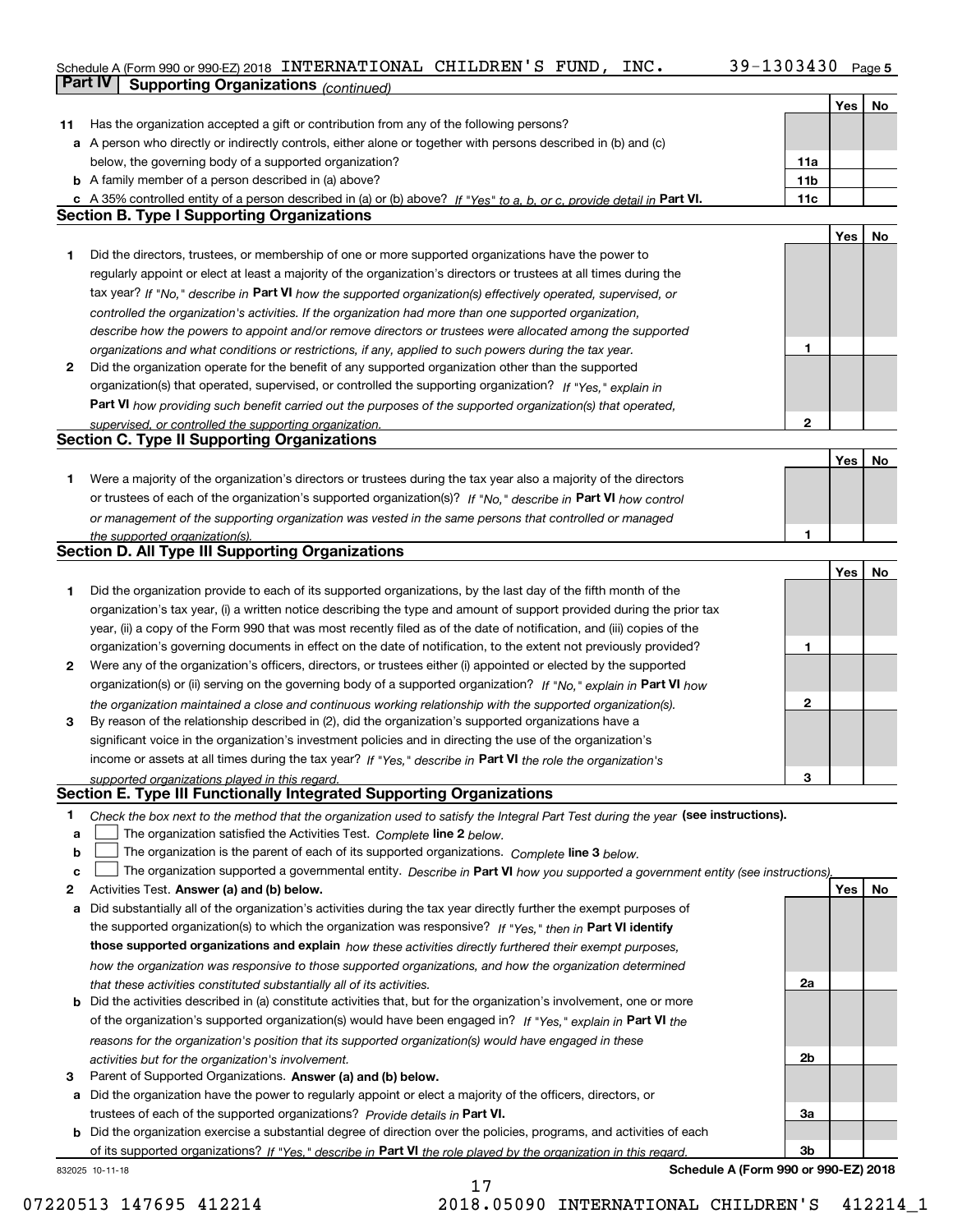| <b>Part V</b> | Schedule A (Form 990 or 990-EZ) 2018 INTERNATIONAL CHILDREN'S FUND, INC.                                                                                                                                                                                      |                |                | 39-1303430 Page 6              |
|---------------|---------------------------------------------------------------------------------------------------------------------------------------------------------------------------------------------------------------------------------------------------------------|----------------|----------------|--------------------------------|
|               | Type III Non-Functionally Integrated 509(a)(3) Supporting Organizations                                                                                                                                                                                       |                |                |                                |
| 1             | Check here if the organization satisfied the Integral Part Test as a qualifying trust on Nov. 20, 1970 (explain in Part VI.) See instructions. All<br>other Type III non-functionally integrated supporting organizations must complete Sections A through E. |                |                |                                |
|               | Section A - Adjusted Net Income                                                                                                                                                                                                                               |                | (A) Prior Year | (B) Current Year<br>(optional) |
| 1             | Net short-term capital gain                                                                                                                                                                                                                                   | 1.             |                |                                |
| 2             | Recoveries of prior-year distributions                                                                                                                                                                                                                        | $\mathbf{2}$   |                |                                |
| З             | Other gross income (see instructions)                                                                                                                                                                                                                         | 3              |                |                                |
| 4             | Add lines 1 through 3                                                                                                                                                                                                                                         | 4              |                |                                |
| 5             | Depreciation and depletion                                                                                                                                                                                                                                    | 5              |                |                                |
| 6             | Portion of operating expenses paid or incurred for production or                                                                                                                                                                                              |                |                |                                |
|               | collection of gross income or for management, conservation, or                                                                                                                                                                                                |                |                |                                |
|               | maintenance of property held for production of income (see instructions)                                                                                                                                                                                      | 6              |                |                                |
| 7             | Other expenses (see instructions)                                                                                                                                                                                                                             | $\overline{7}$ |                |                                |
| 8             | Adjusted Net Income (subtract lines 5, 6, and 7 from line 4)                                                                                                                                                                                                  | 8              |                |                                |
|               | <b>Section B - Minimum Asset Amount</b>                                                                                                                                                                                                                       |                | (A) Prior Year | (B) Current Year<br>(optional) |
| 1             | Aggregate fair market value of all non-exempt-use assets (see                                                                                                                                                                                                 |                |                |                                |
|               | instructions for short tax year or assets held for part of year):                                                                                                                                                                                             |                |                |                                |
|               | a Average monthly value of securities                                                                                                                                                                                                                         | 1a             |                |                                |
|               | <b>b</b> Average monthly cash balances                                                                                                                                                                                                                        | 1b             |                |                                |
|               | c Fair market value of other non-exempt-use assets                                                                                                                                                                                                            | 1c             |                |                                |
|               | d Total (add lines 1a, 1b, and 1c)                                                                                                                                                                                                                            | 1d             |                |                                |
|               | <b>e</b> Discount claimed for blockage or other                                                                                                                                                                                                               |                |                |                                |
|               | factors (explain in detail in Part VI):                                                                                                                                                                                                                       |                |                |                                |
| 2             | Acquisition indebtedness applicable to non-exempt-use assets                                                                                                                                                                                                  | $\mathbf{2}$   |                |                                |
| З             | Subtract line 2 from line 1d                                                                                                                                                                                                                                  | 3              |                |                                |
| 4             | Cash deemed held for exempt use. Enter 1-1/2% of line 3 (for greater amount,                                                                                                                                                                                  |                |                |                                |
|               | see instructions)                                                                                                                                                                                                                                             | 4              |                |                                |
| 5             | Net value of non-exempt-use assets (subtract line 4 from line 3)                                                                                                                                                                                              | 5              |                |                                |
| 6             | Multiply line 5 by .035                                                                                                                                                                                                                                       | 6              |                |                                |
| 7             | Recoveries of prior-year distributions                                                                                                                                                                                                                        | $\overline{7}$ |                |                                |
| 8             | Minimum Asset Amount (add line 7 to line 6)                                                                                                                                                                                                                   | 8              |                |                                |
|               | <b>Section C - Distributable Amount</b>                                                                                                                                                                                                                       |                |                | <b>Current Year</b>            |
|               | Adjusted net income for prior year (from Section A, line 8, Column A)                                                                                                                                                                                         | 1.             |                |                                |
|               | Enter 85% of line 1                                                                                                                                                                                                                                           | 2              |                |                                |
| 3             | Minimum asset amount for prior year (from Section B, line 8, Column A)                                                                                                                                                                                        | 3              |                |                                |
| 4             | Enter greater of line 2 or line 3                                                                                                                                                                                                                             | 4              |                |                                |
|               | 5 Income tax imposed in prior year                                                                                                                                                                                                                            | 5              |                |                                |
| 6             | <b>Distributable Amount.</b> Subtract line 5 from line 4, unless subject to                                                                                                                                                                                   |                |                |                                |
|               | emergency temporary reduction (see instructions)                                                                                                                                                                                                              | 6              |                |                                |
| 7             | Check here if the current year is the organization's first as a non-functionally integrated Type III supporting organization (see                                                                                                                             |                |                |                                |

**Schedule A (Form 990 or 990-EZ) 2018**

832026 10-11-18

instructions).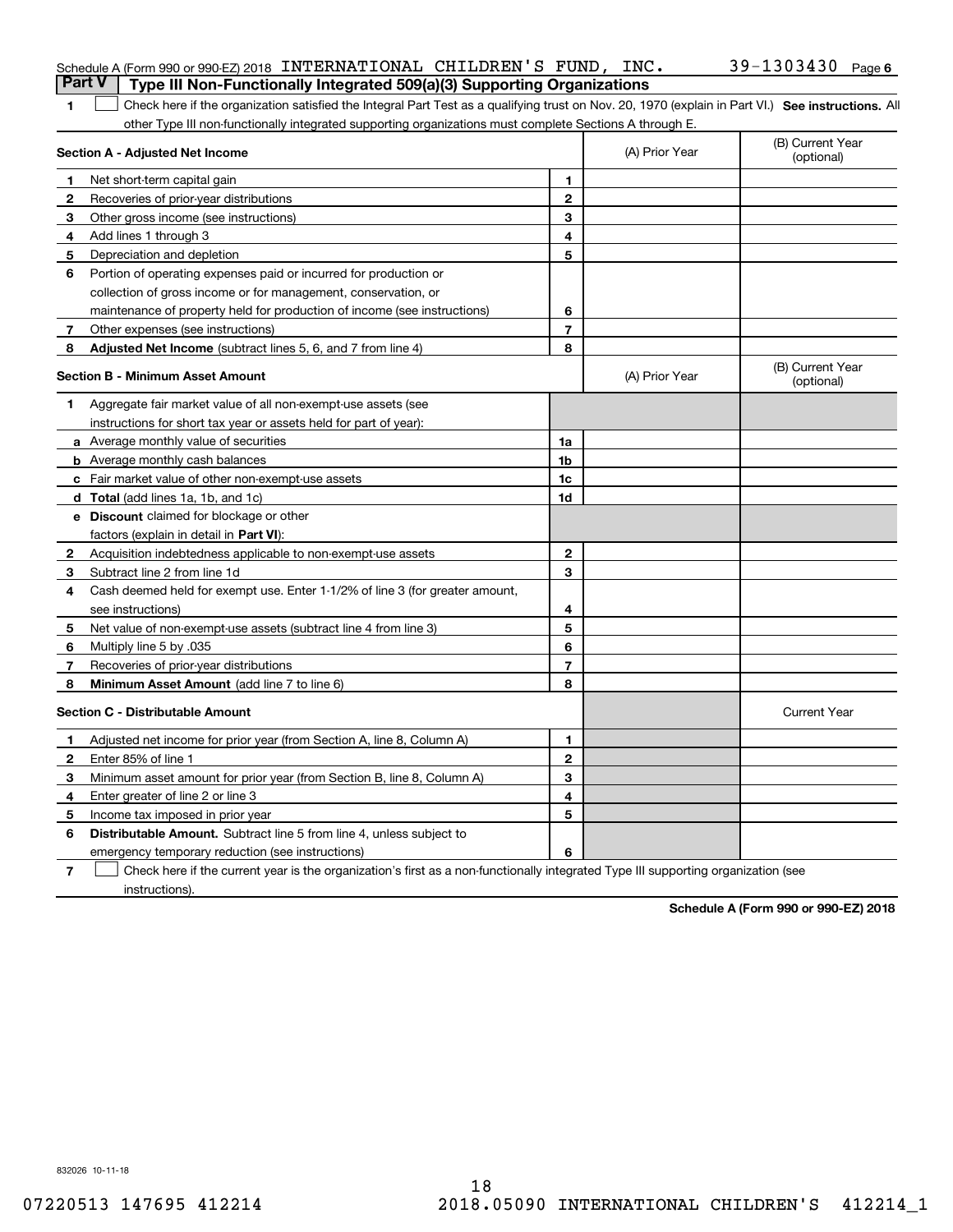#### Schedule A (Form 990 or 990-EZ) 2018 INTERNATIONAL CHILDREN S FUND,INC。 3Y-I3U343U Page INTERNATIONAL CHILDREN'S FUND, INC. 39-1303430

| <b>Part V</b> | Type III Non-Functionally Integrated 509(a)(3) Supporting Organizations                    |                             | (continued)                           |                               |  |  |  |  |
|---------------|--------------------------------------------------------------------------------------------|-----------------------------|---------------------------------------|-------------------------------|--|--|--|--|
|               | <b>Section D - Distributions</b>                                                           |                             |                                       | <b>Current Year</b>           |  |  |  |  |
| 1             | Amounts paid to supported organizations to accomplish exempt purposes                      |                             |                                       |                               |  |  |  |  |
| 2             | Amounts paid to perform activity that directly furthers exempt purposes of supported       |                             |                                       |                               |  |  |  |  |
|               | organizations, in excess of income from activity                                           |                             |                                       |                               |  |  |  |  |
| 3             | Administrative expenses paid to accomplish exempt purposes of supported organizations      |                             |                                       |                               |  |  |  |  |
| 4             | Amounts paid to acquire exempt-use assets                                                  |                             |                                       |                               |  |  |  |  |
| 5             | Qualified set-aside amounts (prior IRS approval required)                                  |                             |                                       |                               |  |  |  |  |
| 6             | Other distributions (describe in Part VI). See instructions.                               |                             |                                       |                               |  |  |  |  |
| 7             | Total annual distributions. Add lines 1 through 6.                                         |                             |                                       |                               |  |  |  |  |
| 8             | Distributions to attentive supported organizations to which the organization is responsive |                             |                                       |                               |  |  |  |  |
|               | (provide details in Part VI). See instructions.                                            |                             |                                       |                               |  |  |  |  |
| 9             | Distributable amount for 2018 from Section C, line 6                                       |                             |                                       |                               |  |  |  |  |
| 10            | Line 8 amount divided by line 9 amount                                                     |                             |                                       |                               |  |  |  |  |
|               |                                                                                            | (i)                         | (iii)                                 | (iii)<br><b>Distributable</b> |  |  |  |  |
|               | <b>Section E - Distribution Allocations</b> (see instructions)                             | <b>Excess Distributions</b> | <b>Underdistributions</b><br>Pre-2018 | Amount for 2018               |  |  |  |  |
| 1.            | Distributable amount for 2018 from Section C, line 6                                       |                             |                                       |                               |  |  |  |  |
| 2             | Underdistributions, if any, for years prior to 2018 (reason-                               |                             |                                       |                               |  |  |  |  |
|               | able cause required-explain in Part VI). See instructions.                                 |                             |                                       |                               |  |  |  |  |
| З             | Excess distributions carryover, if any, to 2018                                            |                             |                                       |                               |  |  |  |  |
|               | <b>a</b> From 2013                                                                         |                             |                                       |                               |  |  |  |  |
|               | <b>b</b> From $2014$                                                                       |                             |                                       |                               |  |  |  |  |
|               | $c$ From 2015                                                                              |                             |                                       |                               |  |  |  |  |
|               | d From 2016                                                                                |                             |                                       |                               |  |  |  |  |
|               | e From 2017                                                                                |                             |                                       |                               |  |  |  |  |
|               | <b>Total</b> of lines 3a through e                                                         |                             |                                       |                               |  |  |  |  |
|               | <b>g</b> Applied to underdistributions of prior years                                      |                             |                                       |                               |  |  |  |  |
|               | <b>h</b> Applied to 2018 distributable amount                                              |                             |                                       |                               |  |  |  |  |
|               | Carryover from 2013 not applied (see instructions)                                         |                             |                                       |                               |  |  |  |  |
|               | Remainder. Subtract lines 3g, 3h, and 3i from 3f.                                          |                             |                                       |                               |  |  |  |  |
| 4             | Distributions for 2018 from Section D,                                                     |                             |                                       |                               |  |  |  |  |
|               | line $7:$                                                                                  |                             |                                       |                               |  |  |  |  |
|               | <b>a</b> Applied to underdistributions of prior years                                      |                             |                                       |                               |  |  |  |  |
|               | <b>b</b> Applied to 2018 distributable amount                                              |                             |                                       |                               |  |  |  |  |
|               | <b>c</b> Remainder. Subtract lines 4a and 4b from 4.                                       |                             |                                       |                               |  |  |  |  |
| 5             | Remaining underdistributions for years prior to 2018, if                                   |                             |                                       |                               |  |  |  |  |
|               | any. Subtract lines 3g and 4a from line 2. For result greater                              |                             |                                       |                               |  |  |  |  |
|               | than zero, explain in Part VI. See instructions.                                           |                             |                                       |                               |  |  |  |  |
| 6             | Remaining underdistributions for 2018. Subtract lines 3h                                   |                             |                                       |                               |  |  |  |  |
|               | and 4b from line 1. For result greater than zero, explain in                               |                             |                                       |                               |  |  |  |  |
|               | Part VI. See instructions.                                                                 |                             |                                       |                               |  |  |  |  |
| 7             | Excess distributions carryover to 2019. Add lines 3j                                       |                             |                                       |                               |  |  |  |  |
|               | and 4c.                                                                                    |                             |                                       |                               |  |  |  |  |
| 8             | Breakdown of line 7:                                                                       |                             |                                       |                               |  |  |  |  |
|               | a Excess from 2014                                                                         |                             |                                       |                               |  |  |  |  |
|               | <b>b</b> Excess from 2015                                                                  |                             |                                       |                               |  |  |  |  |
|               | c Excess from 2016                                                                         |                             |                                       |                               |  |  |  |  |
|               | d Excess from 2017                                                                         |                             |                                       |                               |  |  |  |  |
|               | e Excess from 2018                                                                         |                             |                                       |                               |  |  |  |  |

**Schedule A (Form 990 or 990-EZ) 2018**

832027 10-11-18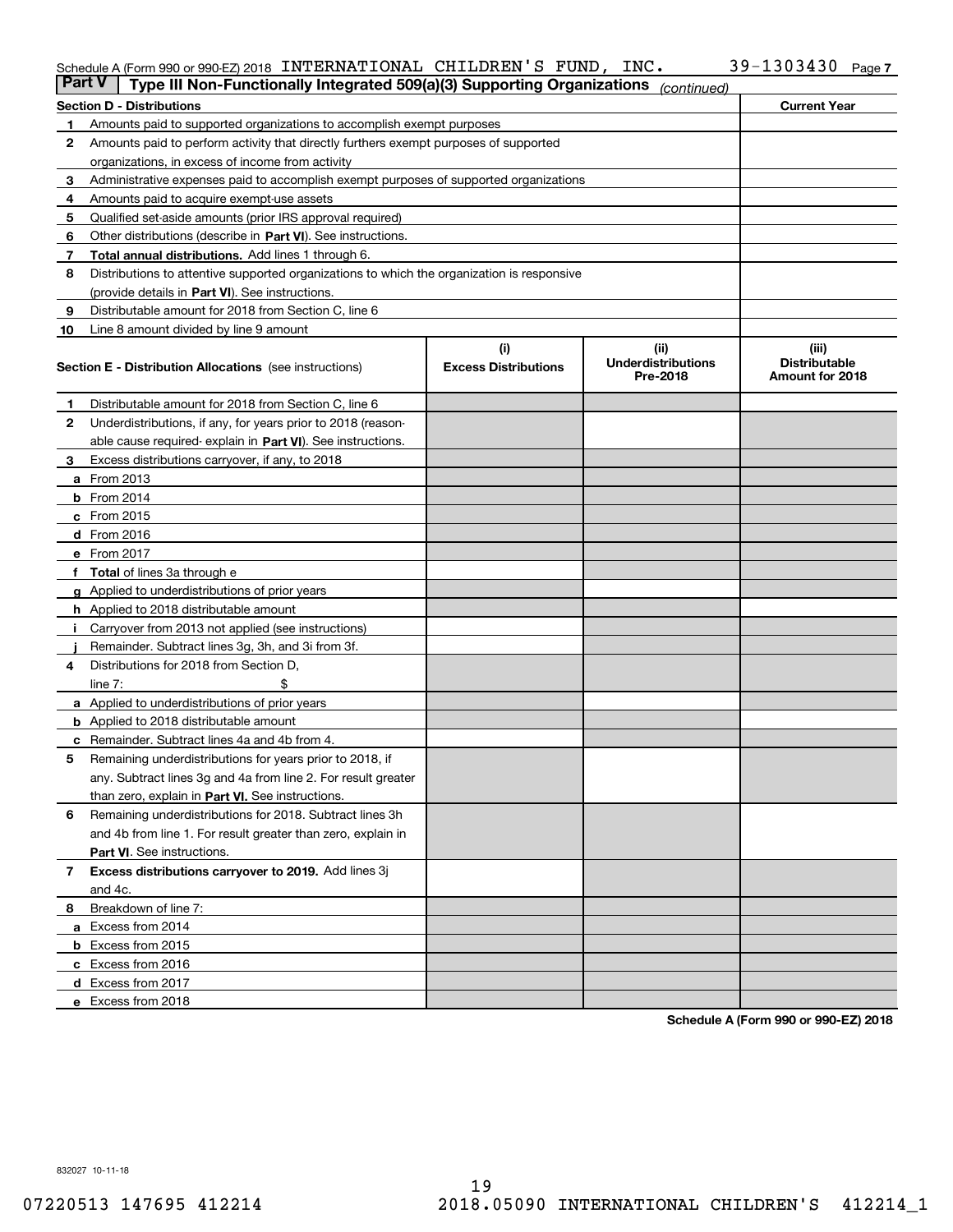|                 | Schedule A (Form 990 or 990-EZ) 2018 INTERNATIONAL CHILDREN'S FUND, INC.                                                                                                                                                                                                                                                                                                                                                          |  |  | 39-1303430 Page 8                    |  |
|-----------------|-----------------------------------------------------------------------------------------------------------------------------------------------------------------------------------------------------------------------------------------------------------------------------------------------------------------------------------------------------------------------------------------------------------------------------------|--|--|--------------------------------------|--|
| <b>Part VI</b>  | Supplemental Information. Provide the explanations required by Part II, line 10; Part II, line 17a or 17b; Part III, line 12;<br>Part IV, Section A, lines 1, 2, 3b, 3c, 4b, 4c, 5a, 6, 9a, 9b, 9c, 11a, 11b, and 11c; Part IV, Section B, lines 1 and 2; Part IV, Section C,<br>line 1; Part IV, Section D, lines 2 and 3; Part IV, Section E, lines 1c, 2a, 2b, 3a, and 3b; Part V, line 1; Part V, Section B, line 1e; Part V, |  |  |                                      |  |
|                 | Section D, lines 5, 6, and 8; and Part V, Section E, lines 2, 5, and 6. Also complete this part for any additional information.<br>(See instructions.)                                                                                                                                                                                                                                                                            |  |  |                                      |  |
|                 |                                                                                                                                                                                                                                                                                                                                                                                                                                   |  |  |                                      |  |
|                 |                                                                                                                                                                                                                                                                                                                                                                                                                                   |  |  |                                      |  |
|                 |                                                                                                                                                                                                                                                                                                                                                                                                                                   |  |  |                                      |  |
|                 |                                                                                                                                                                                                                                                                                                                                                                                                                                   |  |  |                                      |  |
|                 |                                                                                                                                                                                                                                                                                                                                                                                                                                   |  |  |                                      |  |
|                 |                                                                                                                                                                                                                                                                                                                                                                                                                                   |  |  |                                      |  |
|                 |                                                                                                                                                                                                                                                                                                                                                                                                                                   |  |  |                                      |  |
|                 |                                                                                                                                                                                                                                                                                                                                                                                                                                   |  |  |                                      |  |
|                 |                                                                                                                                                                                                                                                                                                                                                                                                                                   |  |  |                                      |  |
|                 |                                                                                                                                                                                                                                                                                                                                                                                                                                   |  |  |                                      |  |
|                 |                                                                                                                                                                                                                                                                                                                                                                                                                                   |  |  |                                      |  |
|                 |                                                                                                                                                                                                                                                                                                                                                                                                                                   |  |  |                                      |  |
|                 |                                                                                                                                                                                                                                                                                                                                                                                                                                   |  |  |                                      |  |
|                 |                                                                                                                                                                                                                                                                                                                                                                                                                                   |  |  |                                      |  |
|                 |                                                                                                                                                                                                                                                                                                                                                                                                                                   |  |  |                                      |  |
|                 |                                                                                                                                                                                                                                                                                                                                                                                                                                   |  |  |                                      |  |
|                 |                                                                                                                                                                                                                                                                                                                                                                                                                                   |  |  |                                      |  |
|                 |                                                                                                                                                                                                                                                                                                                                                                                                                                   |  |  |                                      |  |
|                 |                                                                                                                                                                                                                                                                                                                                                                                                                                   |  |  |                                      |  |
|                 |                                                                                                                                                                                                                                                                                                                                                                                                                                   |  |  |                                      |  |
|                 |                                                                                                                                                                                                                                                                                                                                                                                                                                   |  |  |                                      |  |
|                 |                                                                                                                                                                                                                                                                                                                                                                                                                                   |  |  |                                      |  |
|                 |                                                                                                                                                                                                                                                                                                                                                                                                                                   |  |  |                                      |  |
|                 |                                                                                                                                                                                                                                                                                                                                                                                                                                   |  |  |                                      |  |
|                 |                                                                                                                                                                                                                                                                                                                                                                                                                                   |  |  |                                      |  |
|                 |                                                                                                                                                                                                                                                                                                                                                                                                                                   |  |  |                                      |  |
|                 |                                                                                                                                                                                                                                                                                                                                                                                                                                   |  |  |                                      |  |
|                 |                                                                                                                                                                                                                                                                                                                                                                                                                                   |  |  |                                      |  |
|                 |                                                                                                                                                                                                                                                                                                                                                                                                                                   |  |  |                                      |  |
|                 |                                                                                                                                                                                                                                                                                                                                                                                                                                   |  |  |                                      |  |
|                 |                                                                                                                                                                                                                                                                                                                                                                                                                                   |  |  |                                      |  |
|                 |                                                                                                                                                                                                                                                                                                                                                                                                                                   |  |  |                                      |  |
|                 |                                                                                                                                                                                                                                                                                                                                                                                                                                   |  |  |                                      |  |
|                 |                                                                                                                                                                                                                                                                                                                                                                                                                                   |  |  |                                      |  |
|                 |                                                                                                                                                                                                                                                                                                                                                                                                                                   |  |  |                                      |  |
| 832028 10-11-18 |                                                                                                                                                                                                                                                                                                                                                                                                                                   |  |  | Schedule A (Form 990 or 990-EZ) 2018 |  |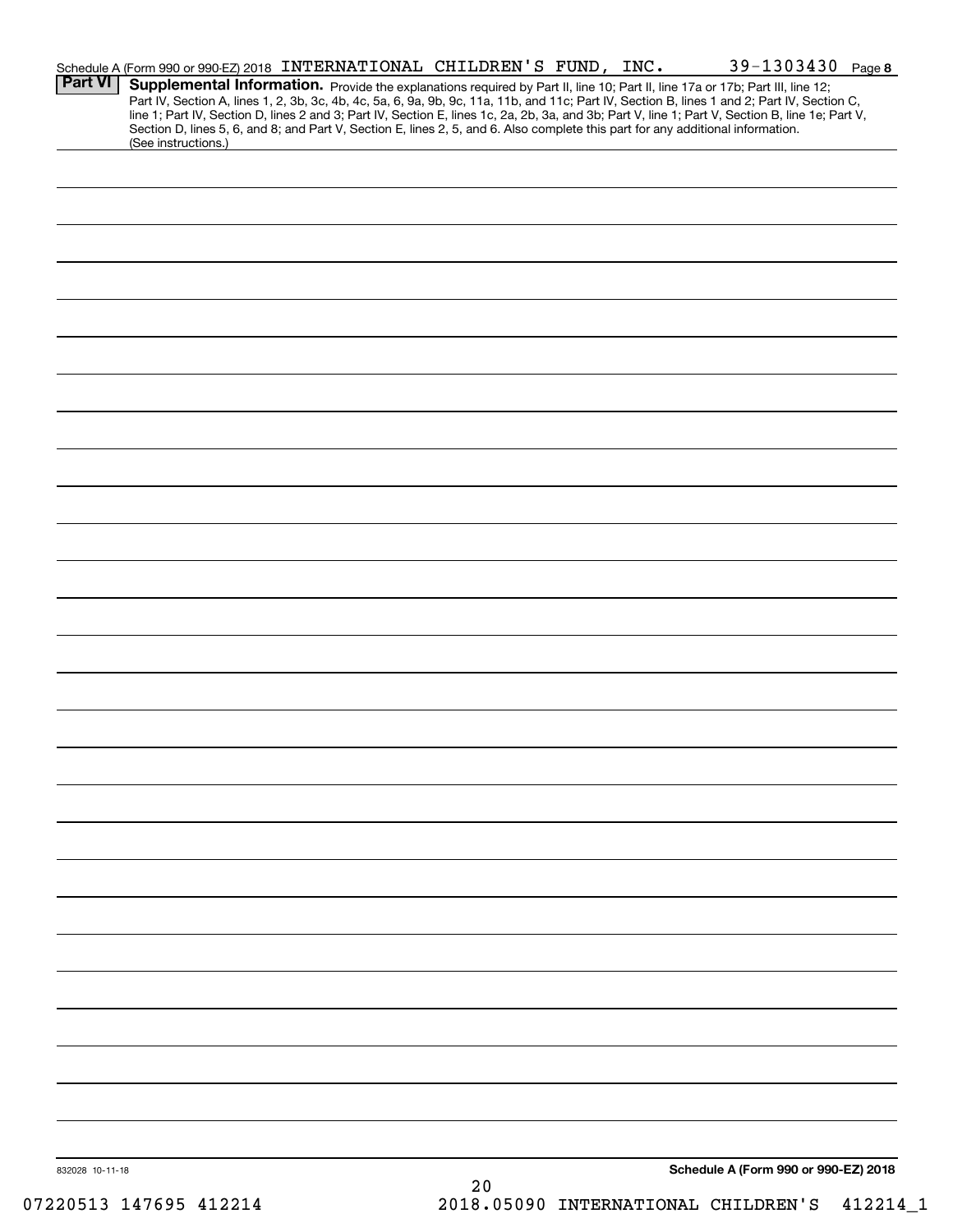Department of the Treasury Internal Revenue Service **(Form 990, 990-EZ, or 990-PF)** Name of the organization

## **Schedule B Schedule of Contributors**

**| Attach to Form 990, Form 990-EZ, or Form 990-PF. | Go to www.irs.gov/Form990 for the latest information.** OMB No. 1545-0047

**2018**

**Employer identification number**

|                                | INTERNATIONAL CHILDREN'S FUND, INC.                                         | 39-1303430 |
|--------------------------------|-----------------------------------------------------------------------------|------------|
| Organization type (check one): |                                                                             |            |
| Filers of:                     | Section:                                                                    |            |
| Form 990 or 990-EZ             | $\boxed{\textbf{X}}$ 501(c)( 3) (enter number) organization                 |            |
|                                | $4947(a)(1)$ nonexempt charitable trust not treated as a private foundation |            |
|                                | 527 political organization                                                  |            |
| Form 990-PF                    | 501(c)(3) exempt private foundation                                         |            |
|                                | 4947(a)(1) nonexempt charitable trust treated as a private foundation       |            |
|                                | 501(c)(3) taxable private foundation                                        |            |

Check if your organization is covered by the **General Rule** or a **Special Rule. Note:**  Only a section 501(c)(7), (8), or (10) organization can check boxes for both the General Rule and a Special Rule. See instructions.

#### **General Rule**

 $\mathcal{L}^{\text{max}}$ 

For an organization filing Form 990, 990-EZ, or 990-PF that received, during the year, contributions totaling \$5,000 or more (in money or property) from any one contributor. Complete Parts I and II. See instructions for determining a contributor's total contributions.

#### **Special Rules**

any one contributor, during the year, total contributions of the greater of  $\,$  (1) \$5,000; or **(2)** 2% of the amount on (i) Form 990, Part VIII, line 1h;  $\boxed{\textbf{X}}$  For an organization described in section 501(c)(3) filing Form 990 or 990-EZ that met the 33 1/3% support test of the regulations under sections 509(a)(1) and 170(b)(1)(A)(vi), that checked Schedule A (Form 990 or 990-EZ), Part II, line 13, 16a, or 16b, and that received from or (ii) Form 990-EZ, line 1. Complete Parts I and II.

year, total contributions of more than \$1,000 *exclusively* for religious, charitable, scientific, literary, or educational purposes, or for the For an organization described in section 501(c)(7), (8), or (10) filing Form 990 or 990-EZ that received from any one contributor, during the prevention of cruelty to children or animals. Complete Parts I (entering "N/A" in column (b) instead of the contributor name and address), II, and III.  $\mathcal{L}^{\text{max}}$ 

purpose. Don't complete any of the parts unless the **General Rule** applies to this organization because it received *nonexclusively* year, contributions <sub>exclusively</sub> for religious, charitable, etc., purposes, but no such contributions totaled more than \$1,000. If this box is checked, enter here the total contributions that were received during the year for an  $\;$ exclusively religious, charitable, etc., For an organization described in section 501(c)(7), (8), or (10) filing Form 990 or 990-EZ that received from any one contributor, during the religious, charitable, etc., contributions totaling \$5,000 or more during the year  $\Box$ — $\Box$   $\Box$  $\mathcal{L}^{\text{max}}$ 

**Caution:**  An organization that isn't covered by the General Rule and/or the Special Rules doesn't file Schedule B (Form 990, 990-EZ, or 990-PF),  **must** but it answer "No" on Part IV, line 2, of its Form 990; or check the box on line H of its Form 990-EZ or on its Form 990-PF, Part I, line 2, to certify that it doesn't meet the filing requirements of Schedule B (Form 990, 990-EZ, or 990-PF).

**For Paperwork Reduction Act Notice, see the instructions for Form 990, 990-EZ, or 990-PF. Schedule B (Form 990, 990-EZ, or 990-PF) (2018)** LHA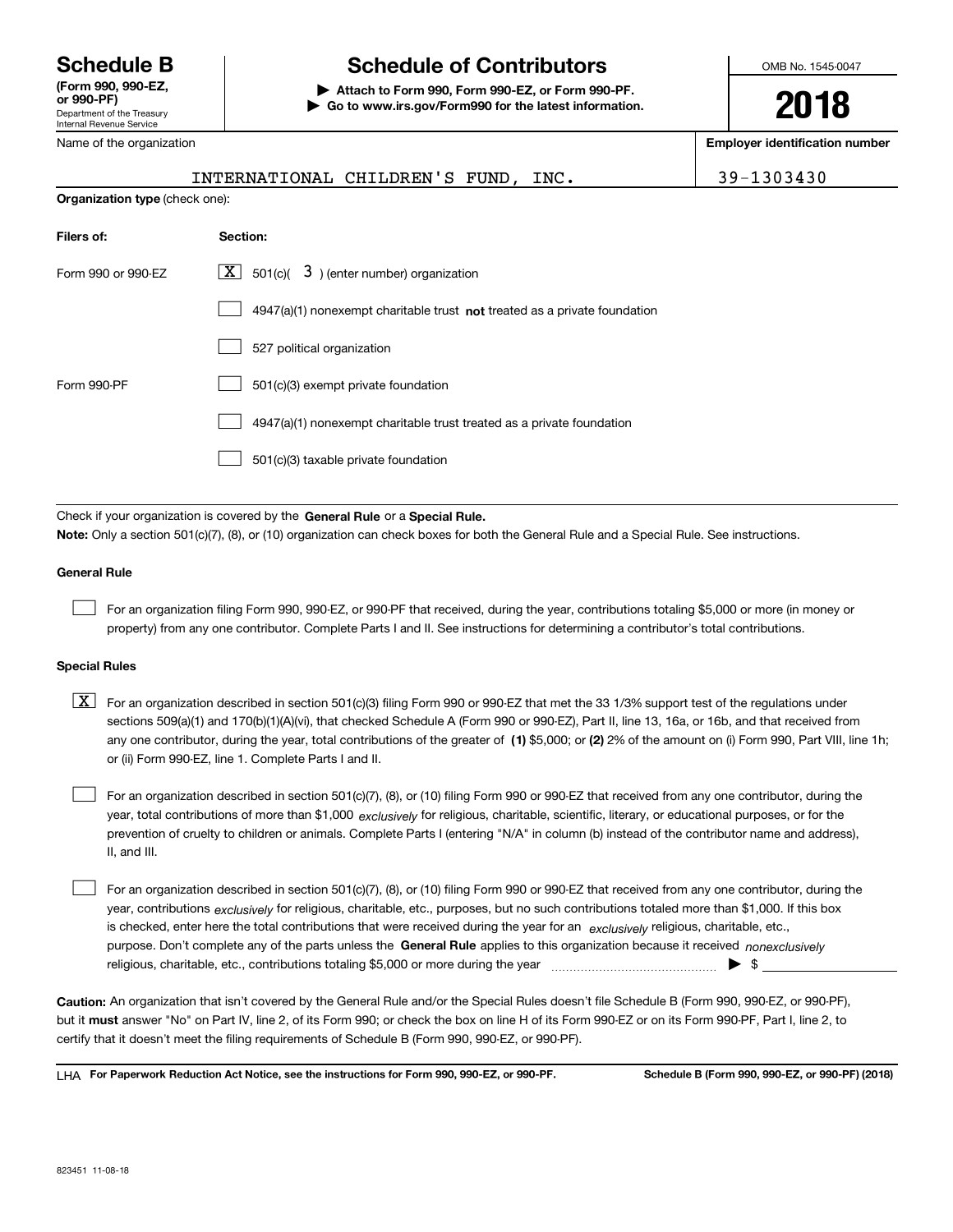### Schedule B (Form 990, 990-EZ, or 990-PF) (2018) Page 2

Name of organization

**Employer identification number**

INTERNATIONAL CHILDREN'S FUND, INC. 39-1303430

(schedule B (Form 990, 990-EZ, or 990-PF) (2018)<br> **2018 Iame of organization**<br> **29 - 1303430**<br> **2Part I Contributors** (see instructions). Use duplicate copies of Part I if additional space is needed.

| (a)<br>No. | (b)<br>Name, address, and ZIP + 4                                                                  | (c)<br><b>Total contributions</b> | (d)<br>Type of contribution                                                                                                            |
|------------|----------------------------------------------------------------------------------------------------|-----------------------------------|----------------------------------------------------------------------------------------------------------------------------------------|
| 1          | MEDICAL, EDUCATION, TRAINING AND<br>DEVELOPMENT, INC.<br>614 174TH AVENUE<br>SPRING LAKE, MI 49456 | 55,936,930.<br>\$                 | $\overline{\textbf{X}}$<br>Person<br>Payroll<br>Noncash<br>$\overline{\texttt{x}}$<br>(Complete Part II for<br>noncash contributions.) |
| (a)<br>No. | (b)<br>Name, address, and ZIP + 4                                                                  | (c)<br><b>Total contributions</b> | (d)<br>Type of contribution                                                                                                            |
|            |                                                                                                    | \$                                | Person<br>Payroll<br>Noncash<br>(Complete Part II for<br>noncash contributions.)                                                       |
| (a)<br>No. | (b)<br>Name, address, and ZIP + 4                                                                  | (c)<br><b>Total contributions</b> | (d)<br>Type of contribution                                                                                                            |
|            |                                                                                                    | \$                                | Person<br>Payroll<br><b>Noncash</b><br>(Complete Part II for<br>noncash contributions.)                                                |
| (a)<br>No. | (b)<br>Name, address, and ZIP + 4                                                                  | (c)<br><b>Total contributions</b> | (d)<br>Type of contribution                                                                                                            |
|            |                                                                                                    | \$                                | Person<br>Payroll<br>Noncash<br>(Complete Part II for<br>noncash contributions.)                                                       |
| (a)<br>No. | (b)<br>Name, address, and ZIP + 4                                                                  | (c)<br><b>Total contributions</b> | (d)<br>Type of contribution                                                                                                            |
|            |                                                                                                    | \$                                | Person<br>Payroll<br>Noncash<br>(Complete Part II for<br>noncash contributions.)                                                       |
| (a)<br>No. | (b)<br>Name, address, and ZIP + 4                                                                  | (c)<br><b>Total contributions</b> | (d)<br>Type of contribution                                                                                                            |
|            |                                                                                                    | \$                                | Person<br>Payroll<br>Noncash<br>(Complete Part II for<br>noncash contributions.)                                                       |

823452 11-08-18 **Schedule B (Form 990, 990-EZ, or 990-PF) (2018)**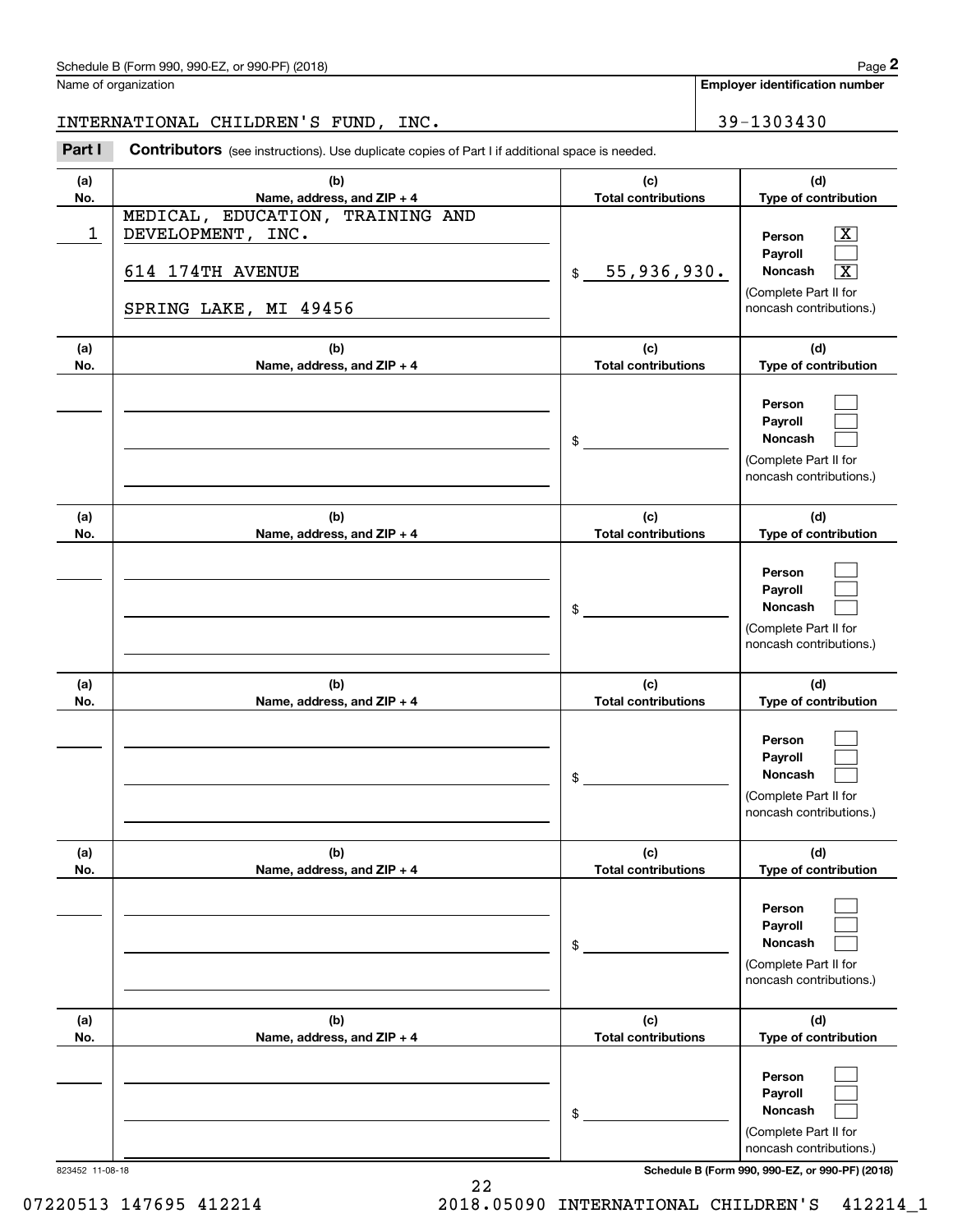**Employer identification number**

INTERNATIONAL CHILDREN'S FUND, INC. 39-1303430

(see instructions). Use duplicate copies of Part II if additional space is needed.<br> **29-1303430**<br> **29-1303430**<br> **Part II Noncash Property** (see instructions). Use duplicate copies of Part II if additional space is needed

| (a)<br>No.<br>from<br>Part I | (b)<br>Description of noncash property given                            | (c)<br>FMV (or estimate)<br>(See instructions.) | (d)<br>Date received |
|------------------------------|-------------------------------------------------------------------------|-------------------------------------------------|----------------------|
| ı                            | 65 DIFFERENT PHARMACEUTICAL PRODUCTS INCLUDING MEDICINE<br>AND SUPPLIES |                                                 |                      |
|                              |                                                                         |                                                 |                      |
|                              |                                                                         | 55,936,930.<br>$\frac{1}{2}$                    | 09/27/19             |
| (a)<br>No.<br>from<br>Part I | (b)<br>Description of noncash property given                            | (c)<br>FMV (or estimate)<br>(See instructions.) | (d)<br>Date received |
|                              |                                                                         |                                                 |                      |
|                              |                                                                         |                                                 |                      |
|                              |                                                                         | $\frac{1}{2}$                                   |                      |
| (a)<br>No.<br>from<br>Part I | (b)<br>Description of noncash property given                            | (c)<br>FMV (or estimate)<br>(See instructions.) | (d)<br>Date received |
|                              |                                                                         |                                                 |                      |
|                              |                                                                         |                                                 |                      |
|                              |                                                                         | \$                                              |                      |
| (a)<br>No.<br>from<br>Part I | (b)<br>Description of noncash property given                            | (c)<br>FMV (or estimate)<br>(See instructions.) | (d)<br>Date received |
|                              |                                                                         |                                                 |                      |
|                              |                                                                         |                                                 |                      |
|                              |                                                                         | $\mathsf{\$}$                                   |                      |
| (a)<br>No.<br>from<br>Part I | (b)<br>Description of noncash property given                            | (c)<br>FMV (or estimate)<br>(See instructions.) | (d)<br>Date received |
|                              |                                                                         |                                                 |                      |
|                              |                                                                         |                                                 |                      |
|                              |                                                                         | \$                                              |                      |
| (a)<br>No.<br>from<br>Part I | (b)<br>Description of noncash property given                            | (c)<br>FMV (or estimate)<br>(See instructions.) | (d)<br>Date received |
|                              |                                                                         |                                                 |                      |
|                              |                                                                         |                                                 |                      |
|                              |                                                                         | \$                                              |                      |

23

823453 11-08-18 **Schedule B (Form 990, 990-EZ, or 990-PF) (2018)**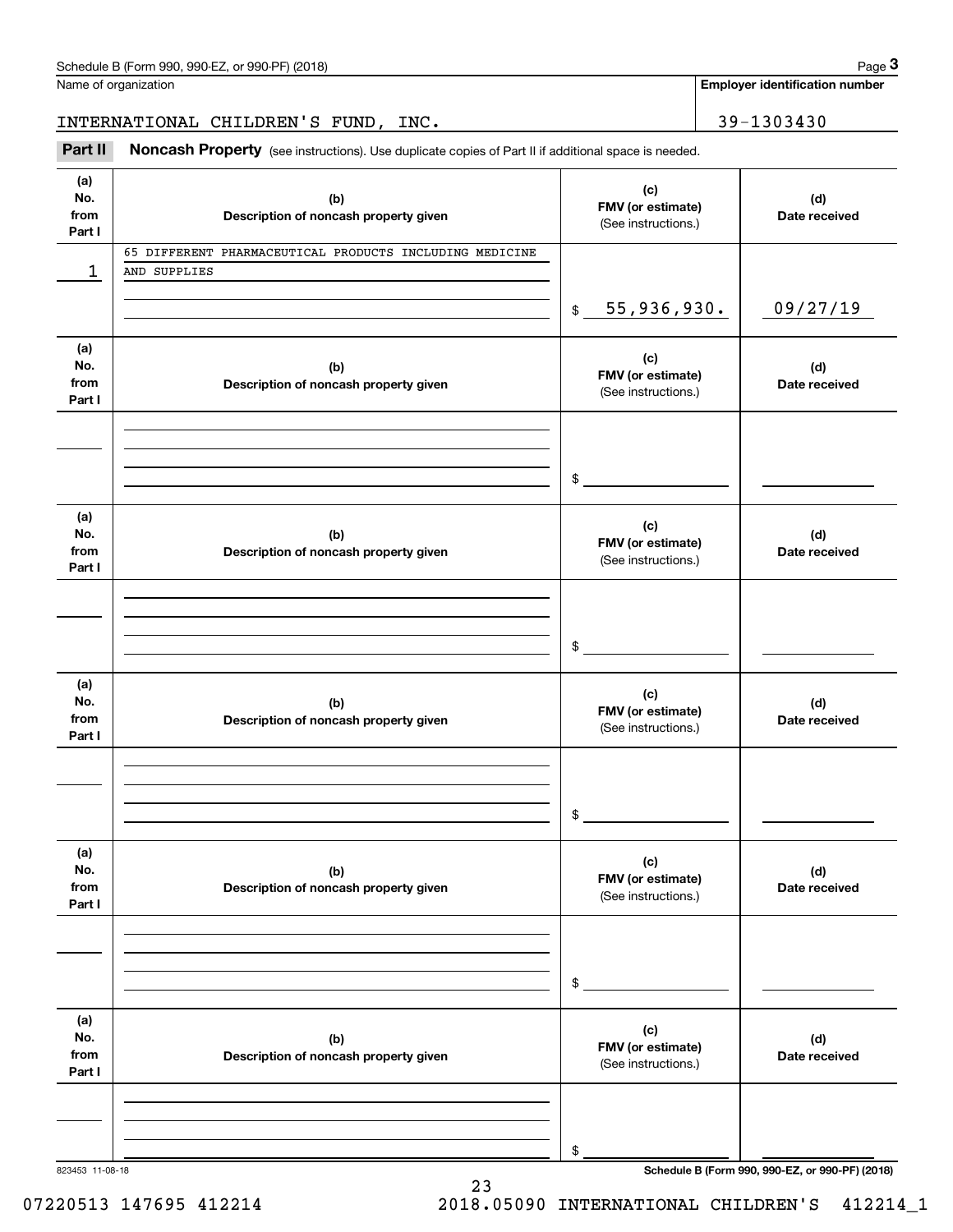|                      | Schedule B (Form 990, 990-EZ, or 990-PF) (2018)                                                                                                                                                                                                                              |                      |                                          | Page 4                                          |  |  |
|----------------------|------------------------------------------------------------------------------------------------------------------------------------------------------------------------------------------------------------------------------------------------------------------------------|----------------------|------------------------------------------|-------------------------------------------------|--|--|
| Name of organization |                                                                                                                                                                                                                                                                              |                      |                                          | <b>Employer identification number</b>           |  |  |
|                      | INTERNATIONAL CHILDREN'S FUND, INC.                                                                                                                                                                                                                                          |                      |                                          | 39-1303430                                      |  |  |
| Part III             | Exclusively religious, charitable, etc., contributions to organizations described in section 501(c)(7), (8), or (10) that total more than \$1,000 for the year<br>from any one contributor. Complete columns (a) through (e) and the following line entry. For organizations |                      |                                          |                                                 |  |  |
|                      | completing Part III, enter the total of exclusively religious, charitable, etc., contributions of \$1,000 or less for the year. (Enter this info. once.) $\blacktriangleright$ \$                                                                                            |                      |                                          |                                                 |  |  |
| (a) No.              | Use duplicate copies of Part III if additional space is needed.                                                                                                                                                                                                              |                      |                                          |                                                 |  |  |
| from<br>Part I       | (b) Purpose of gift                                                                                                                                                                                                                                                          | (c) Use of gift      |                                          | (d) Description of how gift is held             |  |  |
|                      |                                                                                                                                                                                                                                                                              |                      |                                          |                                                 |  |  |
|                      |                                                                                                                                                                                                                                                                              |                      |                                          |                                                 |  |  |
|                      |                                                                                                                                                                                                                                                                              |                      |                                          |                                                 |  |  |
|                      |                                                                                                                                                                                                                                                                              | (e) Transfer of gift |                                          |                                                 |  |  |
|                      | Transferee's name, address, and ZIP + 4                                                                                                                                                                                                                                      |                      |                                          | Relationship of transferor to transferee        |  |  |
|                      |                                                                                                                                                                                                                                                                              |                      |                                          |                                                 |  |  |
|                      |                                                                                                                                                                                                                                                                              |                      |                                          |                                                 |  |  |
|                      |                                                                                                                                                                                                                                                                              |                      |                                          |                                                 |  |  |
| (a) No.<br>from      | (b) Purpose of gift                                                                                                                                                                                                                                                          | (c) Use of gift      |                                          | (d) Description of how gift is held             |  |  |
| Part I               |                                                                                                                                                                                                                                                                              |                      |                                          |                                                 |  |  |
|                      |                                                                                                                                                                                                                                                                              |                      |                                          |                                                 |  |  |
|                      |                                                                                                                                                                                                                                                                              |                      |                                          |                                                 |  |  |
|                      |                                                                                                                                                                                                                                                                              | (e) Transfer of gift |                                          |                                                 |  |  |
|                      |                                                                                                                                                                                                                                                                              |                      |                                          |                                                 |  |  |
|                      | Transferee's name, address, and ZIP + 4                                                                                                                                                                                                                                      |                      |                                          | Relationship of transferor to transferee        |  |  |
|                      |                                                                                                                                                                                                                                                                              |                      |                                          |                                                 |  |  |
|                      |                                                                                                                                                                                                                                                                              |                      |                                          |                                                 |  |  |
| (a) No.<br>from      |                                                                                                                                                                                                                                                                              |                      |                                          |                                                 |  |  |
| Part I               | (b) Purpose of gift                                                                                                                                                                                                                                                          | (c) Use of gift      |                                          | (d) Description of how gift is held             |  |  |
|                      |                                                                                                                                                                                                                                                                              |                      |                                          |                                                 |  |  |
|                      |                                                                                                                                                                                                                                                                              |                      |                                          |                                                 |  |  |
|                      |                                                                                                                                                                                                                                                                              | (e) Transfer of gift |                                          |                                                 |  |  |
|                      |                                                                                                                                                                                                                                                                              |                      |                                          |                                                 |  |  |
|                      | Transferee's name, address, and $ZIP + 4$                                                                                                                                                                                                                                    |                      |                                          | Relationship of transferor to transferee        |  |  |
|                      |                                                                                                                                                                                                                                                                              |                      |                                          |                                                 |  |  |
|                      |                                                                                                                                                                                                                                                                              |                      |                                          |                                                 |  |  |
| (a) No.              |                                                                                                                                                                                                                                                                              |                      |                                          |                                                 |  |  |
| from<br>Part I       | (b) Purpose of gift                                                                                                                                                                                                                                                          | (c) Use of gift      |                                          | (d) Description of how gift is held             |  |  |
|                      |                                                                                                                                                                                                                                                                              |                      |                                          |                                                 |  |  |
|                      |                                                                                                                                                                                                                                                                              |                      |                                          |                                                 |  |  |
|                      |                                                                                                                                                                                                                                                                              |                      |                                          |                                                 |  |  |
|                      | (e) Transfer of gift                                                                                                                                                                                                                                                         |                      |                                          |                                                 |  |  |
|                      | Transferee's name, address, and $ZIP + 4$                                                                                                                                                                                                                                    |                      | Relationship of transferor to transferee |                                                 |  |  |
|                      |                                                                                                                                                                                                                                                                              |                      |                                          |                                                 |  |  |
|                      |                                                                                                                                                                                                                                                                              |                      |                                          |                                                 |  |  |
|                      |                                                                                                                                                                                                                                                                              |                      |                                          |                                                 |  |  |
| 823454 11-08-18      |                                                                                                                                                                                                                                                                              |                      |                                          | Schedule B (Form 990, 990-EZ, or 990-PF) (2018) |  |  |
|                      |                                                                                                                                                                                                                                                                              | 24                   |                                          |                                                 |  |  |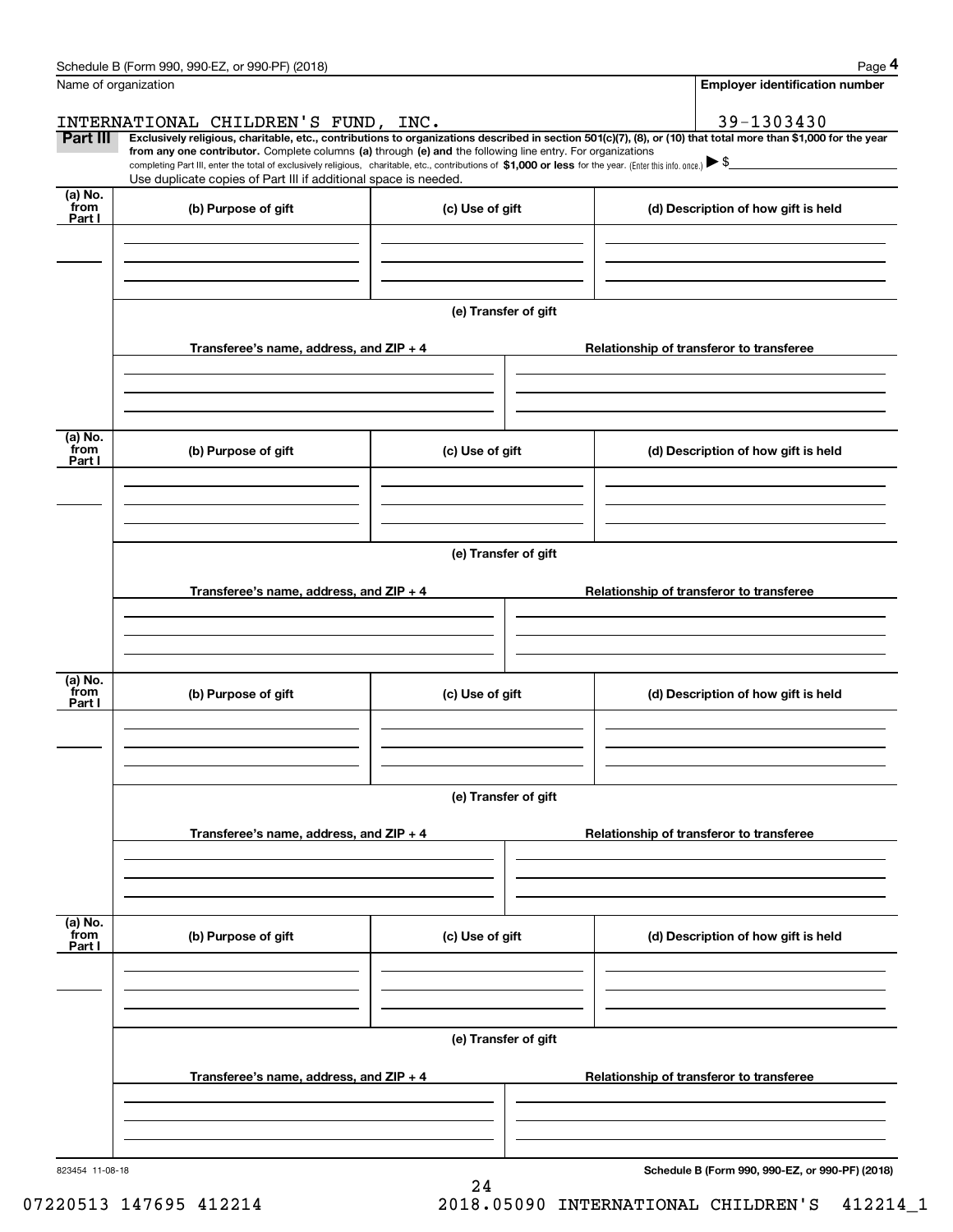| <b>SCHEDULE D</b> |
|-------------------|
|-------------------|

| (Form 990) |  |
|------------|--|
|------------|--|

## **SCHEDULE D Supplemental Financial Statements**

(Form 990)<br>
Pepartment of the Treasury<br>
Department of the Treasury<br>
Department of the Treasury<br>
Department of the Treasury<br> **Co to www.irs.gov/Form990 for instructions and the latest information.**<br> **Co to www.irs.gov/Form9** 



Department of the Treasury Internal Revenue Service **Name of the organization Employer identification Employer identification** number

|         | INTERNATIONAL CHILDREN'S FUND, INC.                                                                                                                                                                                           |                                                | 39-1303430                                         |
|---------|-------------------------------------------------------------------------------------------------------------------------------------------------------------------------------------------------------------------------------|------------------------------------------------|----------------------------------------------------|
| Part I  | Organizations Maintaining Donor Advised Funds or Other Similar Funds or Accounts. Complete if the                                                                                                                             |                                                |                                                    |
|         | organization answered "Yes" on Form 990, Part IV, line 6.                                                                                                                                                                     |                                                |                                                    |
|         |                                                                                                                                                                                                                               | (a) Donor advised funds                        | (b) Funds and other accounts                       |
| 1.      |                                                                                                                                                                                                                               |                                                |                                                    |
| 2       | Aggregate value of contributions to (during year)                                                                                                                                                                             |                                                |                                                    |
| 3       | Aggregate value of grants from (during year)                                                                                                                                                                                  |                                                |                                                    |
| 4       |                                                                                                                                                                                                                               |                                                |                                                    |
| 5       | Did the organization inform all donors and donor advisors in writing that the assets held in donor advised funds                                                                                                              |                                                |                                                    |
|         |                                                                                                                                                                                                                               |                                                | Yes<br>No                                          |
| 6       | Did the organization inform all grantees, donors, and donor advisors in writing that grant funds can be used only                                                                                                             |                                                |                                                    |
|         | for charitable purposes and not for the benefit of the donor or donor advisor, or for any other purpose conferring                                                                                                            |                                                |                                                    |
|         | impermissible private benefit?                                                                                                                                                                                                |                                                | Yes<br>No                                          |
| Part II | Conservation Easements. Complete if the organization answered "Yes" on Form 990, Part IV, line 7.                                                                                                                             |                                                |                                                    |
| 1.      | Purpose(s) of conservation easements held by the organization (check all that apply).                                                                                                                                         |                                                |                                                    |
|         | Preservation of land for public use (e.g., recreation or education)                                                                                                                                                           |                                                | Preservation of a historically important land area |
|         | Protection of natural habitat                                                                                                                                                                                                 | Preservation of a certified historic structure |                                                    |
|         | Preservation of open space                                                                                                                                                                                                    |                                                |                                                    |
| 2       | Complete lines 2a through 2d if the organization held a qualified conservation contribution in the form of a conservation easement on the last                                                                                |                                                |                                                    |
|         | day of the tax year.                                                                                                                                                                                                          |                                                | Held at the End of the Tax Year                    |
| а       |                                                                                                                                                                                                                               |                                                | 2a                                                 |
| b       | Total acreage restricted by conservation easements                                                                                                                                                                            |                                                | 2 <sub>b</sub>                                     |
| с       | Number of conservation easements on a certified historic structure included in (a) manufacture included in (a)                                                                                                                |                                                | 2c                                                 |
| d       | Number of conservation easements included in (c) acquired after 7/25/06, and not on a historic structure                                                                                                                      |                                                |                                                    |
|         | listed in the National Register [111] Marshall Register [11] Marshall Register [11] Marshall Register [11] Marshall Register [11] Marshall Register [11] Marshall Register [11] Marshall Register [11] Marshall Register [11] |                                                | 2d                                                 |
| 3       | Number of conservation easements modified, transferred, released, extinguished, or terminated by the organization during the tax                                                                                              |                                                |                                                    |
|         | $year \blacktriangleright$                                                                                                                                                                                                    |                                                |                                                    |
| 4       | Number of states where property subject to conservation easement is located >                                                                                                                                                 |                                                |                                                    |
| 5       | Does the organization have a written policy regarding the periodic monitoring, inspection, handling of                                                                                                                        |                                                |                                                    |
|         | violations, and enforcement of the conservation easements it holds?                                                                                                                                                           |                                                | Yes<br>No                                          |
| 6       | Staff and volunteer hours devoted to monitoring, inspecting, handling of violations, and enforcing conservation easements during the year                                                                                     |                                                |                                                    |
|         |                                                                                                                                                                                                                               |                                                |                                                    |
| 7       | Amount of expenses incurred in monitoring, inspecting, handling of violations, and enforcing conservation easements during the year                                                                                           |                                                |                                                    |
|         | $\blacktriangleright$ \$                                                                                                                                                                                                      |                                                |                                                    |
| 8       | Does each conservation easement reported on line 2(d) above satisfy the requirements of section 170(h)(4)(B)(i)                                                                                                               |                                                | <b>No</b><br>Yes                                   |
|         | and section $170(h)(4)(B)(ii)?$                                                                                                                                                                                               |                                                |                                                    |
| 9       | In Part XIII, describe how the organization reports conservation easements in its revenue and expense statement, and balance sheet, and                                                                                       |                                                |                                                    |
|         | include, if applicable, the text of the footnote to the organization's financial statements that describes the organization's accounting for<br>conservation easements.                                                       |                                                |                                                    |
|         | Organizations Maintaining Collections of Art, Historical Treasures, or Other Similar Assets.<br>Part III                                                                                                                      |                                                |                                                    |
|         | Complete if the organization answered "Yes" on Form 990, Part IV, line 8.                                                                                                                                                     |                                                |                                                    |
|         | 1a If the organization elected, as permitted under SFAS 116 (ASC 958), not to report in its revenue statement and balance sheet works of art,                                                                                 |                                                |                                                    |
|         | historical treasures, or other similar assets held for public exhibition, education, or research in furtherance of public service, provide, in Part XIII,                                                                     |                                                |                                                    |
|         | the text of the footnote to its financial statements that describes these items.                                                                                                                                              |                                                |                                                    |
| b       | If the organization elected, as permitted under SFAS 116 (ASC 958), to report in its revenue statement and balance sheet works of art, historical                                                                             |                                                |                                                    |
|         | treasures, or other similar assets held for public exhibition, education, or research in furtherance of public service, provide the following amounts                                                                         |                                                |                                                    |
|         | relating to these items:                                                                                                                                                                                                      |                                                |                                                    |
|         |                                                                                                                                                                                                                               |                                                |                                                    |
|         |                                                                                                                                                                                                                               |                                                |                                                    |
| 2       | If the organization received or held works of art, historical treasures, or other similar assets for financial gain, provide                                                                                                  |                                                |                                                    |
|         | the following amounts required to be reported under SFAS 116 (ASC 958) relating to these items:                                                                                                                               |                                                |                                                    |
| а       |                                                                                                                                                                                                                               |                                                | $\frac{1}{2}$                                      |
| b       | Assets included in Form 990, Part X [11, 2008] [2010] Assets included in Form 990, Part X [2010] [2010] [2010                                                                                                                 |                                                | \$                                                 |
|         | LHA $\,$ For Paperwork Reduction Act Notice, see the Instructions for Form 990.                                                                                                                                               |                                                | Schedule D (Form 990) 2018                         |

832051 10-29-18

25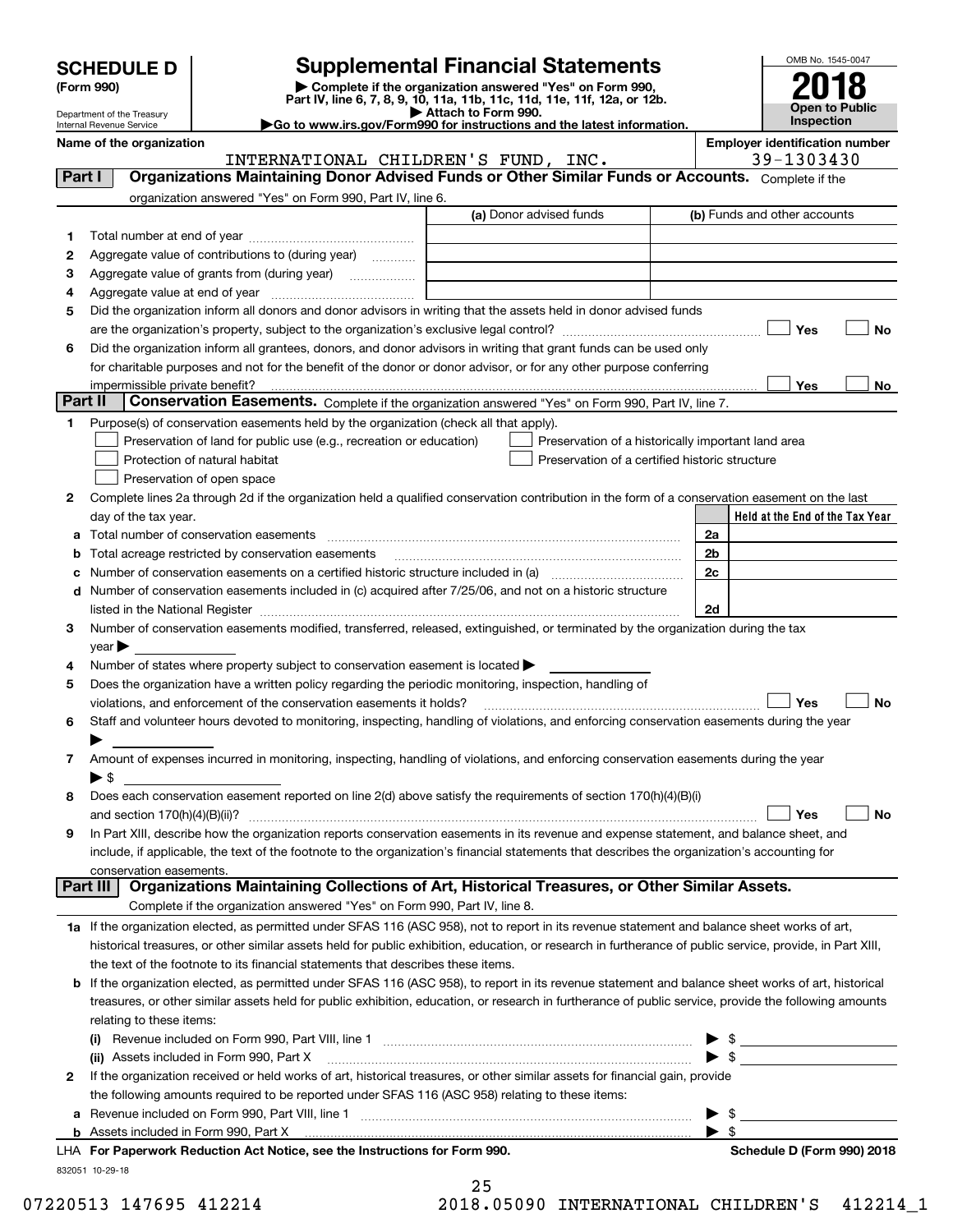|        | Schedule D (Form 990) 2018<br>Part III<br>Organizations Maintaining Collections of Art, Historical Treasures, or Other Similar Assets (continued)                                                                                   | INTERNATIONAL CHILDREN'S FUND, INC.     |   |                |                           |                                 |                      | 39-1303430     | Page 2              |
|--------|-------------------------------------------------------------------------------------------------------------------------------------------------------------------------------------------------------------------------------------|-----------------------------------------|---|----------------|---------------------------|---------------------------------|----------------------|----------------|---------------------|
| 3      | Using the organization's acquisition, accession, and other records, check any of the following that are a significant use of its collection items                                                                                   |                                         |   |                |                           |                                 |                      |                |                     |
|        | (check all that apply):                                                                                                                                                                                                             |                                         |   |                |                           |                                 |                      |                |                     |
| а      | Public exhibition                                                                                                                                                                                                                   | d                                       |   |                | Loan or exchange programs |                                 |                      |                |                     |
| b      | Scholarly research                                                                                                                                                                                                                  | e                                       |   |                |                           |                                 |                      |                |                     |
| с      | Preservation for future generations                                                                                                                                                                                                 |                                         |   |                |                           |                                 |                      |                |                     |
| 4      | Provide a description of the organization's collections and explain how they further the organization's exempt purpose in Part XIII.                                                                                                |                                         |   |                |                           |                                 |                      |                |                     |
| 5      | During the year, did the organization solicit or receive donations of art, historical treasures, or other similar assets                                                                                                            |                                         |   |                |                           |                                 |                      |                |                     |
|        | to be sold to raise funds rather than to be maintained as part of the organization's collection?                                                                                                                                    |                                         |   |                |                           |                                 |                      | Yes            | No                  |
|        | Escrow and Custodial Arrangements. Complete if the organization answered "Yes" on Form 990, Part IV, line 9, or<br><b>Part IV</b>                                                                                                   |                                         |   |                |                           |                                 |                      |                |                     |
|        | reported an amount on Form 990, Part X, line 21.                                                                                                                                                                                    |                                         |   |                |                           |                                 |                      |                |                     |
|        | 1a Is the organization an agent, trustee, custodian or other intermediary for contributions or other assets not included                                                                                                            |                                         |   |                |                           |                                 |                      |                |                     |
|        |                                                                                                                                                                                                                                     |                                         |   |                |                           |                                 |                      | Yes            | No                  |
|        | b If "Yes," explain the arrangement in Part XIII and complete the following table:                                                                                                                                                  |                                         |   |                |                           |                                 |                      |                |                     |
|        |                                                                                                                                                                                                                                     |                                         |   |                |                           |                                 |                      | Amount         |                     |
| c      | Beginning balance <b>contract to the contract of the contract of the contract of the contract of the contract of t</b>                                                                                                              |                                         |   |                |                           | 1c                              |                      |                |                     |
|        | d Additions during the year measurement contains and a state of the year measurement of the year measurement of                                                                                                                     |                                         |   |                |                           | 1d                              |                      |                |                     |
|        | e Distributions during the year manufactured and an according to the distributions during the year manufactured and the state of the state of the state of the state of the state of the state of the state of the state of th      |                                         |   |                |                           | 1e<br>1f                        |                      |                |                     |
|        | 2a Did the organization include an amount on Form 990, Part X, line 21, for escrow or custodial account liability?                                                                                                                  |                                         |   |                |                           |                                 |                      | Yes            | No                  |
|        | <b>b</b> If "Yes," explain the arrangement in Part XIII. Check here if the explanation has been provided on Part XIII                                                                                                               |                                         |   |                |                           |                                 |                      |                |                     |
| Part V | Endowment Funds. Complete if the organization answered "Yes" on Form 990, Part IV, line 10.                                                                                                                                         |                                         |   |                |                           |                                 |                      |                |                     |
|        |                                                                                                                                                                                                                                     | (a) Current year                        |   | (b) Prior year | (c) Two years back        |                                 | (d) Three years back |                | (e) Four years back |
|        | 1a Beginning of year balance                                                                                                                                                                                                        |                                         |   |                |                           |                                 |                      |                |                     |
| b      |                                                                                                                                                                                                                                     |                                         |   |                |                           |                                 |                      |                |                     |
| c      | Net investment earnings, gains, and losses                                                                                                                                                                                          |                                         |   |                |                           |                                 |                      |                |                     |
|        |                                                                                                                                                                                                                                     |                                         |   |                |                           |                                 |                      |                |                     |
|        | e Other expenditures for facilities                                                                                                                                                                                                 |                                         |   |                |                           |                                 |                      |                |                     |
|        | and programs                                                                                                                                                                                                                        |                                         |   |                |                           |                                 |                      |                |                     |
|        |                                                                                                                                                                                                                                     |                                         |   |                |                           |                                 |                      |                |                     |
| g      |                                                                                                                                                                                                                                     |                                         |   |                |                           |                                 |                      |                |                     |
| 2      | Provide the estimated percentage of the current year end balance (line 1g, column (a)) held as:                                                                                                                                     |                                         |   |                |                           |                                 |                      |                |                     |
| а      | Board designated or quasi-endowment > ______                                                                                                                                                                                        |                                         | % |                |                           |                                 |                      |                |                     |
| b      | Permanent endowment                                                                                                                                                                                                                 | %                                       |   |                |                           |                                 |                      |                |                     |
|        | <b>c</b> Temporarily restricted endowment $\blacktriangleright$                                                                                                                                                                     | %                                       |   |                |                           |                                 |                      |                |                     |
|        | The percentages on lines 2a, 2b, and 2c should equal 100%.                                                                                                                                                                          |                                         |   |                |                           |                                 |                      |                |                     |
|        | 3a Are there endowment funds not in the possession of the organization that are held and administered for the organization                                                                                                          |                                         |   |                |                           |                                 |                      |                |                     |
|        | by:                                                                                                                                                                                                                                 |                                         |   |                |                           |                                 |                      |                | Yes<br>No           |
|        | (i)                                                                                                                                                                                                                                 |                                         |   |                |                           |                                 |                      | 3a(i)          |                     |
|        | (ii) related organizations <b>constructions</b> and construction of the construction of the construction of the construction of the construction of the construction of the construction of the construction of the construction of |                                         |   |                |                           |                                 |                      | 3a(ii)<br>3b   |                     |
| 4      | Describe in Part XIII the intended uses of the organization's endowment funds.                                                                                                                                                      |                                         |   |                |                           |                                 |                      |                |                     |
|        | Land, Buildings, and Equipment.<br><b>Part VI</b>                                                                                                                                                                                   |                                         |   |                |                           |                                 |                      |                |                     |
|        | Complete if the organization answered "Yes" on Form 990, Part IV, line 11a. See Form 990, Part X, line 10.                                                                                                                          |                                         |   |                |                           |                                 |                      |                |                     |
|        | Description of property                                                                                                                                                                                                             | (a) Cost or other<br>basis (investment) |   | basis (other)  | (b) Cost or other         | (c) Accumulated<br>depreciation |                      | (d) Book value |                     |
|        |                                                                                                                                                                                                                                     |                                         |   |                |                           |                                 |                      |                |                     |
| b      |                                                                                                                                                                                                                                     |                                         |   |                |                           |                                 |                      |                |                     |
| с      |                                                                                                                                                                                                                                     |                                         |   |                |                           |                                 |                      |                |                     |
|        |                                                                                                                                                                                                                                     |                                         |   |                | 16,431.                   | 16,431.                         |                      |                | 0.                  |
|        |                                                                                                                                                                                                                                     |                                         |   |                |                           |                                 |                      |                | 0.                  |
|        |                                                                                                                                                                                                                                     |                                         |   |                | 67,652.                   | 67,652.                         |                      |                |                     |

**Schedule D (Form 990) 2018**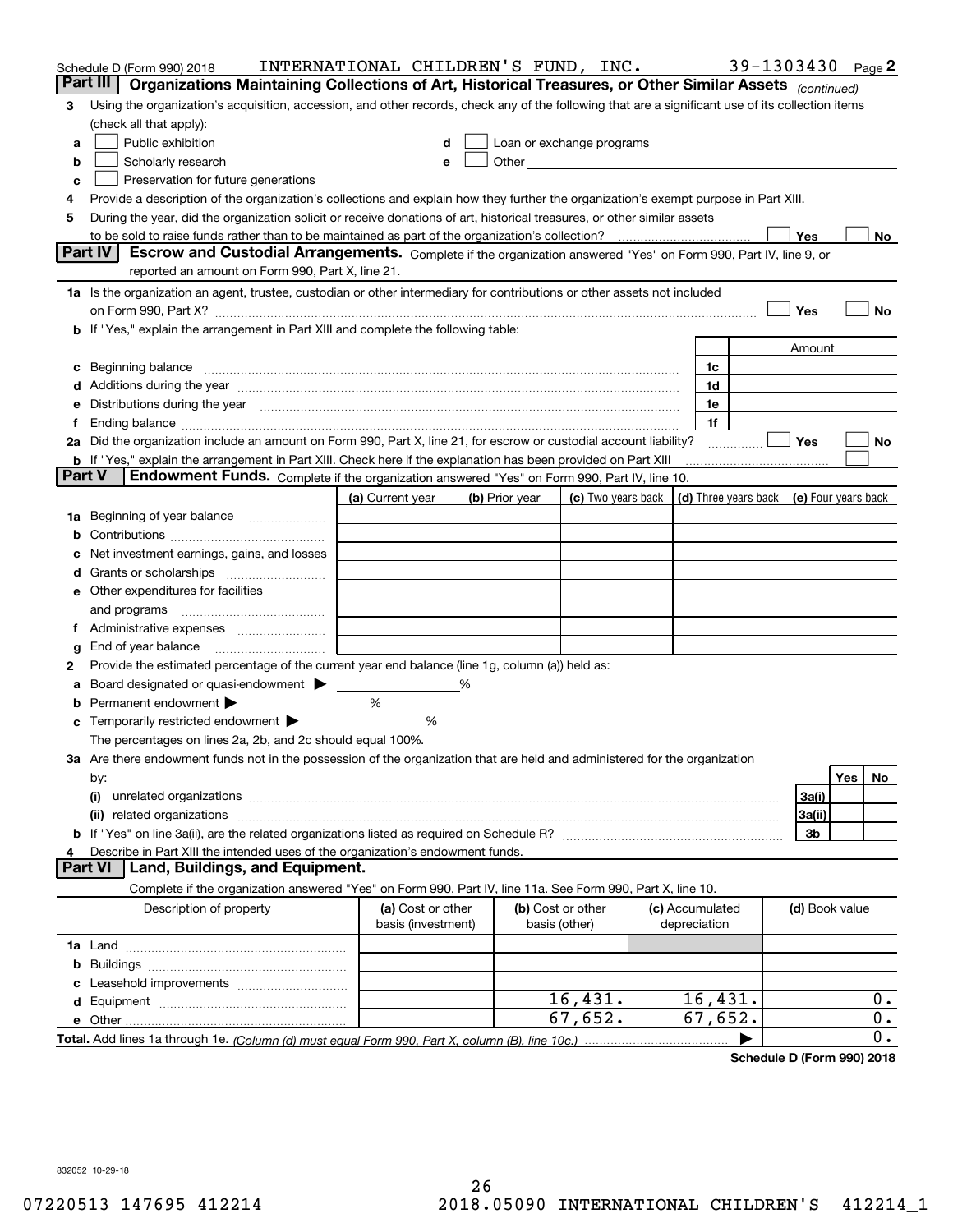|           | Schedule D (Form 990) 2018                                           |                                                                                                                   | INTERNATIONAL CHILDREN'S FUND, INC. |                |  | 39-1303430                                                | Page $3$ |
|-----------|----------------------------------------------------------------------|-------------------------------------------------------------------------------------------------------------------|-------------------------------------|----------------|--|-----------------------------------------------------------|----------|
|           | Part VII Investments - Other Securities.                             |                                                                                                                   |                                     |                |  |                                                           |          |
|           |                                                                      | Complete if the organization answered "Yes" on Form 990, Part IV, line 11b. See Form 990, Part X, line 12.        |                                     |                |  |                                                           |          |
|           | (a) Description of security or category (including name of security) |                                                                                                                   | (b) Book value                      |                |  | (c) Method of valuation: Cost or end-of-year market value |          |
|           |                                                                      |                                                                                                                   |                                     |                |  |                                                           |          |
|           |                                                                      |                                                                                                                   |                                     |                |  |                                                           |          |
| (3) Other |                                                                      |                                                                                                                   |                                     |                |  |                                                           |          |
| (A)       |                                                                      |                                                                                                                   |                                     |                |  |                                                           |          |
| (B)       |                                                                      |                                                                                                                   |                                     |                |  |                                                           |          |
| (C)       |                                                                      |                                                                                                                   |                                     |                |  |                                                           |          |
| (D)       |                                                                      |                                                                                                                   |                                     |                |  |                                                           |          |
| (E)       |                                                                      |                                                                                                                   |                                     |                |  |                                                           |          |
| (F)       |                                                                      |                                                                                                                   |                                     |                |  |                                                           |          |
| (G)       |                                                                      |                                                                                                                   |                                     |                |  |                                                           |          |
| (H)       |                                                                      |                                                                                                                   |                                     |                |  |                                                           |          |
|           | Total. (Col. (b) must equal Form 990, Part X, col. (B) line 12.)     |                                                                                                                   |                                     |                |  |                                                           |          |
|           | Part VIII Investments - Program Related.                             |                                                                                                                   |                                     |                |  |                                                           |          |
|           |                                                                      | Complete if the organization answered "Yes" on Form 990, Part IV, line 11c. See Form 990, Part X, line 13.        |                                     |                |  |                                                           |          |
|           | (a) Description of investment                                        |                                                                                                                   | (b) Book value                      |                |  | (c) Method of valuation: Cost or end-of-year market value |          |
| (1)       |                                                                      |                                                                                                                   |                                     |                |  |                                                           |          |
| (2)       |                                                                      |                                                                                                                   |                                     |                |  |                                                           |          |
| (3)       |                                                                      |                                                                                                                   |                                     |                |  |                                                           |          |
| (4)       |                                                                      |                                                                                                                   |                                     |                |  |                                                           |          |
| (5)       |                                                                      |                                                                                                                   |                                     |                |  |                                                           |          |
| (6)       |                                                                      |                                                                                                                   |                                     |                |  |                                                           |          |
| (7)       |                                                                      |                                                                                                                   |                                     |                |  |                                                           |          |
| (8)       |                                                                      |                                                                                                                   |                                     |                |  |                                                           |          |
|           |                                                                      |                                                                                                                   |                                     |                |  |                                                           |          |
| (9)       |                                                                      |                                                                                                                   |                                     |                |  |                                                           |          |
|           | Total. (Col. (b) must equal Form 990, Part X, col. (B) line 13.)     |                                                                                                                   |                                     |                |  |                                                           |          |
| Part IX   | <b>Other Assets.</b>                                                 |                                                                                                                   |                                     |                |  |                                                           |          |
|           |                                                                      | Complete if the organization answered "Yes" on Form 990, Part IV, line 11d. See Form 990, Part X, line 15.        |                                     |                |  |                                                           |          |
|           |                                                                      |                                                                                                                   | (a) Description                     |                |  | (b) Book value                                            |          |
| (1)       |                                                                      |                                                                                                                   |                                     |                |  |                                                           |          |
| (2)       |                                                                      |                                                                                                                   |                                     |                |  |                                                           |          |
| (3)       |                                                                      |                                                                                                                   |                                     |                |  |                                                           |          |
| (4)       |                                                                      |                                                                                                                   |                                     |                |  |                                                           |          |
| (5)       |                                                                      |                                                                                                                   |                                     |                |  |                                                           |          |
| (6)       |                                                                      |                                                                                                                   |                                     |                |  |                                                           |          |
| (7)       |                                                                      |                                                                                                                   |                                     |                |  |                                                           |          |
| (8)       |                                                                      |                                                                                                                   |                                     |                |  |                                                           |          |
| (9)       |                                                                      |                                                                                                                   |                                     |                |  |                                                           |          |
|           |                                                                      | <b>Total.</b> (Column (b) must equal Form 990. Part X. col. (B) line 15.) $\cdots$                                |                                     |                |  |                                                           |          |
| Part X    | <b>Other Liabilities.</b>                                            |                                                                                                                   |                                     |                |  |                                                           |          |
|           |                                                                      | Complete if the organization answered "Yes" on Form 990, Part IV, line 11e or 11f. See Form 990, Part X, line 25. |                                     |                |  |                                                           |          |
|           |                                                                      | (a) Description of liability                                                                                      |                                     | (b) Book value |  |                                                           |          |
| (1)       | Federal income taxes                                                 |                                                                                                                   |                                     |                |  |                                                           |          |
| (2)       |                                                                      |                                                                                                                   |                                     |                |  |                                                           |          |
| (3)       |                                                                      |                                                                                                                   |                                     |                |  |                                                           |          |
| (4)       |                                                                      |                                                                                                                   |                                     |                |  |                                                           |          |
| (5)       |                                                                      |                                                                                                                   |                                     |                |  |                                                           |          |
| (6)       |                                                                      |                                                                                                                   |                                     |                |  |                                                           |          |
| (7)       |                                                                      |                                                                                                                   |                                     |                |  |                                                           |          |
| 1.<br>(8) |                                                                      |                                                                                                                   |                                     |                |  |                                                           |          |
| (9)       |                                                                      |                                                                                                                   |                                     |                |  |                                                           |          |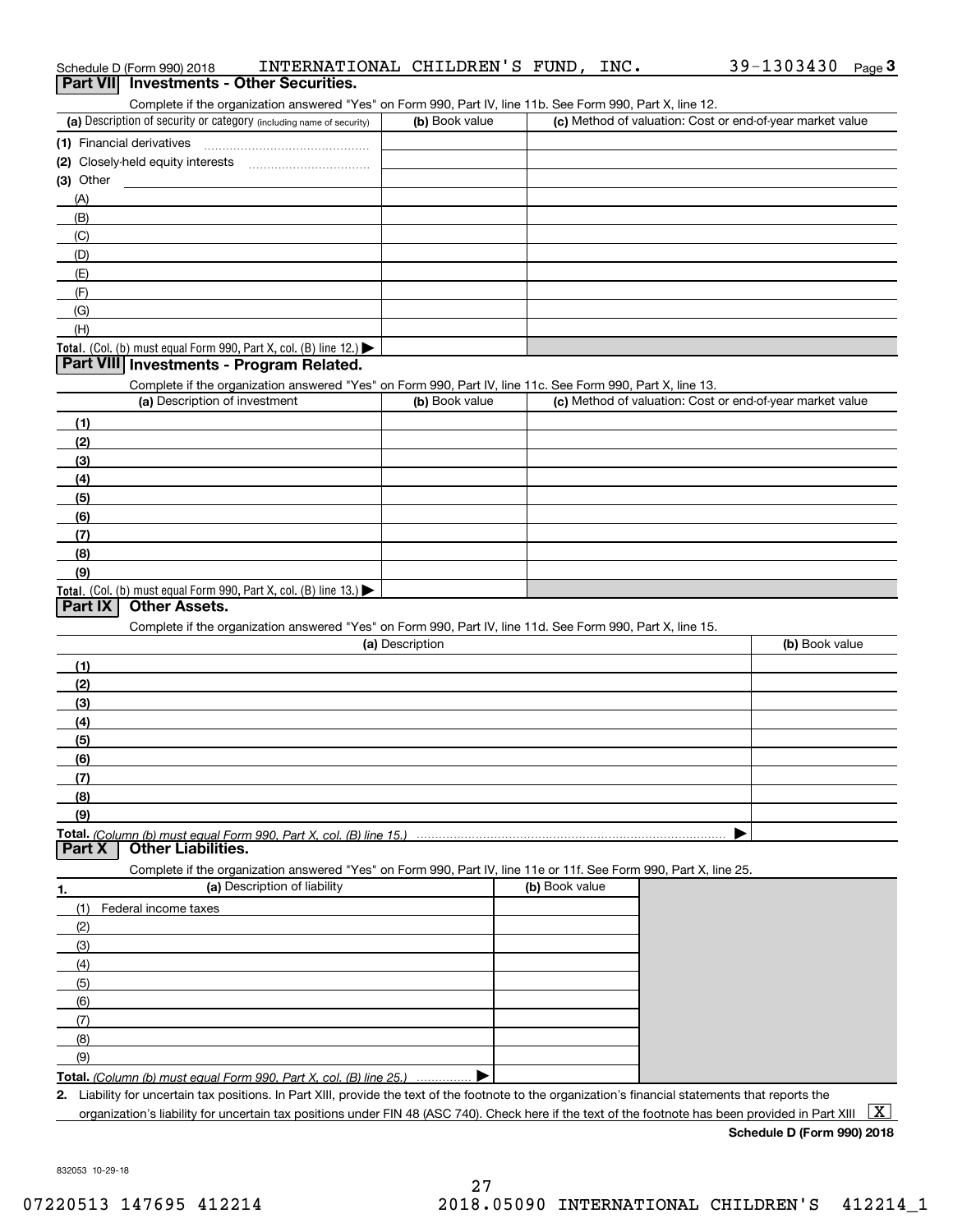|    | INTERNATIONAL CHILDREN'S FUND, INC.<br>Schedule D (Form 990) 2018                                                                                                                                                                                  |                |                | 39-1303430<br>Page 4 |
|----|----------------------------------------------------------------------------------------------------------------------------------------------------------------------------------------------------------------------------------------------------|----------------|----------------|----------------------|
|    | Reconciliation of Revenue per Audited Financial Statements With Revenue per Return.<br><b>Part XI</b>                                                                                                                                              |                |                |                      |
|    | Complete if the organization answered "Yes" on Form 990, Part IV, line 12a.                                                                                                                                                                        |                |                |                      |
| 1  | Total revenue, gains, and other support per audited financial statements                                                                                                                                                                           |                | $\blacksquare$ | 56,801,494.          |
| 2  | Amounts included on line 1 but not on Form 990, Part VIII, line 12:                                                                                                                                                                                |                |                |                      |
| a  |                                                                                                                                                                                                                                                    | 2a             |                |                      |
| b  |                                                                                                                                                                                                                                                    | 2 <sub>b</sub> |                |                      |
|    | Recoveries of prior year grants <i>manual content of the series</i> of prior year grants                                                                                                                                                           | 2c             |                |                      |
| d  | Other (Describe in Part XIII.) <b>Construction Contract Construction</b> Chern Construction Construction Construction                                                                                                                              | 2d             |                |                      |
| е  | Add lines 2a through 2d                                                                                                                                                                                                                            |                | 2e             |                      |
| з  |                                                                                                                                                                                                                                                    |                | 3              | 56,801,494.          |
| 4  | Amounts included on Form 990, Part VIII, line 12, but not on line 1:                                                                                                                                                                               |                |                |                      |
| a  |                                                                                                                                                                                                                                                    | 4а             |                |                      |
|    |                                                                                                                                                                                                                                                    | 4 <sub>b</sub> |                |                      |
|    | c Add lines 4a and 4b                                                                                                                                                                                                                              |                | 4c             | 0.                   |
| 5. |                                                                                                                                                                                                                                                    |                | 5              | 56,801,494.          |
|    | Part XII   Reconciliation of Expenses per Audited Financial Statements With Expenses per Return.                                                                                                                                                   |                |                |                      |
|    | Complete if the organization answered "Yes" on Form 990, Part IV, line 12a.                                                                                                                                                                        |                |                |                      |
| 1  | Total expenses and losses per audited financial statements [11] [12] contain an intervention and contain a statements [13] [13] and the statements [13] [13] and the statements [13] and the statements [13] and the statement                     |                | $\blacksquare$ | 56,883,386.          |
| 2  | Amounts included on line 1 but not on Form 990, Part IX, line 25:                                                                                                                                                                                  |                |                |                      |
| a  |                                                                                                                                                                                                                                                    | 2a             |                |                      |
| b  |                                                                                                                                                                                                                                                    | 2 <sub>b</sub> |                |                      |
|    |                                                                                                                                                                                                                                                    | 2c             |                |                      |
| d  |                                                                                                                                                                                                                                                    | 2d             |                |                      |
|    | e Add lines 2a through 2d <b>[10]</b> [10] <b>All the Contract of Add lines 2a</b> through 2d <b>[10] All the Contract of Add lines</b> 2a through 2d <b>[10] All the Contract of Add lines</b> 2a through 2d <b>[10] All the Contract of Addi</b> |                | 2e             |                      |
| з  |                                                                                                                                                                                                                                                    |                | 3              | 56,883,386.          |
|    | Amounts included on Form 990, Part IX, line 25, but not on line 1:                                                                                                                                                                                 |                |                |                      |
| a  | Investment expenses not included on Form 990, Part VIII, line 7b [1000000000000000000000000000000000                                                                                                                                               | 4a             |                |                      |
| b  | Other (Describe in Part XIII.)                                                                                                                                                                                                                     | 4 <sub>b</sub> |                |                      |
|    | Add lines 4a and 4b                                                                                                                                                                                                                                |                | 4c             | 0.                   |
| 5  |                                                                                                                                                                                                                                                    |                | 5              | 56,883,386.          |
|    |                                                                                                                                                                                                                                                    |                |                |                      |
|    | Part XIII Supplemental Information.                                                                                                                                                                                                                |                |                |                      |

Provide the descriptions required for Part II, lines 3, 5, and 9; Part III, lines 1a and 4; Part IV, lines 1b and 2b; Part V, line 4; Part X, line 2; Part XI, lines 2d and 4b; and Part XII, lines 2d and 4b. Also complete this part to provide any additional information.

PART X, LINE 2:

| THE ORGANIZATION IS REQUIRED TO ASSESS WHETHER IT IS MORE LIKELY THAN NOT  |  |
|----------------------------------------------------------------------------|--|
| THAT A TAX POSITION WILL BE SUSTAINED UPON EXAMINATION OF THE TECHNICAL    |  |
| MERITS OF THE POSITION ASSUMING THE TAXING AUTHORITY HAS FULL KNOWLEDGE OF |  |
| ALL INFORMATION. IF THE TAX POSITION DOES NOT MEET THE                     |  |
| MORE-LIKELY-THAN-NOT RECOGNITION THRESHOLD, THE BENEFIT OF THAT POSITION   |  |
| IS NOT RECOGNIZED IN THE AUDITED FINANCIAL STATEMENTS. THE ORGANIZATION    |  |
| HAS DETERMINED THERE ARE NO AMOUNTS TO RECORD AS ASSETS OR LIABILITIES     |  |
| RELATED<br>UNCERTAIN TAX POSITIONS.<br>TO.                                 |  |

832054 10-29-18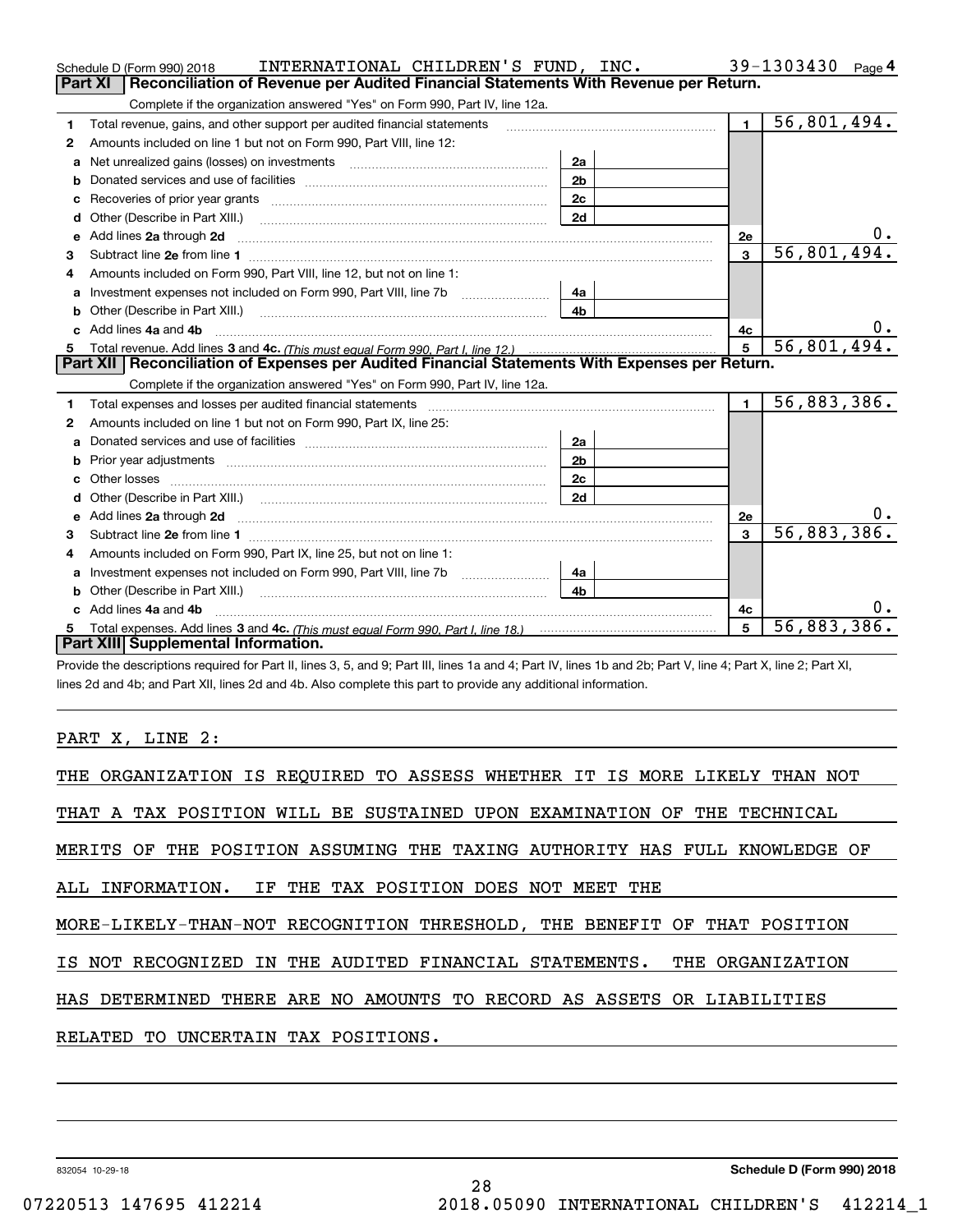| Schedule D (Form 990) 2018 <b>INTERNATION</b><br><b>Part XIII   Supplemental Information</b> (continued) | INTERNATIONAL CHILDREN'S FUND, INC. |                                                              |  | 39-1303430 Page 5          |  |
|----------------------------------------------------------------------------------------------------------|-------------------------------------|--------------------------------------------------------------|--|----------------------------|--|
|                                                                                                          |                                     | <u> 1989 - Johann Barbara, martxa eta idazlea (h. 1989).</u> |  |                            |  |
|                                                                                                          |                                     |                                                              |  |                            |  |
|                                                                                                          |                                     |                                                              |  |                            |  |
|                                                                                                          |                                     |                                                              |  |                            |  |
|                                                                                                          |                                     |                                                              |  |                            |  |
|                                                                                                          |                                     |                                                              |  |                            |  |
|                                                                                                          |                                     |                                                              |  |                            |  |
|                                                                                                          |                                     |                                                              |  |                            |  |
|                                                                                                          |                                     |                                                              |  |                            |  |
|                                                                                                          |                                     |                                                              |  |                            |  |
|                                                                                                          |                                     |                                                              |  |                            |  |
|                                                                                                          |                                     |                                                              |  |                            |  |
|                                                                                                          |                                     |                                                              |  |                            |  |
|                                                                                                          |                                     |                                                              |  |                            |  |
|                                                                                                          |                                     |                                                              |  |                            |  |
|                                                                                                          |                                     |                                                              |  |                            |  |
|                                                                                                          |                                     |                                                              |  |                            |  |
|                                                                                                          |                                     |                                                              |  |                            |  |
|                                                                                                          |                                     |                                                              |  |                            |  |
|                                                                                                          |                                     |                                                              |  |                            |  |
|                                                                                                          |                                     |                                                              |  |                            |  |
|                                                                                                          |                                     |                                                              |  |                            |  |
|                                                                                                          |                                     |                                                              |  |                            |  |
|                                                                                                          |                                     |                                                              |  |                            |  |
|                                                                                                          |                                     |                                                              |  |                            |  |
|                                                                                                          |                                     |                                                              |  |                            |  |
|                                                                                                          |                                     |                                                              |  |                            |  |
|                                                                                                          |                                     |                                                              |  |                            |  |
|                                                                                                          |                                     |                                                              |  |                            |  |
|                                                                                                          |                                     |                                                              |  |                            |  |
|                                                                                                          |                                     |                                                              |  |                            |  |
|                                                                                                          |                                     |                                                              |  |                            |  |
|                                                                                                          |                                     |                                                              |  |                            |  |
|                                                                                                          |                                     |                                                              |  |                            |  |
|                                                                                                          |                                     |                                                              |  |                            |  |
|                                                                                                          |                                     |                                                              |  |                            |  |
|                                                                                                          |                                     |                                                              |  | Schedule D (Form 990) 2018 |  |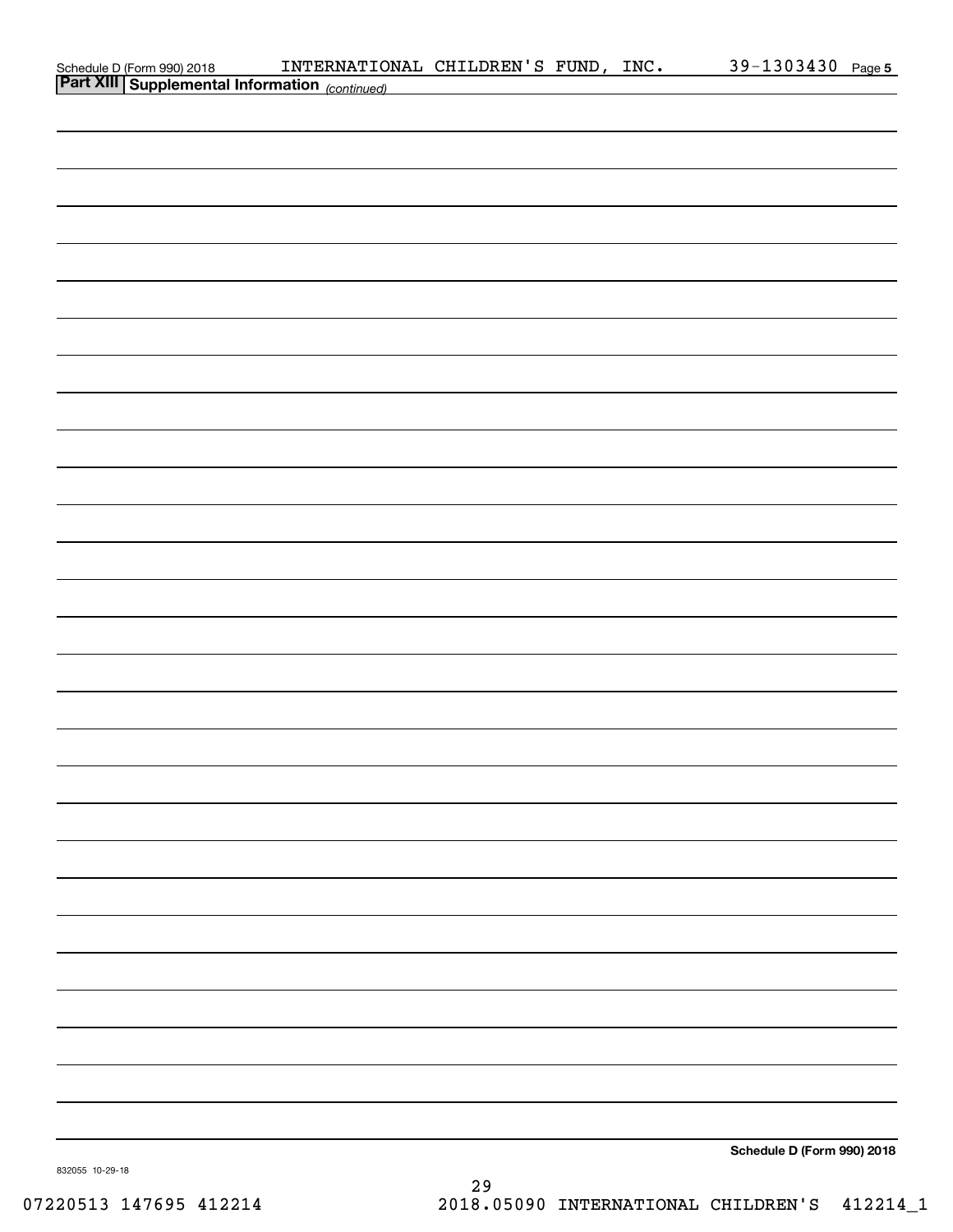| Internal Revenue Service                                |                                           |                                                                                           | Go to www.irs.gov/Form990 for instructions and the latest information.                                                                                        |                                                                                                                 | Inspection                                                           |
|---------------------------------------------------------|-------------------------------------------|-------------------------------------------------------------------------------------------|---------------------------------------------------------------------------------------------------------------------------------------------------------------|-----------------------------------------------------------------------------------------------------------------|----------------------------------------------------------------------|
| Name of the organization                                |                                           |                                                                                           |                                                                                                                                                               |                                                                                                                 | <b>Employer identification number</b>                                |
| INTERNATIONAL CHILDREN'S FUND, INC.                     |                                           |                                                                                           |                                                                                                                                                               | 39-1303430                                                                                                      |                                                                      |
| Part I                                                  |                                           |                                                                                           | General Information on Activities Outside the United States. Complete if the organization answered "Yes" on                                                   |                                                                                                                 |                                                                      |
| Form 990, Part IV, line 14b.                            |                                           |                                                                                           |                                                                                                                                                               |                                                                                                                 |                                                                      |
| 1                                                       |                                           |                                                                                           | For grantmakers. Does the organization maintain records to substantiate the amount of its grants and other assistance,                                        |                                                                                                                 |                                                                      |
|                                                         |                                           |                                                                                           | the grantees' eligibility for the grants or assistance, and the selection criteria used to award the grants or assistance?                                    |                                                                                                                 | $\boxed{\text{X}}$ Yes<br>No                                         |
| 2                                                       |                                           |                                                                                           | For grantmakers. Describe in Part V the organization's procedures for monitoring the use of its grants and other assistance outside the                       |                                                                                                                 |                                                                      |
| United States.                                          |                                           |                                                                                           |                                                                                                                                                               |                                                                                                                 |                                                                      |
| 3                                                       |                                           |                                                                                           | Activities per Region. (The following Part I, line 3 table can be duplicated if additional space is needed.)                                                  |                                                                                                                 |                                                                      |
| (a) Region                                              | (b) Number of<br>offices<br>in the region | (c) Number of<br>employees,<br>agents, and<br>independent<br>contractors<br>in the region | (d) Activities conducted in the region<br>(by type) (such as, fundraising, pro-<br>gram services, investments, grants to<br>recipients located in the region) | (e) If activity listed in (d)<br>is a program service,<br>describe specific type<br>of service(s) in the region | (f) Total<br>expenditures<br>for and<br>investments<br>in the region |
| SUB-SAHARAN AFRICA -                                    |                                           |                                                                                           |                                                                                                                                                               |                                                                                                                 |                                                                      |
| ANGOLA, BENIN,                                          |                                           |                                                                                           |                                                                                                                                                               |                                                                                                                 |                                                                      |
| BOTSWANA, BURKINA,                                      |                                           |                                                                                           |                                                                                                                                                               |                                                                                                                 |                                                                      |
| FASO,                                                   | 0                                         | 0                                                                                         | GRANTMAKING                                                                                                                                                   |                                                                                                                 | 56,412,849.                                                          |
| NORTH AMERICA -                                         |                                           |                                                                                           |                                                                                                                                                               |                                                                                                                 |                                                                      |
| CANADA AND MEXICO,                                      |                                           |                                                                                           |                                                                                                                                                               |                                                                                                                 |                                                                      |
| BUT NOT THE UNITED<br><b>STATES</b>                     | 0                                         | 0                                                                                         | GRANTMAKING                                                                                                                                                   |                                                                                                                 | 480.                                                                 |
|                                                         |                                           |                                                                                           |                                                                                                                                                               |                                                                                                                 |                                                                      |
|                                                         |                                           |                                                                                           |                                                                                                                                                               |                                                                                                                 |                                                                      |
|                                                         |                                           |                                                                                           |                                                                                                                                                               |                                                                                                                 |                                                                      |
| SOUTH ASIA                                              | 0                                         | 0                                                                                         | GRANTMAKING                                                                                                                                                   |                                                                                                                 | 18,000.                                                              |
|                                                         |                                           |                                                                                           |                                                                                                                                                               |                                                                                                                 |                                                                      |
|                                                         |                                           |                                                                                           |                                                                                                                                                               |                                                                                                                 |                                                                      |
| EAST ASIA AND THE                                       |                                           |                                                                                           |                                                                                                                                                               |                                                                                                                 |                                                                      |
| PACIFIC                                                 | 0                                         | 0                                                                                         | GRANTMAKING                                                                                                                                                   |                                                                                                                 | 60,060.                                                              |
|                                                         |                                           |                                                                                           |                                                                                                                                                               |                                                                                                                 |                                                                      |
|                                                         |                                           |                                                                                           |                                                                                                                                                               |                                                                                                                 |                                                                      |
|                                                         |                                           |                                                                                           |                                                                                                                                                               |                                                                                                                 |                                                                      |
|                                                         |                                           |                                                                                           |                                                                                                                                                               |                                                                                                                 |                                                                      |
|                                                         |                                           |                                                                                           |                                                                                                                                                               |                                                                                                                 |                                                                      |
|                                                         |                                           |                                                                                           |                                                                                                                                                               |                                                                                                                 |                                                                      |
|                                                         |                                           |                                                                                           |                                                                                                                                                               |                                                                                                                 |                                                                      |
|                                                         |                                           |                                                                                           |                                                                                                                                                               |                                                                                                                 |                                                                      |
|                                                         |                                           |                                                                                           |                                                                                                                                                               |                                                                                                                 |                                                                      |
|                                                         |                                           |                                                                                           |                                                                                                                                                               |                                                                                                                 |                                                                      |
|                                                         |                                           |                                                                                           |                                                                                                                                                               |                                                                                                                 |                                                                      |
|                                                         |                                           |                                                                                           |                                                                                                                                                               |                                                                                                                 |                                                                      |
|                                                         |                                           |                                                                                           |                                                                                                                                                               |                                                                                                                 |                                                                      |
|                                                         |                                           |                                                                                           |                                                                                                                                                               |                                                                                                                 |                                                                      |
|                                                         | 0                                         | 0                                                                                         |                                                                                                                                                               |                                                                                                                 | 56,491,389.                                                          |
| <b>3 a</b> Subtotal<br><b>b</b> Total from continuation |                                           |                                                                                           |                                                                                                                                                               |                                                                                                                 |                                                                      |
| sheets to Part I                                        | 0                                         | 0                                                                                         |                                                                                                                                                               |                                                                                                                 | 0.                                                                   |
| c Totals (add lines 3a                                  |                                           |                                                                                           |                                                                                                                                                               |                                                                                                                 |                                                                      |
| and 3b)                                                 | 0                                         | 0                                                                                         |                                                                                                                                                               |                                                                                                                 | 56,491,389.                                                          |

**For Paperwork Reduction Act Notice, see the Instructions for Form 990. Schedule F (Form 990) 2018** LHA

832071 10-31-18

Department of the Treasury

**(Form 990)**

# **Statement of Activities Outside the United States**

**| Complete if the organization answered "Yes" on Form 990, Part IV, line 14b, 15, or 16.**

OMB No. 1545-0047

**Open to Public** 

**2018**

**| Attach to Form 990.**

**| Go to www.irs.gov/Form990 for instructions and the latest information.**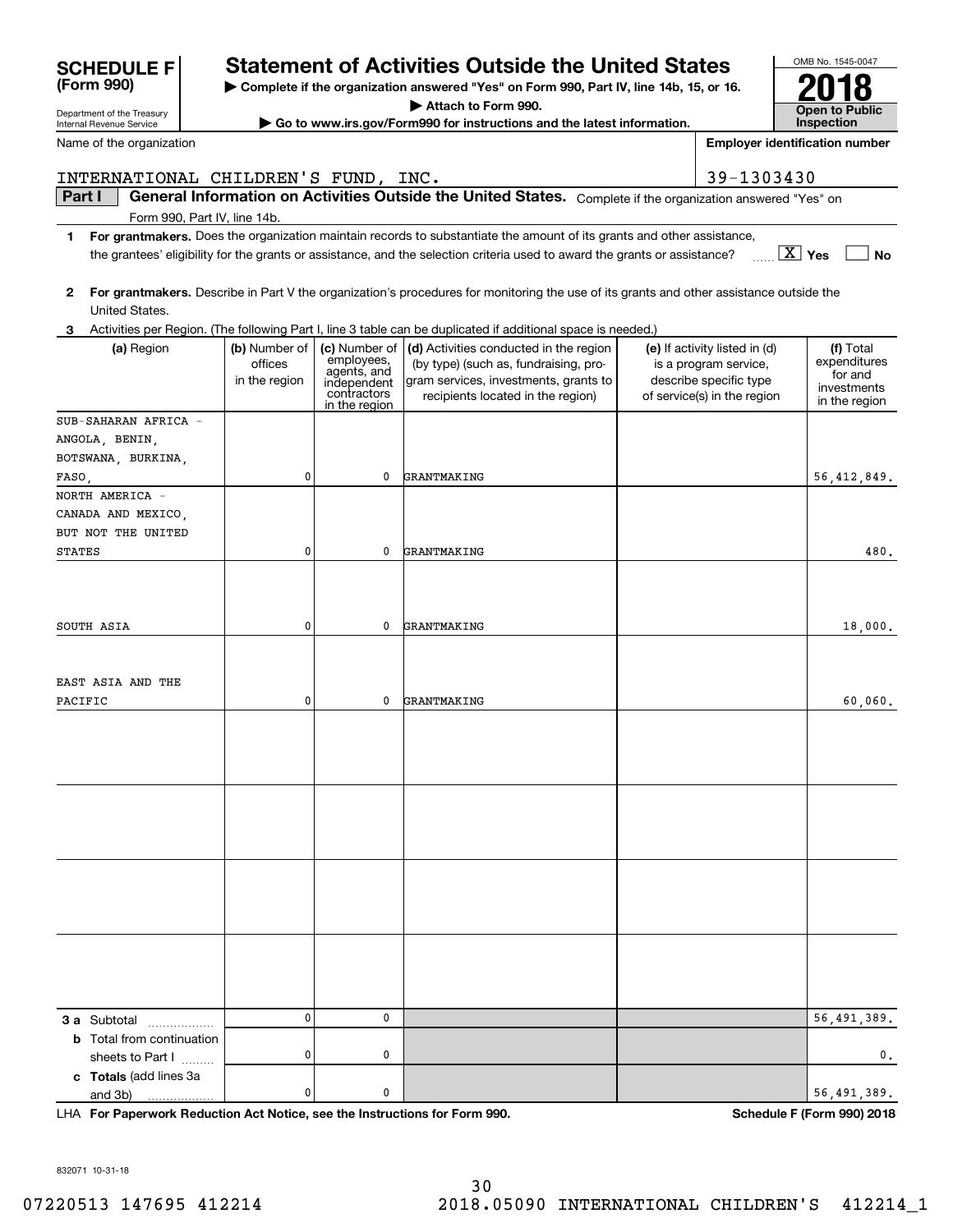#### Part II | Grants and Other Assistance to Organizations or Entities Outside the United States. Complete if the organization answered "Yes" on Form 990, Part IV, line 15, for any recipient who received more than \$5,000. Part II can be duplicated if additional space is needed.

| 1.<br>(a) Name of organization                             | (b) IRS code section<br>and EIN (if applicable) | (c) Region         | (d) Purpose of<br>grant                                                                                                                      | (e) Amount<br>of cash grant | (f) Manner of<br>cash disbursement | (g) Amount of<br>noncash<br>assistance | (h) Description<br>of noncash<br>assistance | (i) Method of<br>valuation (book, FMV,<br>appraisal, other) |
|------------------------------------------------------------|-------------------------------------------------|--------------------|----------------------------------------------------------------------------------------------------------------------------------------------|-----------------------------|------------------------------------|----------------------------------------|---------------------------------------------|-------------------------------------------------------------|
|                                                            |                                                 | <b>SUB-SAHARAN</b> |                                                                                                                                              |                             |                                    |                                        | MEDICINE, FOOD,                             |                                                             |
|                                                            |                                                 | AFRICA - ANGOLA.   | SUPPLY MEDICINE,                                                                                                                             |                             |                                    |                                        | CLOTHING,                                   |                                                             |
|                                                            |                                                 | BENIN, BOTSWANA,   | FOOD, CLOTHING,                                                                                                                              |                             |                                    |                                        | EDUCATIONAL                                 |                                                             |
|                                                            |                                                 | BURKINA, FASO,     | EDUCATIONAL SUPPLIES                                                                                                                         |                             | 11,000. WIRE TRANSFER              |                                        | 55231399SUPPLIES                            | FMV                                                         |
|                                                            |                                                 | <b>SUB-SAHARAN</b> |                                                                                                                                              |                             |                                    |                                        |                                             |                                                             |
|                                                            |                                                 | AFRICA - ANGOLA,   | SUPPLY MEDICINE,                                                                                                                             |                             |                                    |                                        |                                             |                                                             |
|                                                            |                                                 | BENIN, BOTSWANA,   | FOOD, CLOTHING,                                                                                                                              |                             |                                    |                                        |                                             |                                                             |
|                                                            |                                                 | BURKINA, FASO,     | EDUCATIONAL SUPPLIES                                                                                                                         |                             | 10,000. WIRE TRANSFER              | $\mathbf{0}$ .                         |                                             | FMV                                                         |
|                                                            |                                                 | <b>SUB-SAHARAN</b> |                                                                                                                                              |                             |                                    |                                        | MEDICINE, FOOD,                             |                                                             |
|                                                            |                                                 | AFRICA - ANGOLA,   | SUPPLY MEDICINE,                                                                                                                             |                             |                                    |                                        | CLOTHING,                                   |                                                             |
|                                                            |                                                 | BENIN, BOTSWANA,   | FOOD, CLOTHING,                                                                                                                              |                             |                                    |                                        | EDUCATIONAL                                 |                                                             |
|                                                            |                                                 | BURKINA, FASO,     | EDUCATIONAL SUPPLIES                                                                                                                         |                             | 26,000. WIRE TRANSFER              |                                        | 118, 617. SUPPLIES                          | FMV                                                         |
|                                                            |                                                 | <b>SUB-SAHARAN</b> |                                                                                                                                              |                             |                                    |                                        | MEDICINE, FOOD,                             |                                                             |
|                                                            |                                                 | AFRICA - ANGOLA,   | SUPPLY MEDICINE,                                                                                                                             |                             |                                    |                                        | CLOTHING,                                   |                                                             |
|                                                            |                                                 | BENIN, BOTSWANA,   | FOOD, CLOTHING,                                                                                                                              |                             |                                    |                                        | EDUCATIONAL                                 |                                                             |
|                                                            |                                                 | BURKINA, FASO,     | EDUCATIONAL SUPPLIES                                                                                                                         |                             | 19,200. WIRE TRANSFER              |                                        | 64, 247. SUPPLIES                           | FMV                                                         |
|                                                            |                                                 | <b>SUB-SAHARAN</b> |                                                                                                                                              |                             |                                    |                                        |                                             |                                                             |
|                                                            |                                                 | AFRICA - ANGOLA,   | SUPPLY MEDICINE,                                                                                                                             |                             |                                    |                                        |                                             |                                                             |
|                                                            |                                                 | BENIN, BOTSWANA,   | FOOD, CLOTHING,                                                                                                                              |                             |                                    |                                        |                                             |                                                             |
|                                                            |                                                 | BURKINA FASO,      | EDUCATIONAL SUPPLIES                                                                                                                         |                             | 15,600. WIRE TRANSFER              | 0.                                     |                                             | FMV                                                         |
|                                                            |                                                 | <b>SUB-SAHARAN</b> |                                                                                                                                              |                             |                                    |                                        |                                             |                                                             |
|                                                            |                                                 | AFRICA - ANGOLA.   | SUPPLY MEDICINE,                                                                                                                             |                             |                                    |                                        |                                             |                                                             |
|                                                            |                                                 | BENIN, BOTSWANA,   | FOOD, CLOTHING,                                                                                                                              |                             |                                    |                                        |                                             |                                                             |
|                                                            |                                                 | BURKINA FASO.      | EDUCATIONAL SUPPLIES                                                                                                                         |                             | 32.000. WIRE TRANSFER              | 0.                                     |                                             | FMV                                                         |
|                                                            |                                                 |                    |                                                                                                                                              |                             |                                    |                                        |                                             |                                                             |
|                                                            |                                                 |                    | SUPPLY MEDICINE,                                                                                                                             |                             |                                    |                                        |                                             |                                                             |
|                                                            |                                                 | <b>SUB-SAHARAN</b> | FOOD, CLOTHING,                                                                                                                              |                             |                                    |                                        |                                             |                                                             |
|                                                            |                                                 | AFRICA             | EDUCATIONAL SUPPLIES                                                                                                                         |                             | 180,000. WIRE TRANSFER             | $\mathbf{0}$                           |                                             | FMV                                                         |
|                                                            |                                                 |                    |                                                                                                                                              |                             |                                    |                                        |                                             |                                                             |
|                                                            |                                                 |                    | SUPPLY MEDICINE,                                                                                                                             |                             |                                    |                                        |                                             |                                                             |
|                                                            |                                                 | <b>SUB-SAHARAN</b> | FOOD, CLOTHING,                                                                                                                              |                             |                                    |                                        |                                             |                                                             |
|                                                            |                                                 | AFRICA             | EDUCATIONAL SUPPLIES                                                                                                                         |                             | 35,000. WIRE TRANSFER              | 0.                                     |                                             | FMV                                                         |
| 2                                                          |                                                 |                    | Enter total number of recipient organizations listed above that are recognized as charities by the foreign country, recognized as tax-exempt |                             |                                    |                                        |                                             |                                                             |
|                                                            |                                                 |                    | by the IRS, or for which the grantee or counsel has provided a section 501(c)(3) equivalency letter                                          |                             |                                    |                                        |                                             | 16                                                          |
| Enter total number of other organizations or entities<br>3 |                                                 |                    |                                                                                                                                              |                             |                                    |                                        |                                             |                                                             |

**Schedule F (Form 990) 2018**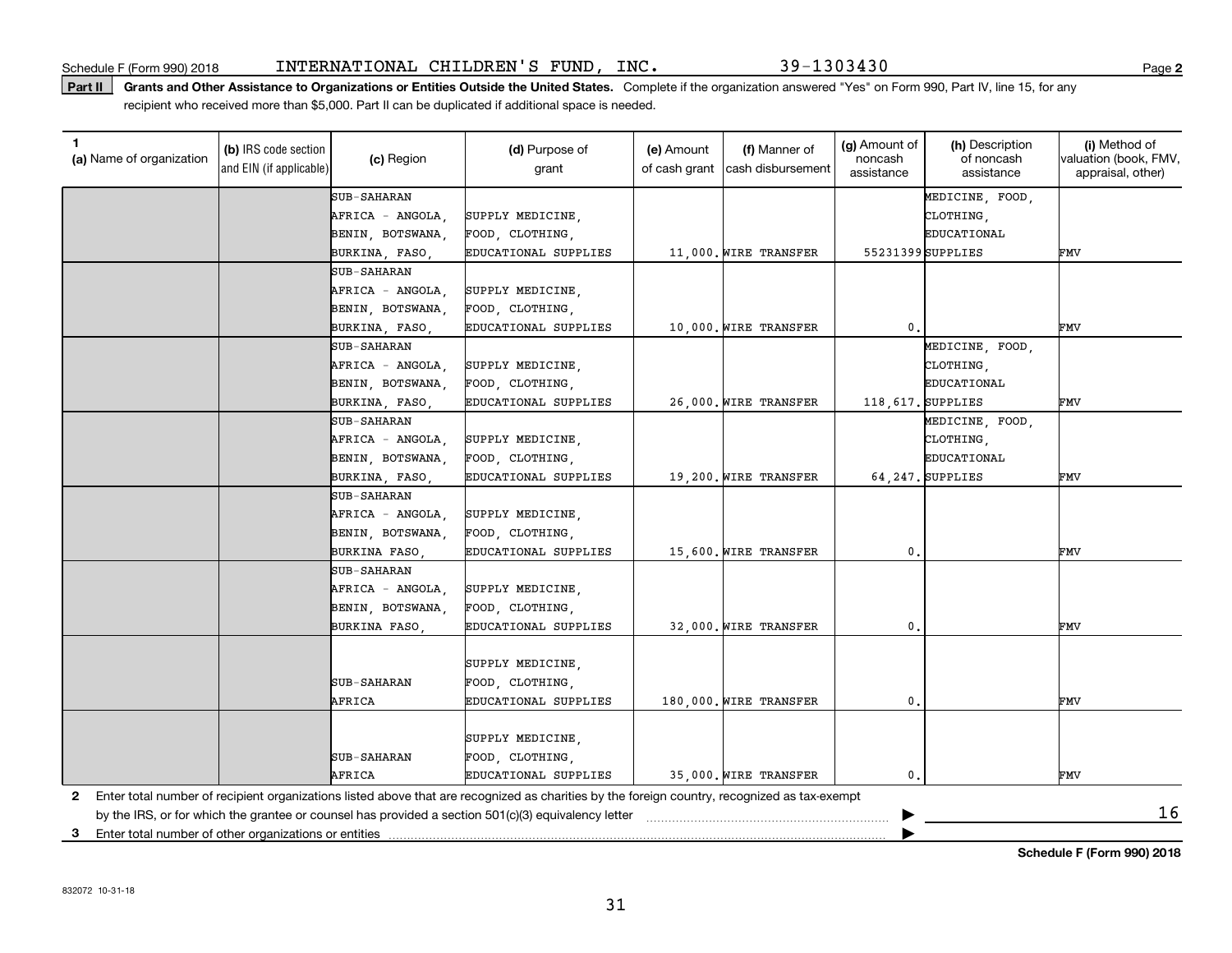|         | Schedule F (Form 990)    |                                                 |                                              | INTERNATIONAL CHILDREN'S FUND, INC.                                                                                                          |                             | 39-1303430                         |                                         |                                                                  | Page 2                                                      |
|---------|--------------------------|-------------------------------------------------|----------------------------------------------|----------------------------------------------------------------------------------------------------------------------------------------------|-----------------------------|------------------------------------|-----------------------------------------|------------------------------------------------------------------|-------------------------------------------------------------|
| Part II |                          |                                                 |                                              | Continuation of Grants and Other Assistance to Organizations or Entities Outside the United States. (Schedule F (Form 990), Part II, line 1) |                             |                                    |                                         |                                                                  |                                                             |
| 1.      | (a) Name of organization | (b) IRS code section<br>and EIN (if applicable) | (c) Region                                   | (d) Purpose of<br>grant                                                                                                                      | (e) Amount<br>of cash grant | (f) Manner of<br>cash disbursement | (g) Amount of<br>non-cash<br>assistance | (h) Description<br>of non-cash<br>assistance                     | (i) Method of<br>valuation (book, FMV,<br>appraisal, other) |
|         |                          |                                                 | EAST ASIA AND THE FOOD, CLOTHING,<br>PACIFIC | SUPPLY MEDICINE,<br>EDUCATIONAL SUPPLIES                                                                                                     |                             | 60,060. WIRE TRANSFER              | 0.                                      |                                                                  | FMV                                                         |
|         |                          |                                                 | SOUTH ASIA                                   | WATER WELLS IN INDIA<br>AND MISSION OUTREACH                                                                                                 |                             | 10,000. WIRE TRANSFER              | $\mathbf{0}$ .                          |                                                                  | FMV                                                         |
|         |                          |                                                 | <b>SUB-SAHARAN</b><br>AFRICA                 | SUPPLY MEDICINE,<br>FOOD, CLOTHING,<br>EDUCATIONAL SUPPLIES                                                                                  |                             | 5,000. WIRE TRANSFER               | 251,460. SUPPLIES                       | MEDICINE, FOOD,<br>CLOTHING,<br>EDUCATIONAL                      | FMV                                                         |
|         |                          |                                                 | <b>SUB-SAHARAN</b><br>AFRICA                 | SUPPLY MEDICINE,<br>FOOD, CLOTHING,<br>EDUCATIONAL SUPPLIES                                                                                  |                             | 10,000. WIRE TRANSFER              | $\mathbf{0}$ .                          |                                                                  | FMV                                                         |
|         |                          |                                                 | <b>SUB-SAHARAN</b><br>AFRICA                 | SUPPLY MEDICINE,<br>FOOD, CLOTHING,<br>EDUCATIONAL SUPPLIES                                                                                  |                             | 20,000. WIRE TRANSFER              | $\mathbf{0}$ .                          |                                                                  | FMV                                                         |
|         |                          |                                                 | SUB-SAHARAN<br>AFRICA                        | SUPPLY MEDICINE,<br>FOOD, CLOTHING,<br>EDUCATIONAL SUPPLIES                                                                                  |                             | 38,900. WIRE TRANSFER              |                                         | MEDICINE, FOOD,<br>CLOTHING,<br>EDUCATIONAL<br>304,526. SUPPLIES | FMV                                                         |
|         |                          |                                                 | <b>SUB-SAHARAN</b><br>AFRICA                 | SUPPLY MEDICINE,<br>FOOD, CLOTHING,<br>EDUCATIONAL SUPPLIES                                                                                  |                             | 10,100. WIRE TRANSFER              | $\mathfrak o$ .                         |                                                                  | FMV                                                         |
|         |                          |                                                 | <b>SUB-SAHARAN</b><br>AFRICA                 | SUPPLY MEDICINE,<br>FOOD, CLOTHING,<br>EDUCATIONAL SUPPLIES                                                                                  |                             | 25,000. WIRE TRANSFER              | $\mathbf{0}$ .                          |                                                                  | FMV                                                         |
|         |                          |                                                 |                                              |                                                                                                                                              |                             |                                    |                                         |                                                                  |                                                             |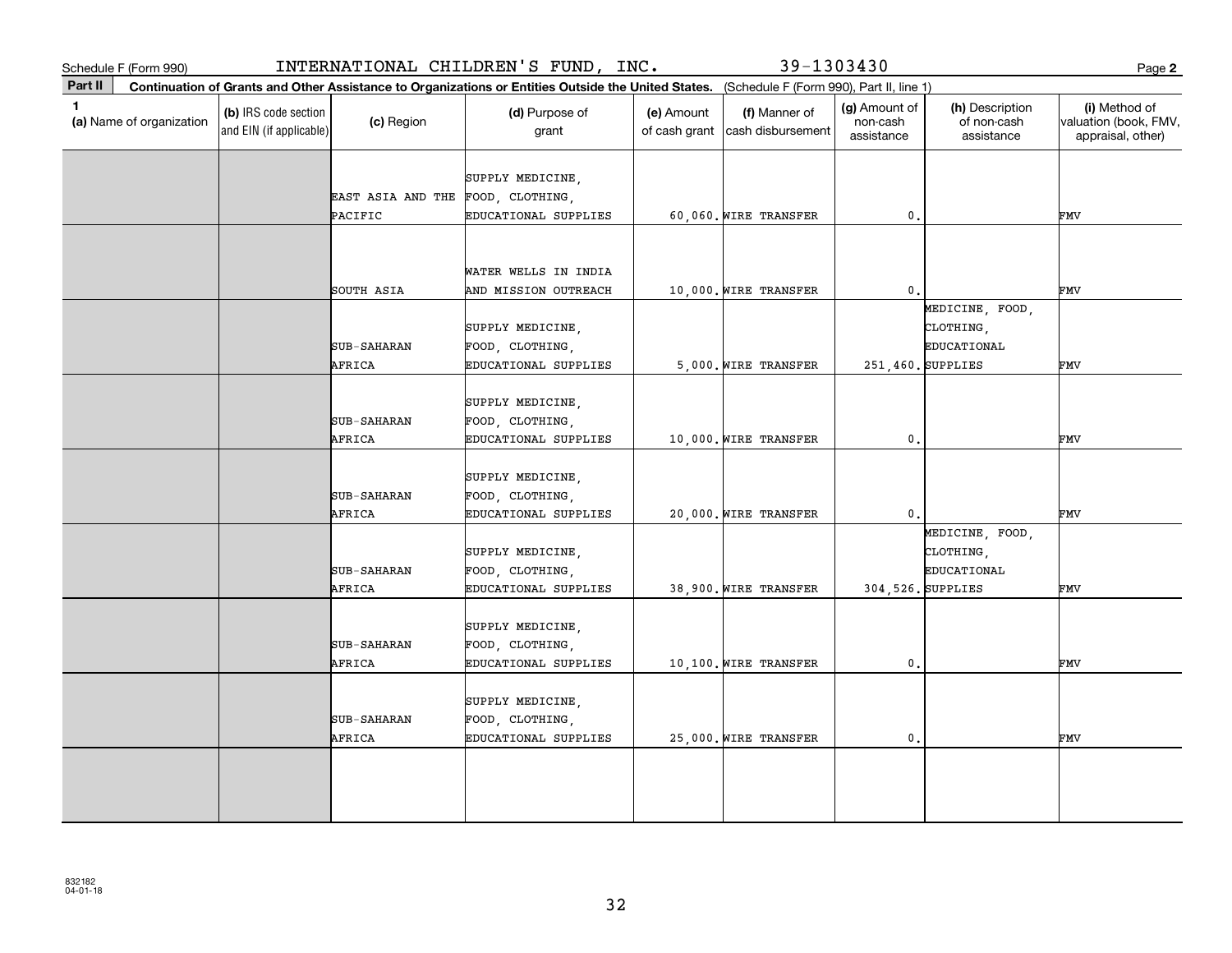#### Schedule F (Form 990) 2018 Page INTERNATIONAL CHILDREN'S FUND, INC. 39-1303430

#### Part III Grants and Other Assistance to Individuals Outside the United States. Complete if the organization answered "Yes" on Form 990, Part IV, line 16. Part III can be duplicated if additional space is needed.

| Fait in carribe duplicated in additional space is needed.<br>(a) Type of grant or assistance | (b) Region | (c) Number of<br>recipients | (d) Amount of | (e) Manner of<br>cash disbursement | (f) Amount of<br>noncash<br>assistance | (g) Description of<br>noncash assistance | (h) Method of<br>valuation<br>(book, FMV,<br>appraisal, other) |
|----------------------------------------------------------------------------------------------|------------|-----------------------------|---------------|------------------------------------|----------------------------------------|------------------------------------------|----------------------------------------------------------------|
|                                                                                              |            |                             |               |                                    |                                        |                                          |                                                                |
|                                                                                              |            |                             |               |                                    |                                        |                                          |                                                                |
|                                                                                              |            |                             |               |                                    |                                        |                                          |                                                                |
|                                                                                              |            |                             |               |                                    |                                        |                                          |                                                                |
|                                                                                              |            |                             |               |                                    |                                        |                                          |                                                                |
|                                                                                              |            |                             |               |                                    |                                        |                                          |                                                                |
|                                                                                              |            |                             |               |                                    |                                        |                                          |                                                                |
|                                                                                              |            |                             |               |                                    |                                        |                                          |                                                                |
|                                                                                              |            |                             |               |                                    |                                        |                                          |                                                                |
|                                                                                              |            |                             |               |                                    |                                        |                                          |                                                                |
|                                                                                              |            |                             |               |                                    |                                        |                                          |                                                                |

**Schedule F (Form 990) 2018**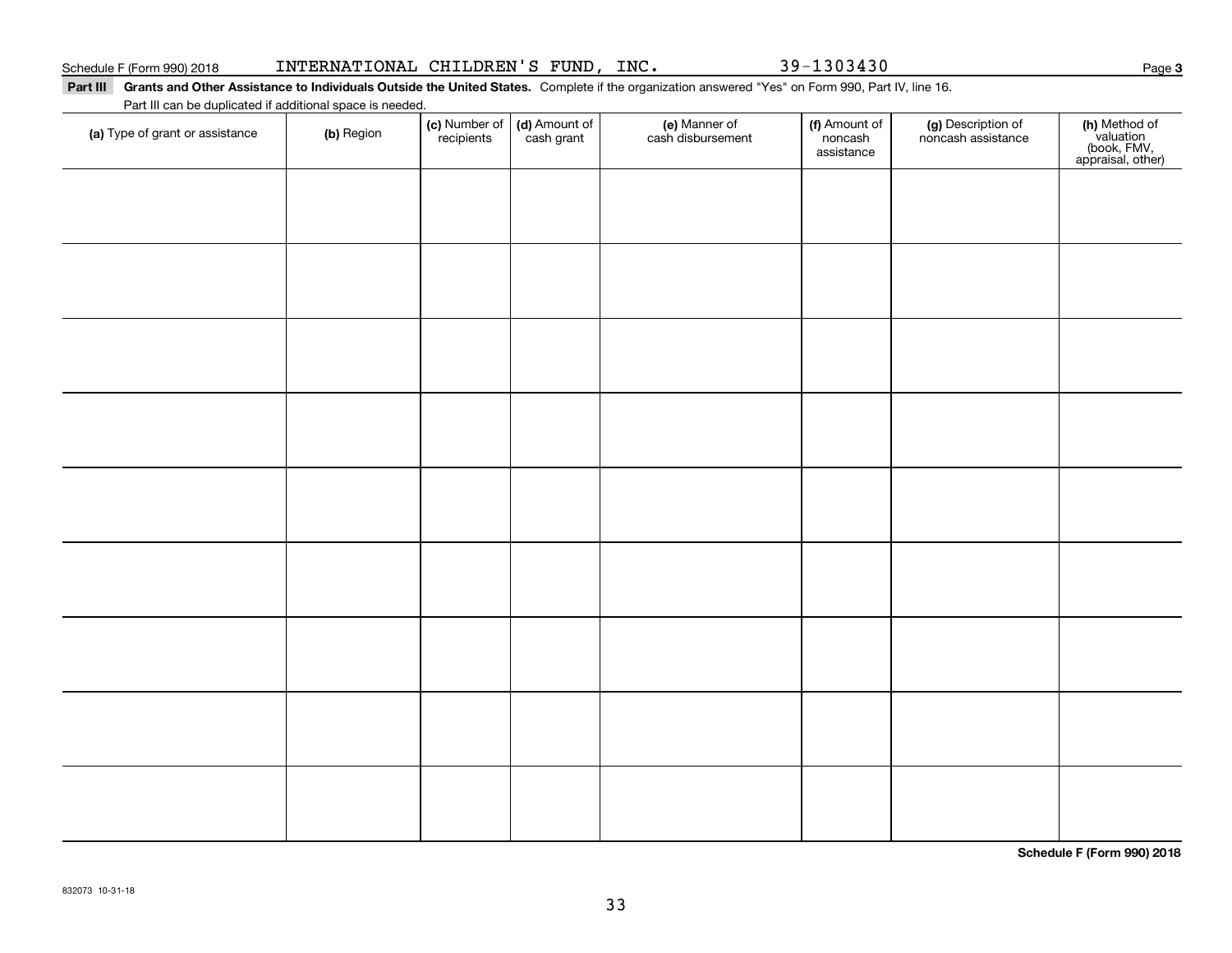|                                | Schedule F (Form 990) 2018    INTERNATIONAL CHILDREN'S FUND, |  | INC. | 39-1303430 | Page 4 |
|--------------------------------|--------------------------------------------------------------|--|------|------------|--------|
| <b>Part IV   Foreign Forms</b> |                                                              |  |      |            |        |

| 1              | Was the organization a U.S. transferor of property to a foreign corporation during the tax year? If "Yes." the                             |     |                           |
|----------------|--------------------------------------------------------------------------------------------------------------------------------------------|-----|---------------------------|
|                | organization may be required to file Form 926, Return by a U.S. Transferor of Property to a Foreign                                        |     |                           |
|                |                                                                                                                                            | Yes | $X \mid N_{0}$            |
| $\overline{2}$ | Did the organization have an interest in a foreign trust during the tax year? If "Yes," the organization                                   |     |                           |
|                | may be required to separately file Form 3520, Annual Return To Report Transactions With Foreign                                            |     |                           |
|                | Trusts and Receipt of Certain Foreign Gifts, and/or Form 3520-A, Annual Information Return of Foreign                                      |     |                           |
|                |                                                                                                                                            | Yes | $X \mid N_0$              |
| 3              | Did the organization have an ownership interest in a foreign corporation during the tax year? If "Yes."                                    |     |                           |
|                | the organization may be required to file Form 5471, Information Return of U.S. Persons With Respect To                                     |     |                           |
|                |                                                                                                                                            | Yes | $X \mid N_0$              |
| 4              | Was the organization a direct or indirect shareholder of a passive foreign investment company or a                                         |     |                           |
|                | qualified electing fund during the tax year? If "Yes," the organization may be required to file Form 8621,                                 |     |                           |
|                | Information Return by a Shareholder of a Passive Foreign Investment Company or Qualified Electing Fund<br>(see Instructions for Form 8621) | Yes | $\mathbf{X}$<br><b>No</b> |
| 5              | Did the organization have an ownership interest in a foreign partnership during the tax year? If "Yes."                                    |     |                           |
|                | the organization may be required to file Form 8865, Return of U.S. Persons With Respect to Certain                                         |     |                           |
|                |                                                                                                                                            | Yes | ΧI<br><b>No</b>           |
| 6              | Did the organization have any operations in or related to any boycotting countries during the tax year? If                                 |     |                           |
|                | "Yes," the organization may be reguired to separately file Form 5713, International Boycott Report (see                                    |     |                           |
|                |                                                                                                                                            | Yes |                           |
|                |                                                                                                                                            |     |                           |

**Schedule F (Form 990) 2018**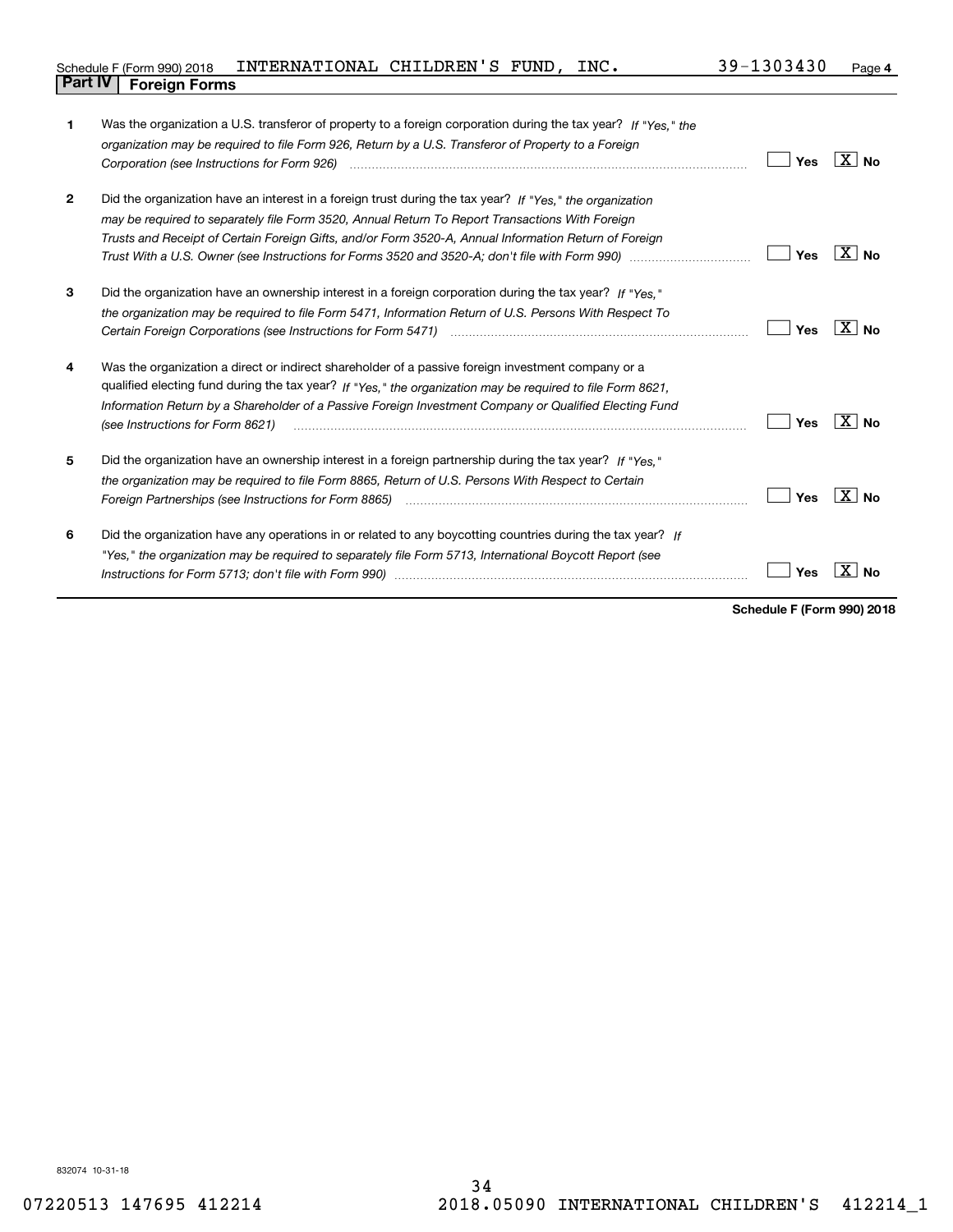|               | Schedule F (Form 990) 2018                                                                                                            | INTERNATIONAL CHILDREN'S FUND, |  |  | INC. | $39 - 1303430$                                                                                                                    | Page 5 |  |
|---------------|---------------------------------------------------------------------------------------------------------------------------------------|--------------------------------|--|--|------|-----------------------------------------------------------------------------------------------------------------------------------|--------|--|
| <b>Part V</b> | <b>Supplemental Information</b>                                                                                                       |                                |  |  |      |                                                                                                                                   |        |  |
|               | Provide the information required by Part I, line 2 (monitoring of funds); Part I, line 3, column (f) (accounting method; amounts of   |                                |  |  |      |                                                                                                                                   |        |  |
|               | investments vs. expenditures per region); Part II, line 1 (accounting method); Part III (accounting method); and Part III, column (c) |                                |  |  |      |                                                                                                                                   |        |  |
|               |                                                                                                                                       |                                |  |  |      | (estimated number of recipients), as applicable. Also complete this part to provide any additional information. See instructions. |        |  |

PART I, LINE 2:

THE ORGANIZATION MAKES GRANTS TO SEVERAL ORGANIZATIONS. BEFORE GRANTS

ARE GIVEN TO THESE ORGANIZATIONS, THEY ARE VISITED BY INTERNATIONAL

CHILDREN'S FUND'S INTERNATIONAL DIRECTOR AND APPROVED BILLS OF LADING,

PICTURES OF RECEIPT, REPORTS OF USE AND DOCUMENTATION OF BENEFITS ARE

RECEIVED FOR ALL SHIPMENTS TO THESE ORGANIZATIONS.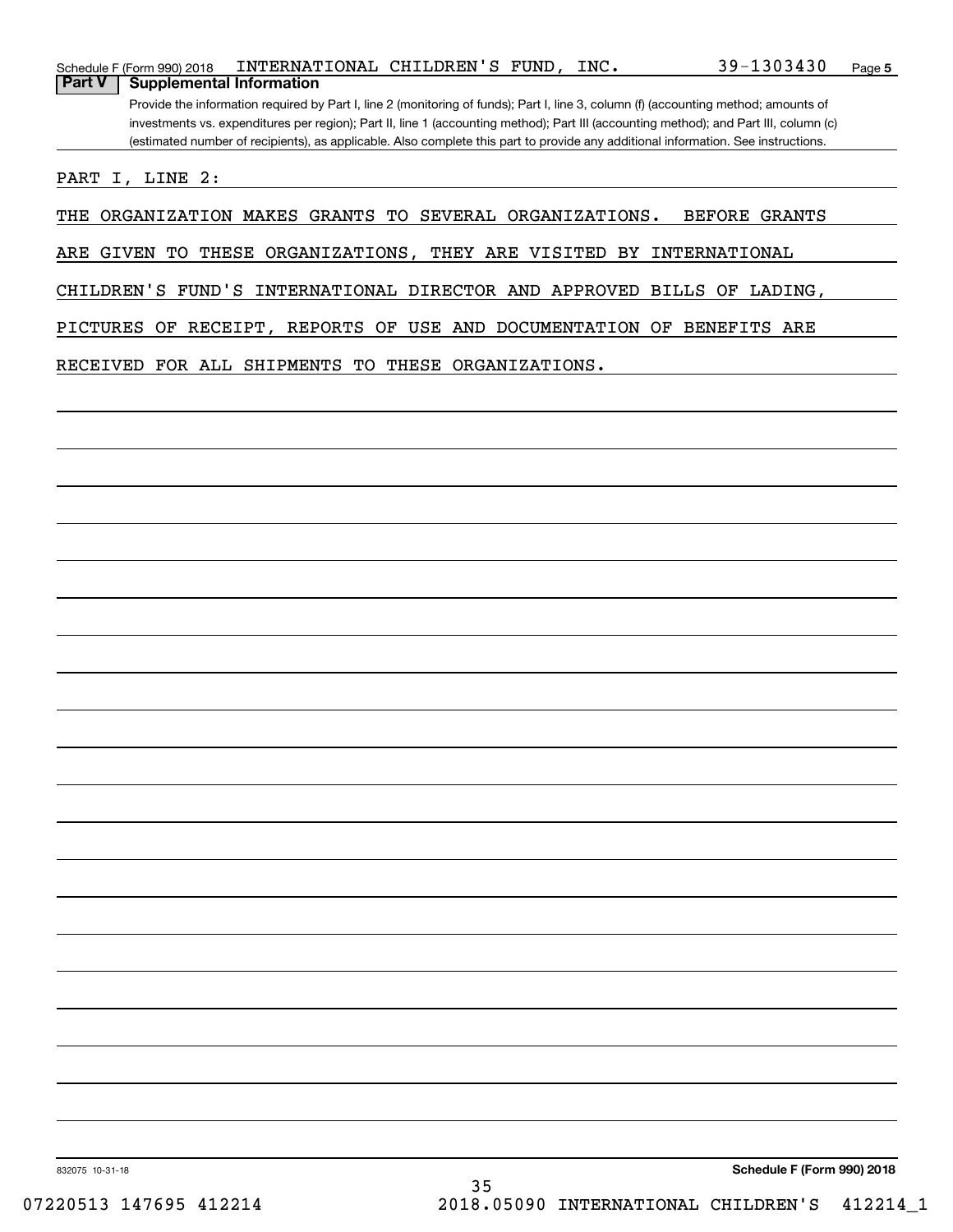### **SCHEDULE M (Form 990)**

# **Noncash Contributions**

OMB No. 1545-0047

**Open to Public**

| Department of the Treasury |  |
|----------------------------|--|
| Internal Revenue Service   |  |

**Complete if the organizations answered "Yes" on Form 990, Part IV, lines 29 or 30.** <sup>J</sup>**2018 Attach to Form 990.** J

| Internal Revenue Service<br>Go to www.irs.gov/Form990 for instructions and the latest information. |                                   |                                             |                               |                                      | Inspection                                                                                            |                                                              |
|----------------------------------------------------------------------------------------------------|-----------------------------------|---------------------------------------------|-------------------------------|--------------------------------------|-------------------------------------------------------------------------------------------------------|--------------------------------------------------------------|
|                                                                                                    | Name of the organization          |                                             |                               |                                      |                                                                                                       | <b>Employer identification number</b>                        |
|                                                                                                    |                                   | INTERNATIONAL CHILDREN'S FUND, INC.         |                               |                                      | 39-1303430                                                                                            |                                                              |
| <b>Part I</b>                                                                                      |                                   | <b>Types of Property</b>                    |                               |                                      |                                                                                                       |                                                              |
|                                                                                                    |                                   |                                             | (a)<br>Check if<br>applicable | (b)<br>Number of<br>contributions or | (c)<br>Noncash contribution<br>amounts reported on<br>litems contributed Form 990, Part VIII, line 1g | (d)<br>Method of determining<br>noncash contribution amounts |
| 1                                                                                                  |                                   |                                             |                               |                                      |                                                                                                       |                                                              |
| 2                                                                                                  |                                   |                                             |                               |                                      |                                                                                                       |                                                              |
| з                                                                                                  |                                   | Art - Fractional interests                  |                               |                                      |                                                                                                       |                                                              |
| 4                                                                                                  |                                   |                                             | $\mathbf X$                   |                                      |                                                                                                       | 690. COST/SELLING PRICE                                      |
| 5                                                                                                  |                                   | Clothing and household goods                | $\overline{\mathbf{x}}$       |                                      |                                                                                                       | 17,869. COST/SELLING PRICE                                   |
| 6                                                                                                  |                                   |                                             |                               |                                      |                                                                                                       |                                                              |
| 7                                                                                                  |                                   |                                             |                               |                                      |                                                                                                       |                                                              |
| 8                                                                                                  | Intellectual property             |                                             |                               |                                      |                                                                                                       |                                                              |
| 9                                                                                                  |                                   | Securities - Publicly traded                |                               |                                      |                                                                                                       |                                                              |
| 10                                                                                                 |                                   | Securities - Closely held stock             |                               |                                      |                                                                                                       |                                                              |
| 11                                                                                                 | Securities - Partnership, LLC, or |                                             |                               |                                      |                                                                                                       |                                                              |
|                                                                                                    | trust interests                   |                                             |                               |                                      |                                                                                                       |                                                              |
| 12                                                                                                 | Securities - Miscellaneous        |                                             |                               |                                      |                                                                                                       |                                                              |
| 13                                                                                                 |                                   | Qualified conservation contribution -       |                               |                                      |                                                                                                       |                                                              |
|                                                                                                    | Historic structures               |                                             |                               |                                      |                                                                                                       |                                                              |
| 14                                                                                                 |                                   | Qualified conservation contribution - Other |                               |                                      |                                                                                                       |                                                              |
| 15                                                                                                 | Real estate - Residential         |                                             |                               |                                      |                                                                                                       |                                                              |
| 16                                                                                                 |                                   | Real estate - Commercial                    |                               |                                      |                                                                                                       |                                                              |
| 17                                                                                                 |                                   |                                             |                               |                                      |                                                                                                       |                                                              |
| 18                                                                                                 |                                   |                                             |                               |                                      |                                                                                                       |                                                              |
| 19                                                                                                 |                                   |                                             |                               |                                      |                                                                                                       |                                                              |
| 20                                                                                                 |                                   | Drugs and medical supplies                  | $\overline{\mathbf{x}}$       | 33,279                               |                                                                                                       | 55,936,930. OPINIONS OF EXPERTS                              |
| 21                                                                                                 |                                   |                                             |                               |                                      |                                                                                                       |                                                              |
| 22                                                                                                 |                                   |                                             |                               |                                      |                                                                                                       |                                                              |
| 23                                                                                                 |                                   |                                             |                               |                                      |                                                                                                       |                                                              |
| 24                                                                                                 |                                   |                                             |                               |                                      |                                                                                                       |                                                              |
| 25                                                                                                 |                                   | Other > (MISCELLANEOUS)                     | $\overline{\mathbf{x}}$       | 620                                  |                                                                                                       | 14,760. COST/SELLING PRICE                                   |

| 29 Number of Forms 8283 received by the organization during the tax year for contributions |
|--------------------------------------------------------------------------------------------|
| for which the organization completed Form 8283, Part IV, Donee Acknowledgement             |

er  $\blacktriangleright$  ( )

er  $\blacktriangleright$  ( )

er  $\blacktriangleright$  ( )

|     |                                                                                                                            |                               | Yes l | No. |
|-----|----------------------------------------------------------------------------------------------------------------------------|-------------------------------|-------|-----|
| 30a | During the year, did the organization receive by contribution any property reported in Part I, lines 1 through 28, that it |                               |       |     |
|     | must hold for at least three years from the date of the initial contribution, and which isn't required to be used for      |                               |       |     |
|     | exempt purposes for the entire holding period?                                                                             | <b>30a</b>                    |       | x   |
|     | <b>b</b> If "Yes," describe the arrangement in Part II.                                                                    |                               |       |     |
| 31  | Does the organization have a gift acceptance policy that requires the review of any nonstandard contributions?             | 31                            | X     |     |
| 32a | Does the organization hire or use third parties or related organizations to solicit, process, or sell noncash              |                               |       |     |
|     | contributions?                                                                                                             | 32a                           | Χ     |     |
|     | <b>b</b> If "Yes." describe in Part II.                                                                                    |                               |       |     |
| 33  | If the organization didn't report an amount in column (c) for a type of property for which column (a) is checked,          |                               |       |     |
|     | describe in Part II.                                                                                                       |                               |       |     |
|     | LLLA — Esu Den currente De decetto n. A et Niction - e e etter fundamento no forme COO.                                    | Calcadole M. (Fause 000) 0040 |       |     |

**For Paperwork Reduction Act Notice, see the Instructions for Form 990. Schedule M (Form 990) 2018** LHA

832141 10-18-18

**262728** **Other** 

 $\blacktriangleright$  $\blacktriangleright$  $\blacktriangleright$ 

**Other** 

Other

**29**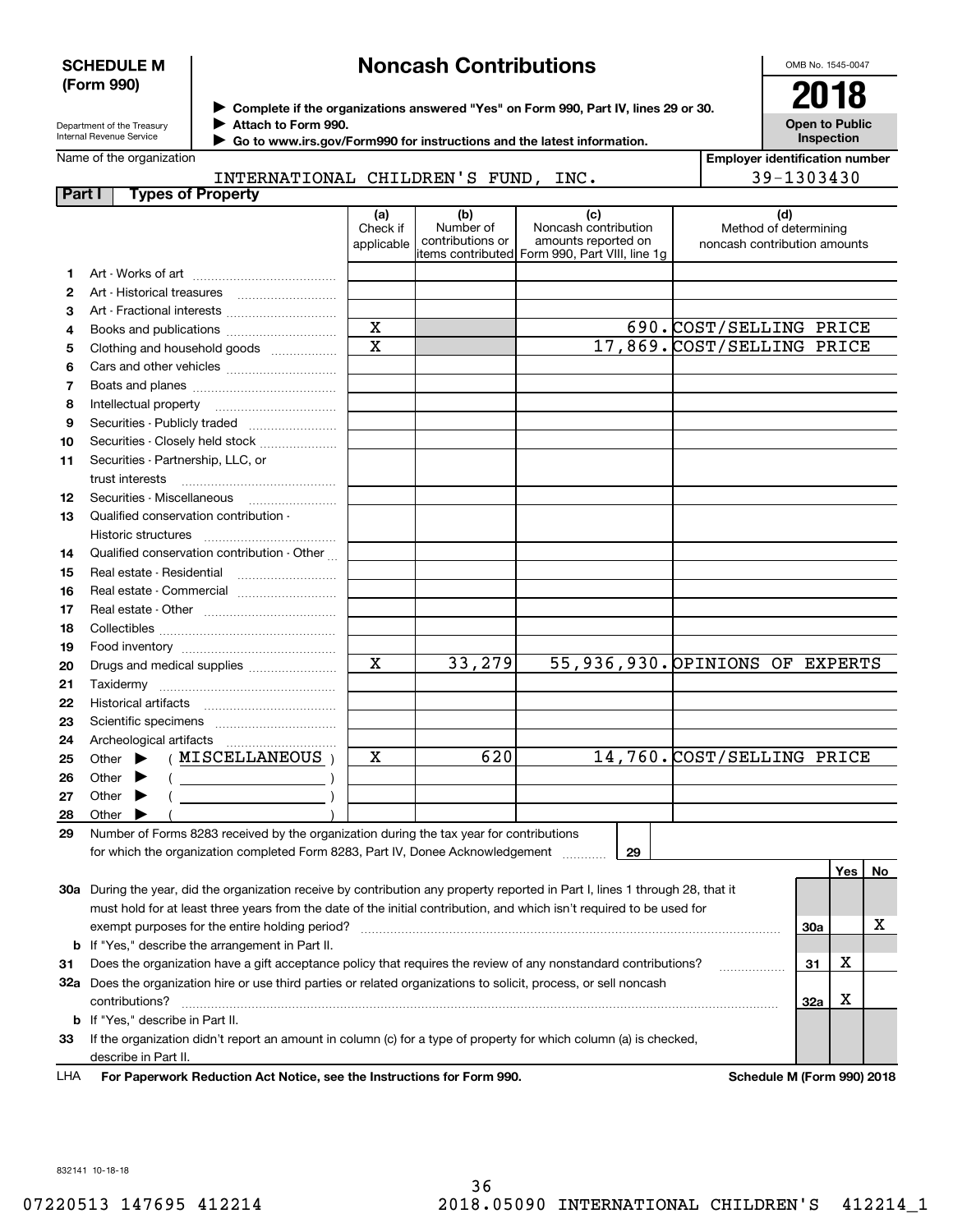Schedule M (Form 990) 2018  $\blacksquare$  INTERNATIONAL CHILDREN'S FUND, INC.  $\blacksquare$  39-1303430 Page

Part II | Supplemental Information. Provide the information required by Part I, lines 30b, 32b, and 33, and whether the organization is reporting in Part I, column (b), the number of contributions, the number of items received, or a combination of both. Also complete this part for any additional information.

SCHEDULE M, LINE 32B:

THE ORGANIZATION USES MEDICAL, EDUCATION, TRAINING AND DEVELOPMENT,

INC. (METAD), A NOT-FOR-PROFIT ORGANIZATION THAT SOLICITS MEDICINE AND

OTHER SUPPLIES FROM PHARMACEUTICAL COMPANIES AND ARRANGES DISTRIBUTION

OF THOSE GOODS. METAD, INC. IS PAID A HANDLING FEE FOR THIS SERVICE.

**Schedule M (Form 990) 2018**

**2**

832142 10-18-18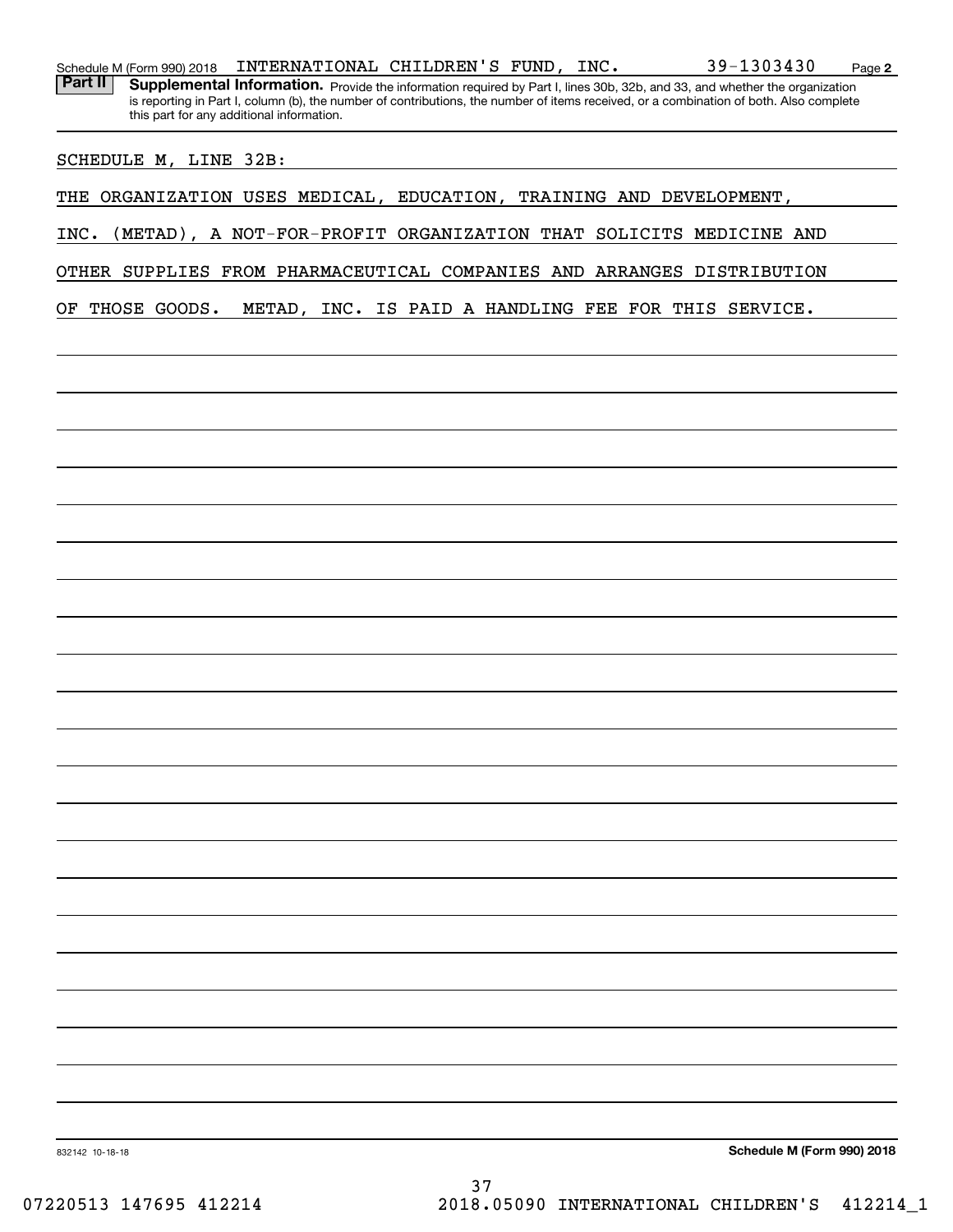**(Form 990 or 990-EZ)**

Department of the Treasury Internal Revenue Service Name of the organization

**Complete to provide information for responses to specific questions on Form 990 or 990-EZ or to provide any additional information. | Attach to Form 990 or 990-EZ. | Go to www.irs.gov/Form990 for the latest information. SCHEDULE O Supplemental Information to Form 990 or 990-EZ**



INTERNATIONAL CHILDREN'S FUND, INC. 39-1303430

FORM 990, PART VI, SECTION B, LINE 11B:

FORM 990 IS FIRST REVIEWED BY THE ORGANIZATION'S PRESIDENT AND THEN

PRESENTED TO THE BOARD OF DIRECTORS IN ONE OF THEIR QUARTERLY MEETINGS.

THE BOARD OF DIRECTORS VOTES TO ACCEPT THE FORM 990 AND ANY CHANGES THEY

BELIEVE SHOULD BE MADE TO IT BEFORE FILING WITH THE INTERNAL REVENUE

SERVICE.

FORM 990, PART VI, SECTION B, LINE 12C:

EVERY DIRECTOR IS GIVEN A COPY OF THE CONFLICT OF INTEREST POLICY UPON JOINING THE BOARD. THE DIRECTORS MUST DISCLOSE ANY CONFLICT AS THEY ARISE. IF THERE IS A CONFLICT THE DIRECTOR WILL ABSTAIN FROM VOTING ON ANY MATTER INVOLVING THE CONFLICT. ANY CONFLICT WOULD BE DISCLOSED TO THE BOARD OF DIRECTORS. THE CONFLICT OF INTEREST IS SIGNED ANNUALLY.

FORM 990, PART VI, SECTION B, LINE 15:

THE ORGANIZATION CURRENTLY HAS ONE EMPLOYEE, THE FOUNDER/INTERNATIONAL

DIRECTOR. THE COMPENSATION OF THIS POSITION IS DETERMINED BY THE BOARD OF

DIRECTORS AND IS REVIEWED ANNUALLY. THE BOARD GOES OVER COMPARABLE DATA

FROM A VARIETY OF SOURCES. HOWEVER, THE ORGANIZATION CHOOSES TO KEEP OUR

COMPENSATION LOWER THAN OTHER NON-PROFITS.

FORM 990, PART VI, SECTION C, LINE 19:

THE ORGANIZATION POSTS ITS ANNUAL REPORT, FORM 990, AND AUDIT REPORT ON ITS

WEBSITE. THE GOVERNING DOCUMENTS AND CONFLICT OF INTEREST POLICY ARE

AVAILABLE FOR DISTRIBUTION UPON REQUEST.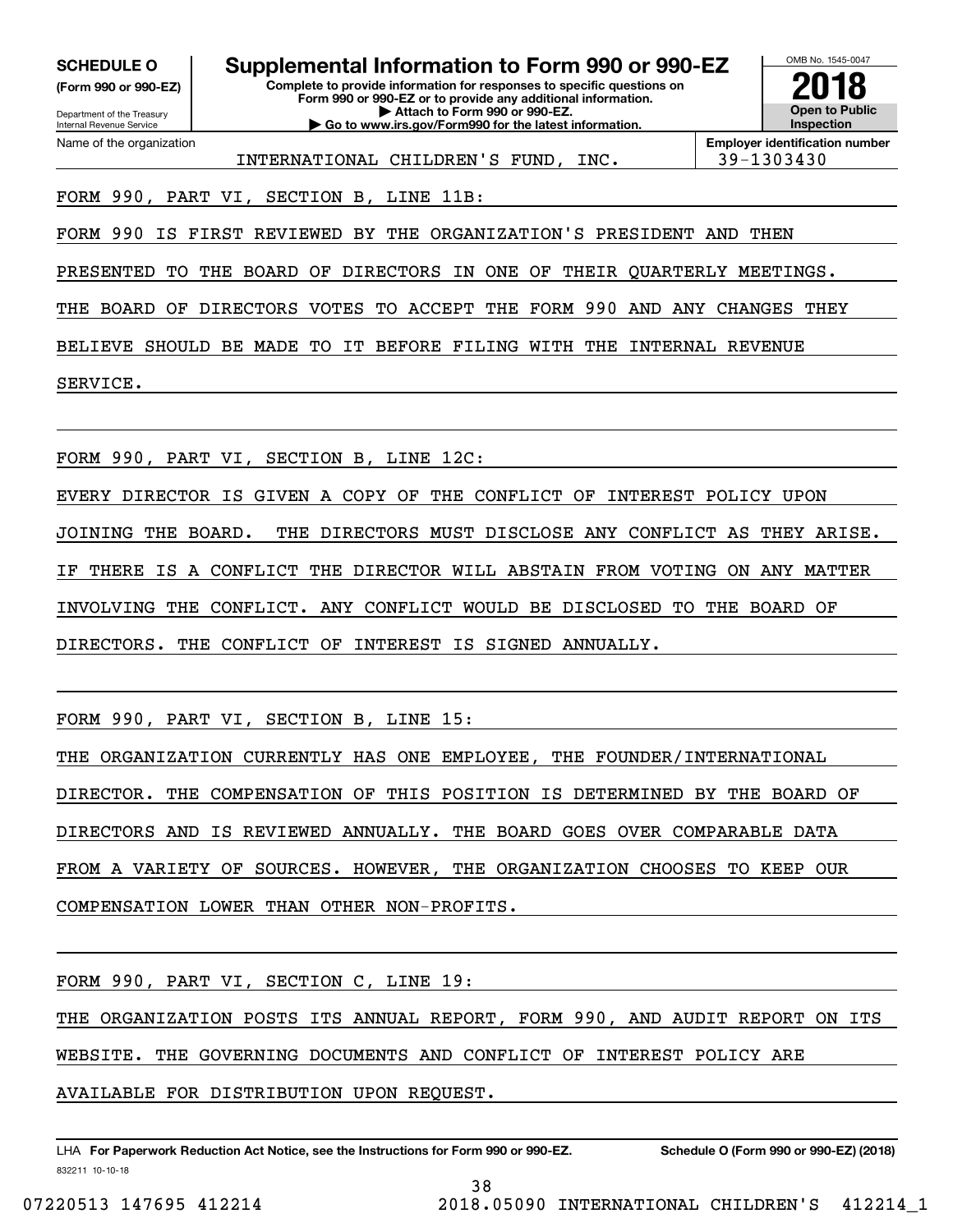| Schedule O (Form 990 or 990-EZ) (2018)<br>Name of the organization<br>INTERNATIONAL CHILDREN'S FUND, INC. |             |  |  |                                                                      |  |  |  |  |  | Page 2<br><b>Employer identification number</b><br>$39 - 1303430$ |  |                                        |
|-----------------------------------------------------------------------------------------------------------|-------------|--|--|----------------------------------------------------------------------|--|--|--|--|--|-------------------------------------------------------------------|--|----------------------------------------|
|                                                                                                           |             |  |  | FORM 990, PART XII, LINE 2C:                                         |  |  |  |  |  |                                                                   |  |                                        |
|                                                                                                           |             |  |  | THE PROCESS FOR THE SELECTION OF THE AUDITOR DID NOT CHANGE FROM THE |  |  |  |  |  |                                                                   |  |                                        |
|                                                                                                           | PRIOR YEAR. |  |  |                                                                      |  |  |  |  |  |                                                                   |  |                                        |
|                                                                                                           |             |  |  |                                                                      |  |  |  |  |  |                                                                   |  |                                        |
|                                                                                                           |             |  |  |                                                                      |  |  |  |  |  |                                                                   |  |                                        |
|                                                                                                           |             |  |  |                                                                      |  |  |  |  |  |                                                                   |  |                                        |
|                                                                                                           |             |  |  |                                                                      |  |  |  |  |  |                                                                   |  |                                        |
|                                                                                                           |             |  |  |                                                                      |  |  |  |  |  |                                                                   |  |                                        |
|                                                                                                           |             |  |  |                                                                      |  |  |  |  |  |                                                                   |  |                                        |
|                                                                                                           |             |  |  |                                                                      |  |  |  |  |  |                                                                   |  |                                        |
|                                                                                                           |             |  |  |                                                                      |  |  |  |  |  |                                                                   |  |                                        |
|                                                                                                           |             |  |  |                                                                      |  |  |  |  |  |                                                                   |  |                                        |
|                                                                                                           |             |  |  |                                                                      |  |  |  |  |  |                                                                   |  |                                        |
|                                                                                                           |             |  |  |                                                                      |  |  |  |  |  |                                                                   |  |                                        |
|                                                                                                           |             |  |  |                                                                      |  |  |  |  |  |                                                                   |  |                                        |
|                                                                                                           |             |  |  |                                                                      |  |  |  |  |  |                                                                   |  |                                        |
|                                                                                                           |             |  |  |                                                                      |  |  |  |  |  |                                                                   |  |                                        |
|                                                                                                           |             |  |  |                                                                      |  |  |  |  |  |                                                                   |  |                                        |
|                                                                                                           |             |  |  |                                                                      |  |  |  |  |  |                                                                   |  |                                        |
|                                                                                                           |             |  |  |                                                                      |  |  |  |  |  |                                                                   |  |                                        |
|                                                                                                           |             |  |  |                                                                      |  |  |  |  |  |                                                                   |  |                                        |
|                                                                                                           |             |  |  |                                                                      |  |  |  |  |  |                                                                   |  |                                        |
|                                                                                                           |             |  |  |                                                                      |  |  |  |  |  |                                                                   |  |                                        |
|                                                                                                           |             |  |  |                                                                      |  |  |  |  |  |                                                                   |  |                                        |
|                                                                                                           |             |  |  |                                                                      |  |  |  |  |  |                                                                   |  |                                        |
|                                                                                                           |             |  |  |                                                                      |  |  |  |  |  |                                                                   |  |                                        |
| 832212 10-10-18                                                                                           |             |  |  |                                                                      |  |  |  |  |  |                                                                   |  | Schedule O (Form 990 or 990-EZ) (2018) |